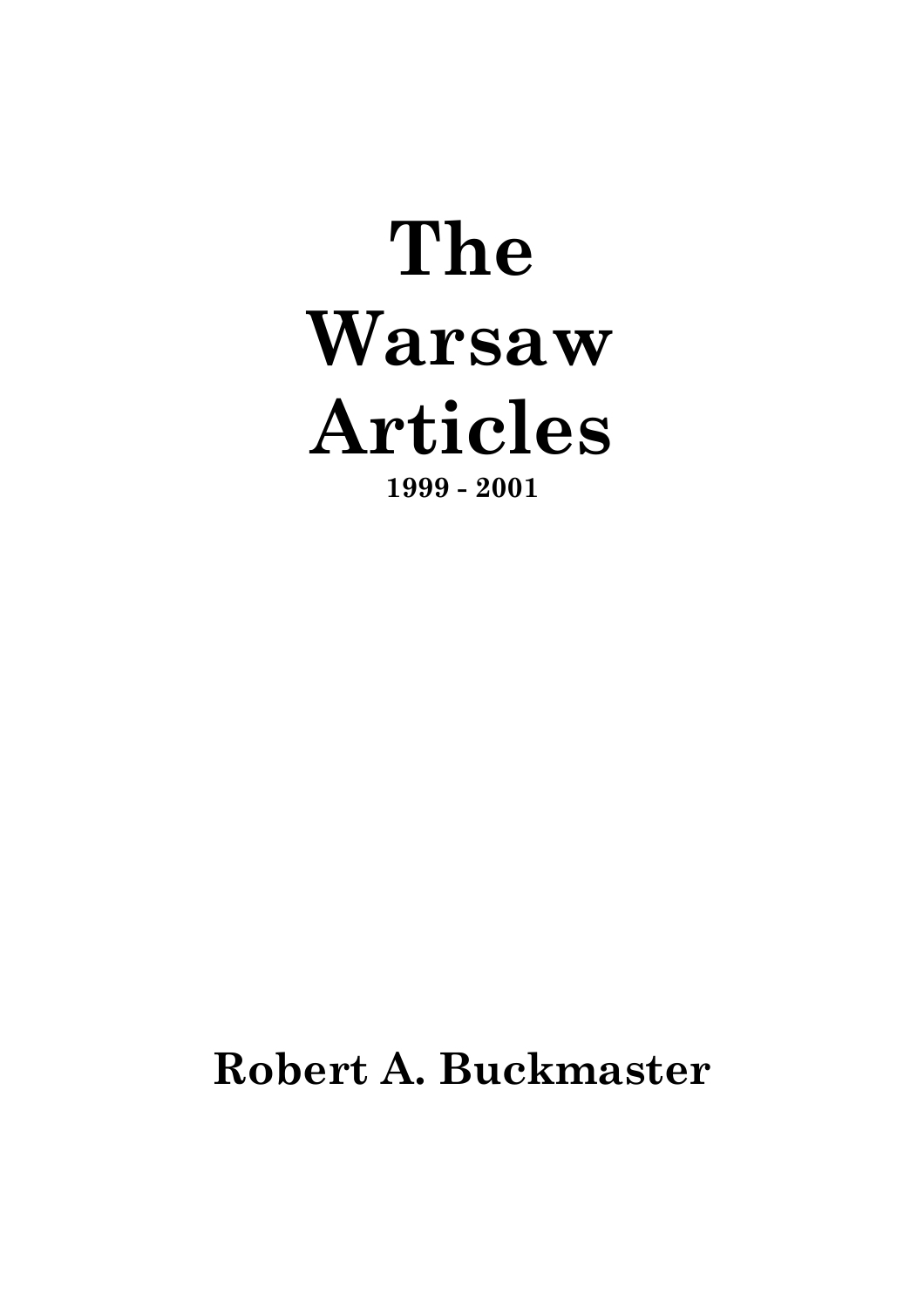# **Contents**

- 1. Classroom Research: learners and the syllabus.
- 2. Photocopiable Materials Design and Use.
- 3. Coursebook Absurdities
- 4. Using L1: what kind of sin?
- 5. The Death of the Native.
- 6. Thoughts on the to-infinitive
- 7. Try this it works.
- 8. The Language We Teach.
- 9. A year of BIELT
- 10. Context, co-text, core meaning and distance
- 11. Rituals and Myths.
- 12. Progressive Forms: Life's Journeys
- 13. Quality Assurance Schemes
- 14. The New Coursebook
- 15. The Dual Syllabus

#### **Author's Note**

All the articles here are in their submitted rather than their published form. Some, when published, were heavily cut for reasons of space or toned down for reasons of libel, it was claimed, or to avoid the sensibilities of nice TEFL people. There's a bit too much niceness in English language teaching: we need more sound and fury.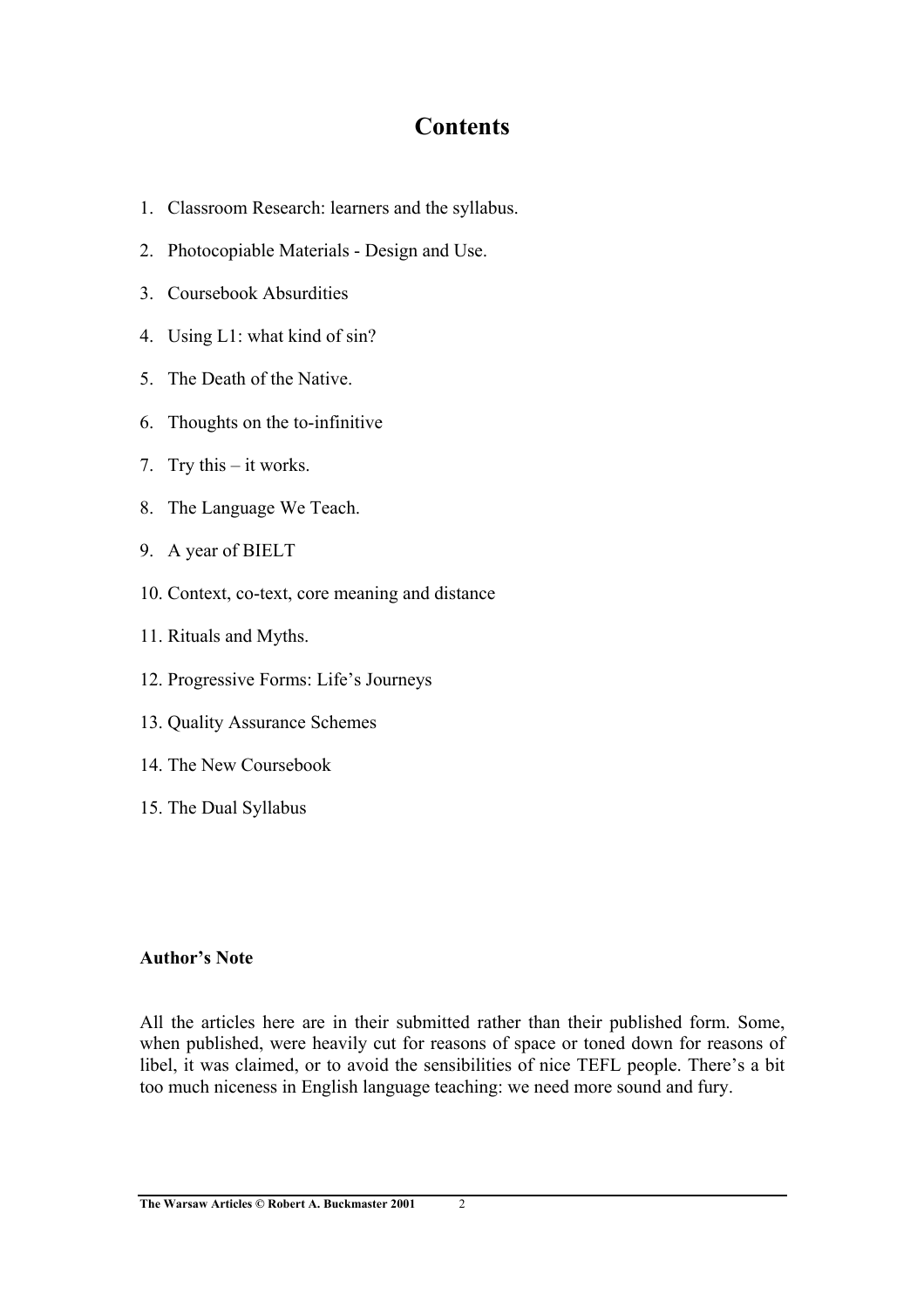# **One**

# **Classroom research: learners and the syllabus**

Learners experience a syllabus but they do not know what it is. A syllabus is created by someone in authority or perhaps is not created at all. If there is one, the teacher delivers the syllabus lesson after lesson and the learners work through it, perhaps missing items when they are absent. Yalden (1987:87) states that "the learner must have some idea of the content (of the syllabus)" yet the learner's only idea of the syllabus might be the coursebook. However, there may be a mismatch between the syllabus demands and the learners' needs, so if the teacher diverges from the coursebook the learners do not have a record of the complete syllabus.

#### **Background to the project group**

In 1998 I ran a small-scale research project with one class of 10 upper-intermediate level students. I knew five of the learners in the class as they were continuing into the second semester and I chose this class because they had worked well together in the previous semester. The students ranged from university students (male and female) in their early twenties, to middle-aged female professionals and non-professionals.

The lessons were held at Warsaw University of Technology English Language Centre (ELC). The class met twice a week for one and a half hours (two lesson hours) on Tuesday and Wednesday mornings. The book was (old) *Headway lIpperintermediate.* 

#### **Project aims**

The aims of the project were several:

- to make the students more aware of the syllabus
- to build a retrospective product syllabus with the students as a record of work done
- to encourage reflection on classroom activities and the rationale behind them
- to encourage feedback on classroom activities on a lesson to lesson basis
- to provide a document on which negotiation of the course could be based
- and for myself to compare the actual realised syllabus with the level syllabus.

#### **The existing syllabus**

The British Council English Teaching Centre (ETC) in Warsaw, where I also work, produces a level syllabus for each semester's work. It was at the time fundamentally a product syllabus, as defined by Nunan (1988: 12), derived from the contents page of the coursebook. The syllabus for this level at the ETC was based on headway upper Intermediate and was entitled Syllabus for D2 (Units 7- 12, see Annex I). It listed the work to be covered in eight sections: structures, vocabulary, pronunciation, functions, speaking, writing, listening and reading.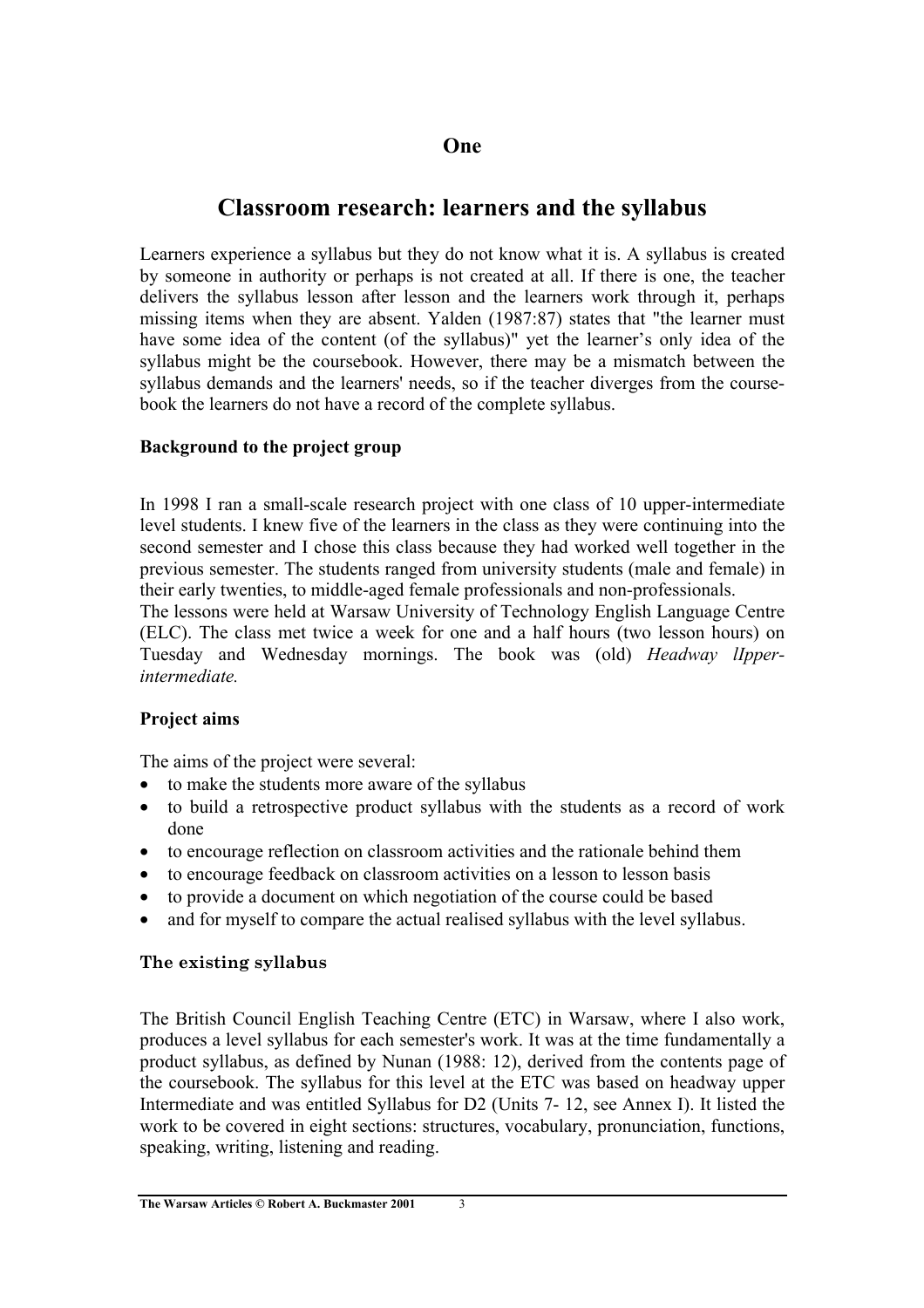I took this syllabus as the set syllabus for the level and the one against which the actual realised syllabus would be compared. I also used it as the basis for designing the syllabus sheet to be given to the learners.

#### **The design of the syllabus sheet**

To fulfil the aims of the project it was important that the students and myself had a common document. This was the (empty) syllabus sheet which would be completed by the class and would form the basis for discussion, reflection and negotiation. The document extended to two sides of A4 because it was going to be hand written (see Annex 2 for the completed syllabus). The topic areas were grammar, vocabulary, speaking skills, reading skills, listening skills, writing skills, functions and topics. I added sections for homework, tests and other considerations. I did not include a column on pronunciation as I felt that this should come under speaking skills.

#### **Implementing the project**

The sheet was given out during the first lesson and the rationale behind it was explained. I explained it as a way of keeping a record of work done, seeing exactly what we had done, so that we could discuss what we had done. The learners agreed to try it out.

We made the first entries that lesson and thereafter tried to complete the sheet in the last minutes of the lesson.

#### **Completing the form**

When I managed to get the timing right we had five or more minutes for the syllabus sheet. I asked the learners to take out their sheets and then I elicited what we had done in the lesson, discussed exactly what it was, eg reading for gist and not detail, and then each learner wrote it down in the correct column. Sometimes I asked questions like 'Have we done any grammar today?' to elicit the grammar that might have been hidden in a task. Often an activity provided an entry in different columns but we sometimes did not write in every aspect of a task as we felt it was going into too much detail.

#### **Feedback on the project**

At the end of the semester I devised a feedback sheet which I asked the students to complete anonymously before the final test. Eight students completed the sheet. Of these eight, six were,'generally positive about the project and two were very negative. The numbers 1-8 below represent the eight learners who completed the feedback sheet.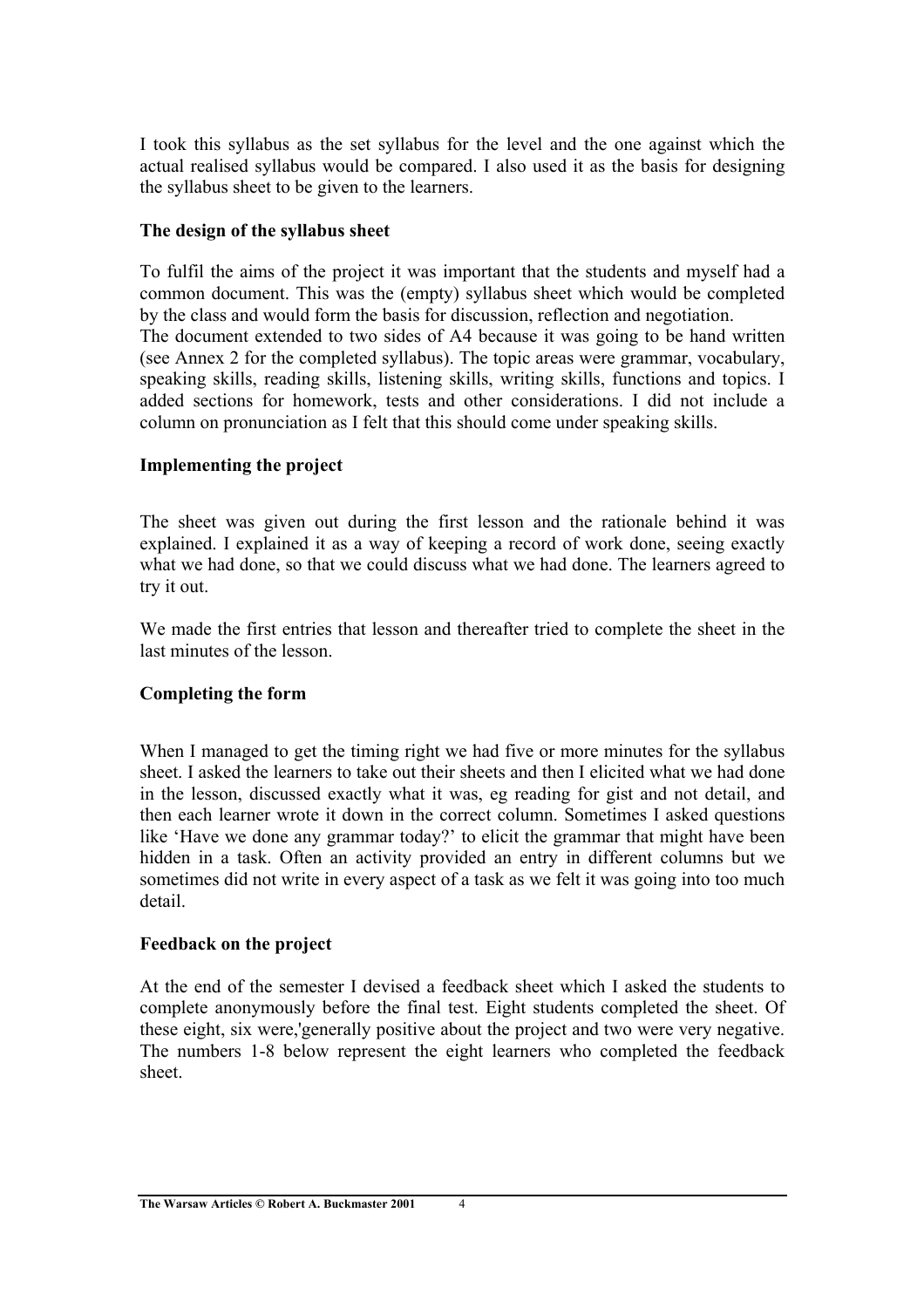The sheet asked ten questions:

# **1 Was this project useful to you personally? Why? Why not?**

- 1. Yes, it was. The project summarised our lessons during the course.
- 2. Yes, I know what I've done this semester.
- 3. Yes. I can remember what I was doing during the course.
- 4. Yes. I think I *(sic)* was very useful. I have learned names of different activities (e.g. listening for gist etc).
- 5. Yes because it helps with summarising what was done during the course.
- 6. It was useful, because of the possibility to revise the problems of English we talking about.
- 7. This project was not very useful for me personally. I think this project might be more useful more for the teacher.
- 8. Sorry, but no for me it was a waste of time. 1 never look on it, if you don't ask. Now I don't know I where I have this paper...'

# **2 Did you understand the course better because of this project?**

- 1. I don't think so but it's my fault.
- 2.Yes.
- 3. No rather not.
- 4. I don't think so.
- 5. Yes.
- 6. I think "yes" because it gives me a logical view on language grammar and different tasks: learning English. "'
- 7 .No I don't think so.
- 8.No, l don't.

# **3 Do you know what you have done during the course better because of the project?**

- 1.Yes I do.
- 2. Yes.
- 3. I hope I will be able to prepare myself better to the test.
- 4. Yes, it's definitely the truth.
- 5. Yes.
- 6. Yes.
- 7. No I don't think so.
- 8. No, I don't.

# **4 Did you complete the document completely? Why? Why not?**

- 1. No, I didn't -I'm too lazy.
- 2. No, I didn't because of the non-equal amount of different "activities".
- 3. Yes, I tried to do it.
- 4. I did my best. I think it's complete.
- 5. I did it completely. We have done it together in the group so it was easy.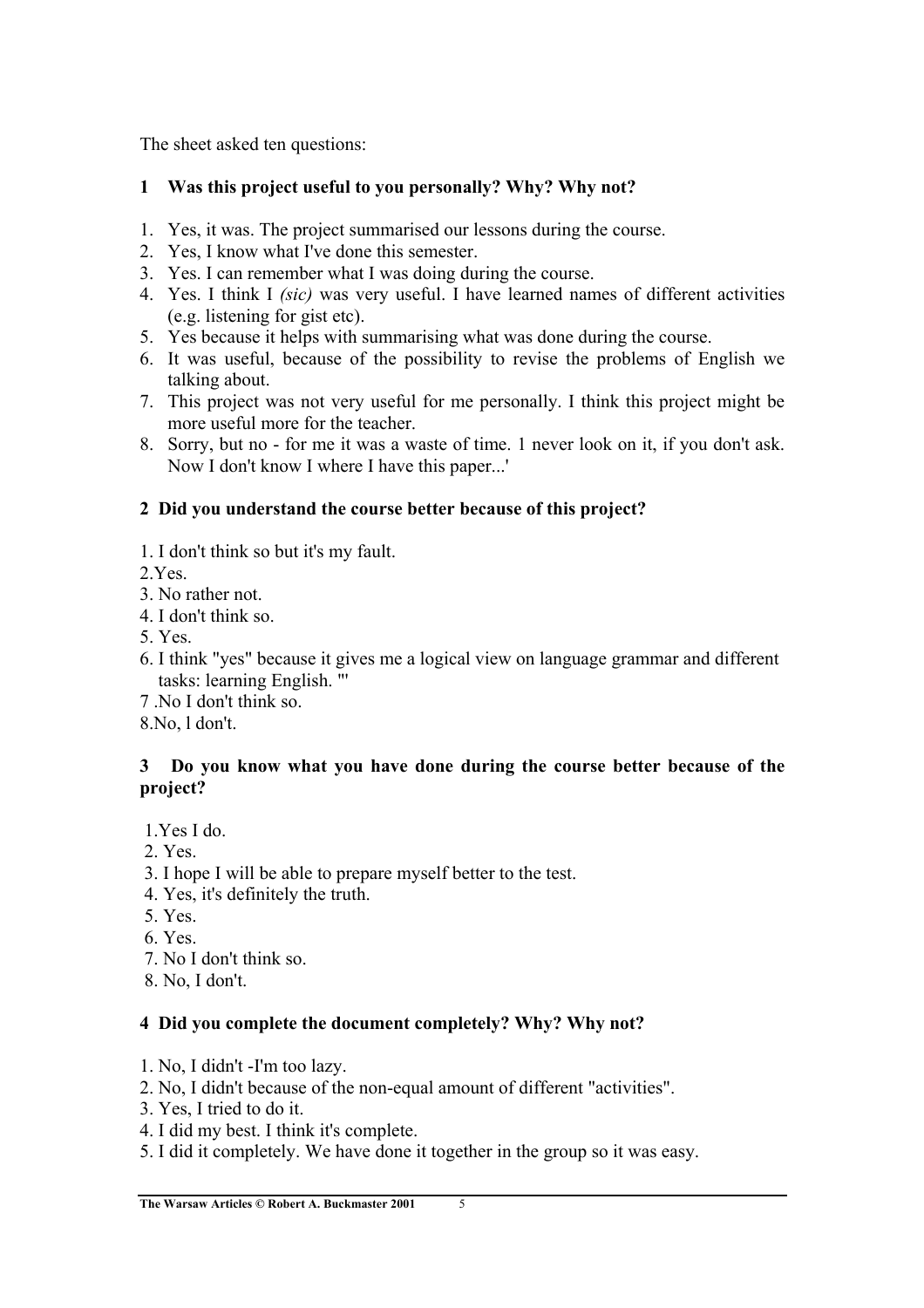- 6. Yes, because it helps me in my work on English.
- 7. Yes, I did. I thought it would be useful.
- 8. No. I wasn't interested in it.

#### **5 Was it useful to complete the document at the end of each lesson? Why? Why not?**

- 1. Yes, it was. I know better what I have done during the lesson.
- 2. Yes, look at point I.
- 3. Yes, because I then remember what we've done.
- 4. Yes, we could remember what we have done.
- 5. Yes, because the subjects of the lesson were known.
- 6. Yes, because it is easy way to remember what I must learn.
- 7. It is useful to complete at the end, because it is possible to summarise, what we have learn.
- 8. No. For me, much more useful and interesting is talking with the teacher.

#### **6 Did you look at the document outside the class? Why? Why not?**

- 1. No, I didn't 1 haven't much free time
- 2. Yes, I did to check my homework.
- 3. Yes, for example before the test.
- 4. Yes, I was looking at it when I was repeating the material.
- 5. Yes.
- 6. Sometimes "yes" to prepare for lessons.
- 7. I looked at the document outside the class to complete it when I was absent.
- 8. Never.

#### **7 Did you show the document to others?**

- 1. No, I didn't.
- 2. No.
- 3. Sometimes.
- 4. Yes. My friends from the course asked me sometimes.
- 5. No.
- 6. Yes, for completing it when I was absent.
- 7. Yes, I did.
- 8. Yes, if they wanted to check what we have done on last lesson. But for me it was better to call someone and ask.

#### **8 Would you like to complete the document in your next course?**

- 1. Yes, why not?
- 2. Yes.
- 3. Rather yes.
- 4. Yes, I think it would be useful.
- 5. Yes.
- 6. Of course.
- 7. Yes if it is necessary.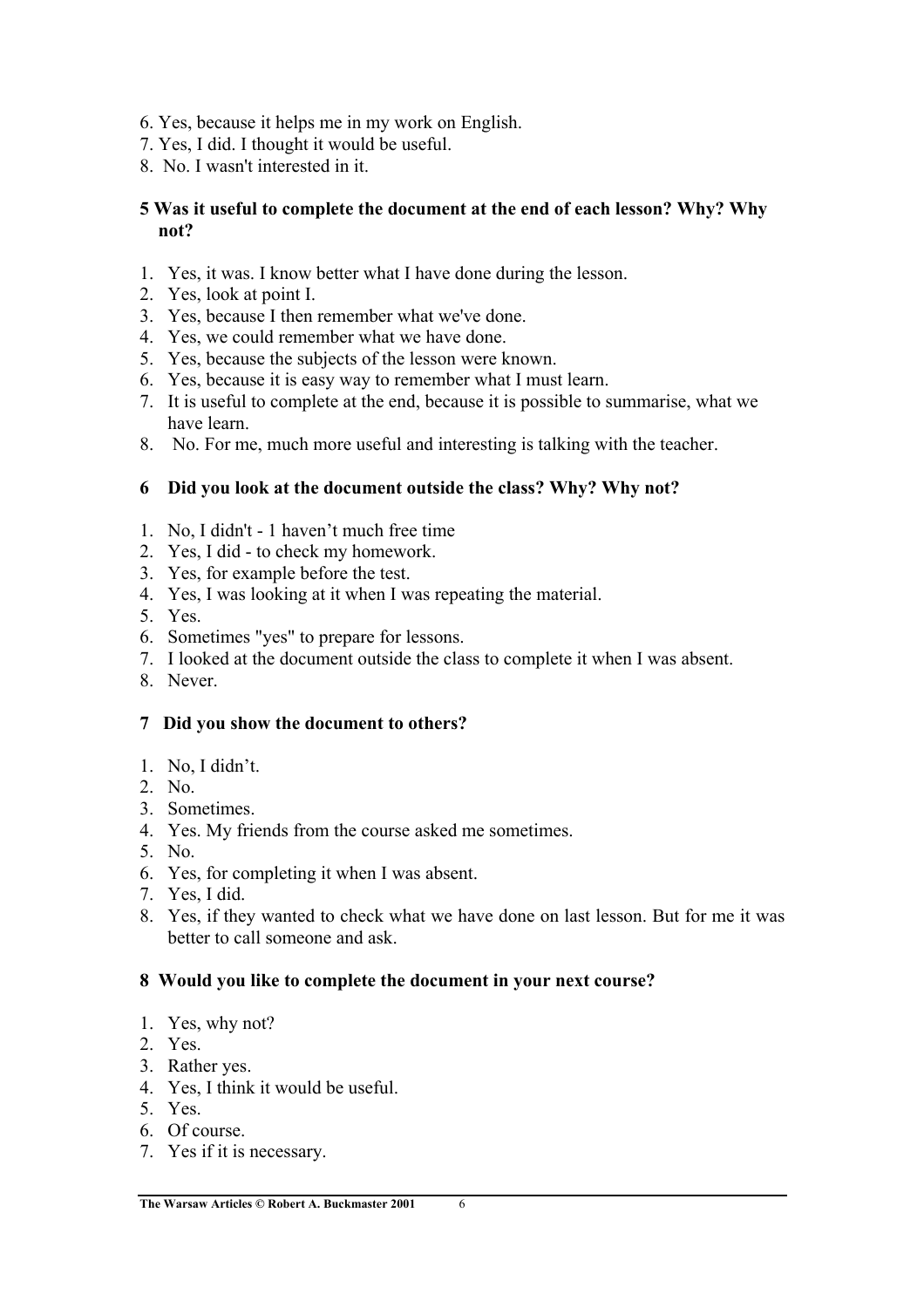- 8. No. Please!
- **9 Is there anything about the document that you**

#### **Don't understand?**

- $1 4 -$
- 5. No.
- 6. No.
- 7. I don't understand, what it is for.
- 8. I understand that you need it for some statistic work or something.

### **Don't like?**

 $1. -$ 

- 2. Section size should be adjusted to the amount of its activity during the semester (ie larger 'grammar', 'reading skills', 'vocabulary', smaller 'tests')
- $3. -$
- 4. It isn't enough space to put everything we've done.
- 5. No
- 6. No
- 7. -
- 8. It was boring to write (to fill this piece of paper).

# **Think could be improved?**

1. 'Homework' is not necessary. 'Other' is full of possibilities.

- $2-4$  -
- 5. No.
- 6. No.
- 7. -
- 8. !!!

#### **10 Do you have any other comments to make?**

- 1. Thank you
- 2. No.
- 3. No, thank you.
- 4. It was a good idea (sorry for my handwriting!).
- $5. -$
- $6. -$
- 7. -
- *8.* The course was good -the group was good prepared (the same, high level of many person) but I think it was bad that I was in other school in 1st semester: I need this time, I have to learn from first part of book again. And lesson with Ms Komorowska was very good. Thank you Robert! *(sic)*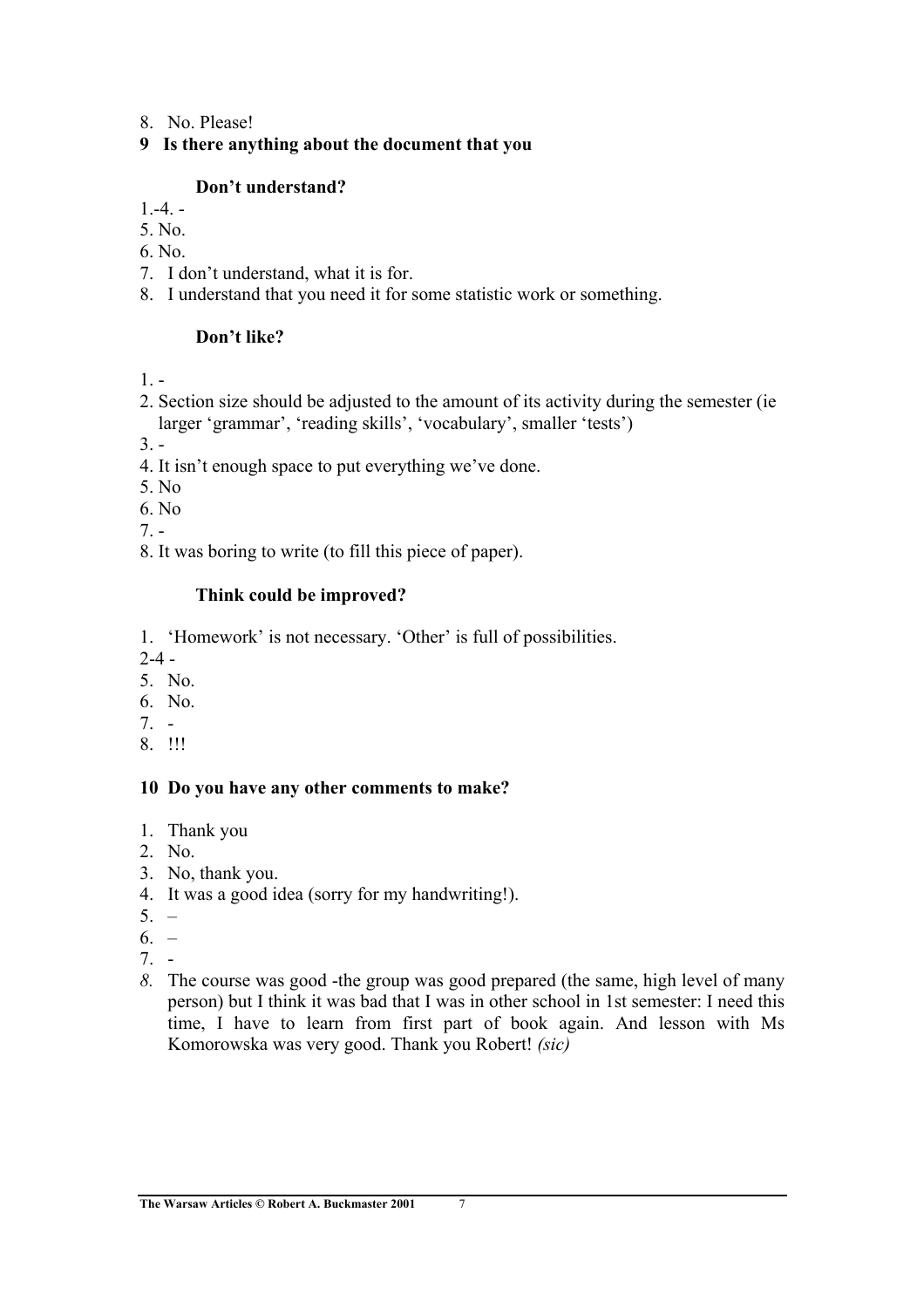#### **Commentary on the feedback**

The comments were generally favourable. Some constructive comments were made on the design of the sheet. The negative comments were very strong though and these two learners did not seem to understand what the sheet was for. Responses from student no.8 were especially negative except to the final question when she took the opportunity to comment on the course as a whole. Her comment on the lesson with a substitute teacher halfway through the course when I was absent due to illness jarred somewhat.

#### **Evaluation of the project: achievement of the aims**

#### • **to make the learners more aware of the syllabus**

Six of the learners said that they knew what they had done in the course better because of the syllabus sheet.

#### • **to build a product syllabus with the learners as a record of work done**

This was easily achieved and at the end of the course most of the learners had a completed document of what we had covered in the course.

#### • **to encourage reflection on classroom activities and the rationale behind them**

Completing the document provided time for reflection on the lesson's activities. This of course could have been achieved without the document but its existence provided a formal basis for the brief discussion -though one learner did regard this discussion as a waste of time.

#### • **to encourage feedback on classroom activities on a lesson to lesson basis**

The learners had the opportunity to give feedback at the end of the lesson on the benefits of different activities and I explicitly asked them for this after some lessons. Of course there was a mixture of responses. There were some requests for more activities of the same type or more work on a particular grammar point

#### • **to provide a document on which negotiation of the course could be based**

There was no explicit negotiation of the course content based on the syllabus apart from the requests mentioned in the section above. I did notice that there had been a lot of listening for detail and pointed this out to the learners. The next listening was for gist.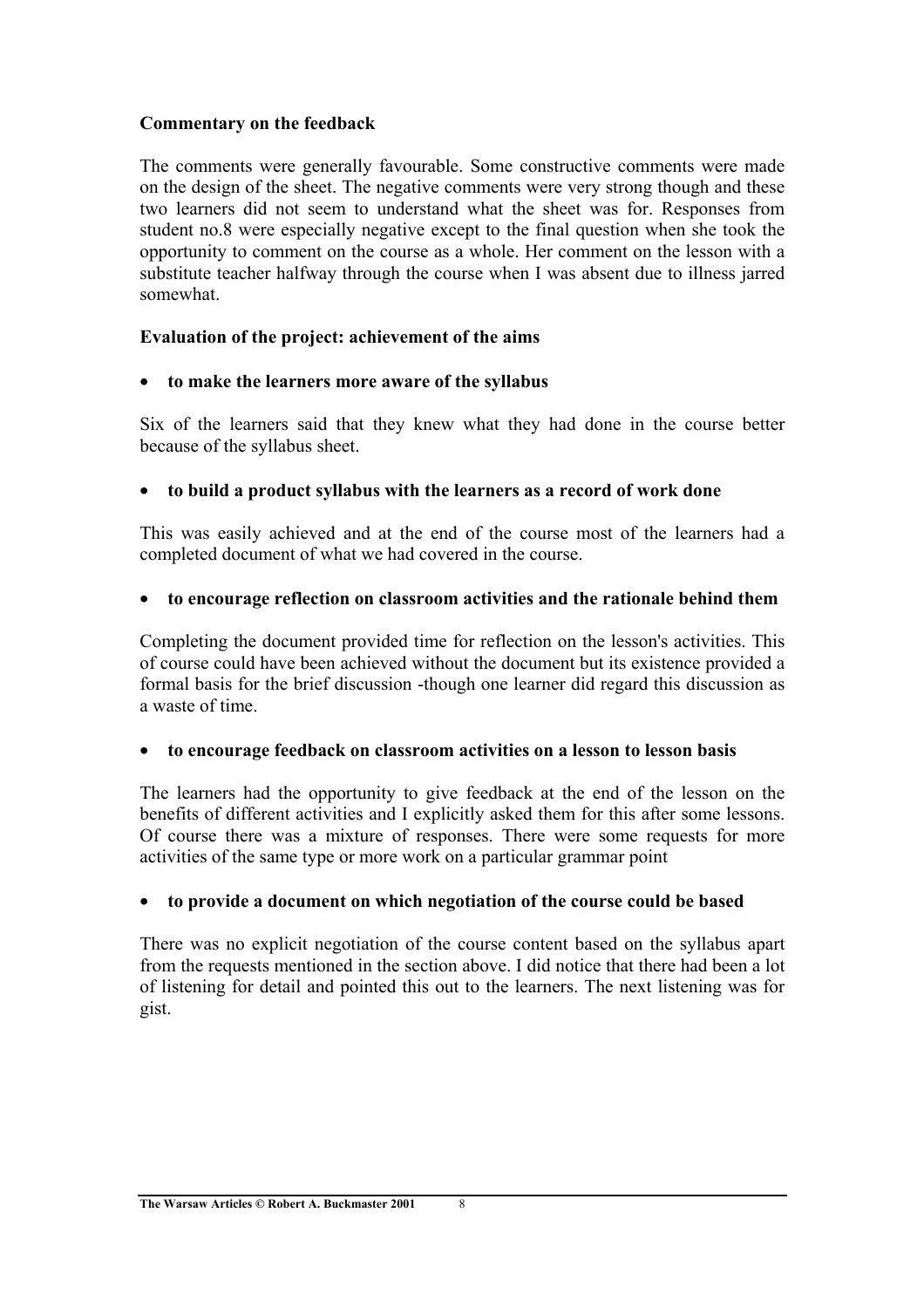#### • **and for myself to compare the actual realised syllabus with the level syllabus**

The realised syllabus is different from the ETC syllabus document and this can be explained by a number of reasons:

- the ETC document was meant for a sixty-four hour course rather than the 56 hour course at the ELC .some aspects of the syllabus did not need to be covered by this particular group
- when discussing what had happened in the lesson some items did not seem important enough to write down
- items which appear only once on the imposed syllabus appear several times in the retrospective syllabus because this reflects the actual number of times these areas were dealt with and this gives a better idea of the content of the course.

#### **Conclusions**

The project was generally well-received and might perhaps have been completely accepted had more time been given to the rationale behind the project and if in fact, more uses had been found for the actual document.

The document served really as a record of work done and as such provided a reason to discuss the content of the lesson. An alternative would have been to complete the form at longer intervals, e.g. weekly or fortnightly to encourage a longer period of retrospection.

Other possible uses could have included using the retrospective syllabus as the basis of a more formal evaluation of activities and more actual negotiation of activities to meet student needs for the remainder of the course.

With an adult class the retrospective syllabus might form a useful document for both learners and the teacher.

#### **References**

Nunan, D. 1988. *Syllabus design.* Oxford: Oxford University Press,

Soars, J. & L. Soars. 1989. *Headway upper-intermediate.* Oxford: Oxford University Press.

Yalden, J, 1987. *Principles of course design for language teaching.* Cambridge: Cambridge University Press.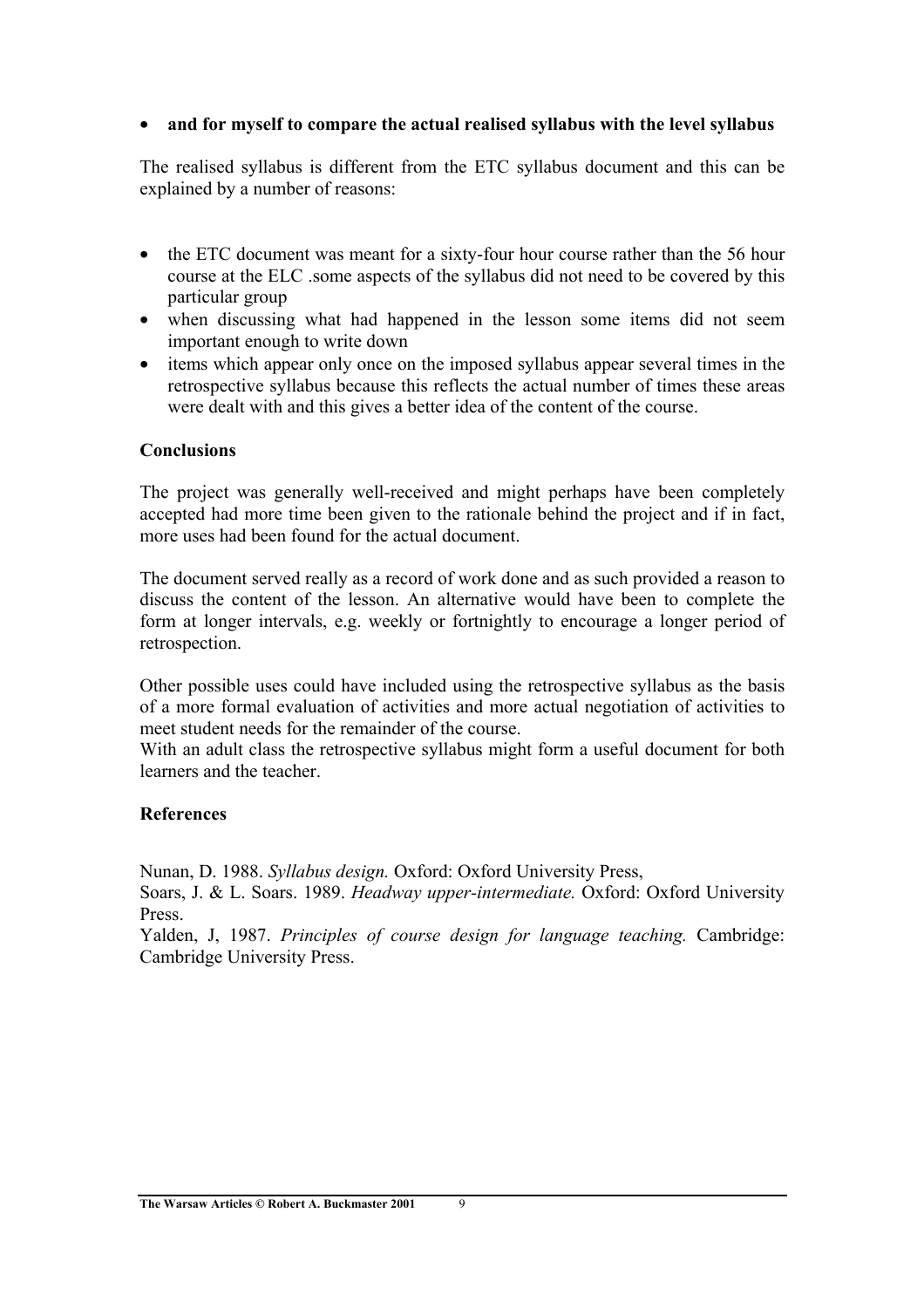#### **Annex 1 Syllabus for D2 (©The English Teaching Centre, The British Council, Poland)**

#### **Structures Vocabulary Pronunciation Functions**

would, used to for

Future forms (will, Words that are nouns Shifting stress in Describing people going to, present and verbs words that are nouns (physical continuous, future Synonyms and and verbs characteri continuous, future Synonyms and and verbs characteristics and continuous, collocations characteristics and continuous, continuous, collocations Emphatic'do' personalities)<br>
future perfect) Compound adiectives /uzedto/ Expressing negative future perfect) Compound adjectives /uzedto/ Expressing Relative clauses Describing people Dipthongs qualities Exercition completes Dipthongs<br>
Shape/material/colour Sentence stress Describing objects Participles Shape/material/colour Sentence stress<br>Modifiers Multi-word verbs Connected speech Modifiers Multi-word verbs Connected speech Describing places .<br>Modal verbs of Money Stress in compound Expressing present deduction **Driving adjectives** and past habit and past habit Present simple and Idiomatic expressions Stress and intonation Expressing yourself, continuous will. Commonly confused when criticising tactfully Commonly confused when criticism expressing habit Formal v Neutral Stress in multi-word Should have style style verbs and nouns<br>done/wish/ third Reporting verbs Reporting verbs conditionals Dictionary definitions Articles Singular/Plural nouns

Discourse markers Form filling Skimming

Stress in compound

#### **Speaking Writing Listening Reading**

Discussion Letter to the press Listening for specific Predicting<br>
Roleplay Pamphlet writing information Recognisin Giving short Complex clauses Note taking sentences Expressing Report writing Summarising and Inferring Opinions Discourse markers predicting Report of the Predicting Summarising and Discourse markers predicting Summarising and Discourse markers

Recognising topic Presentations Essay writing Intensive listening Literary appreciation<br>Expressing Report writing Summarising and Inferring Internal scanning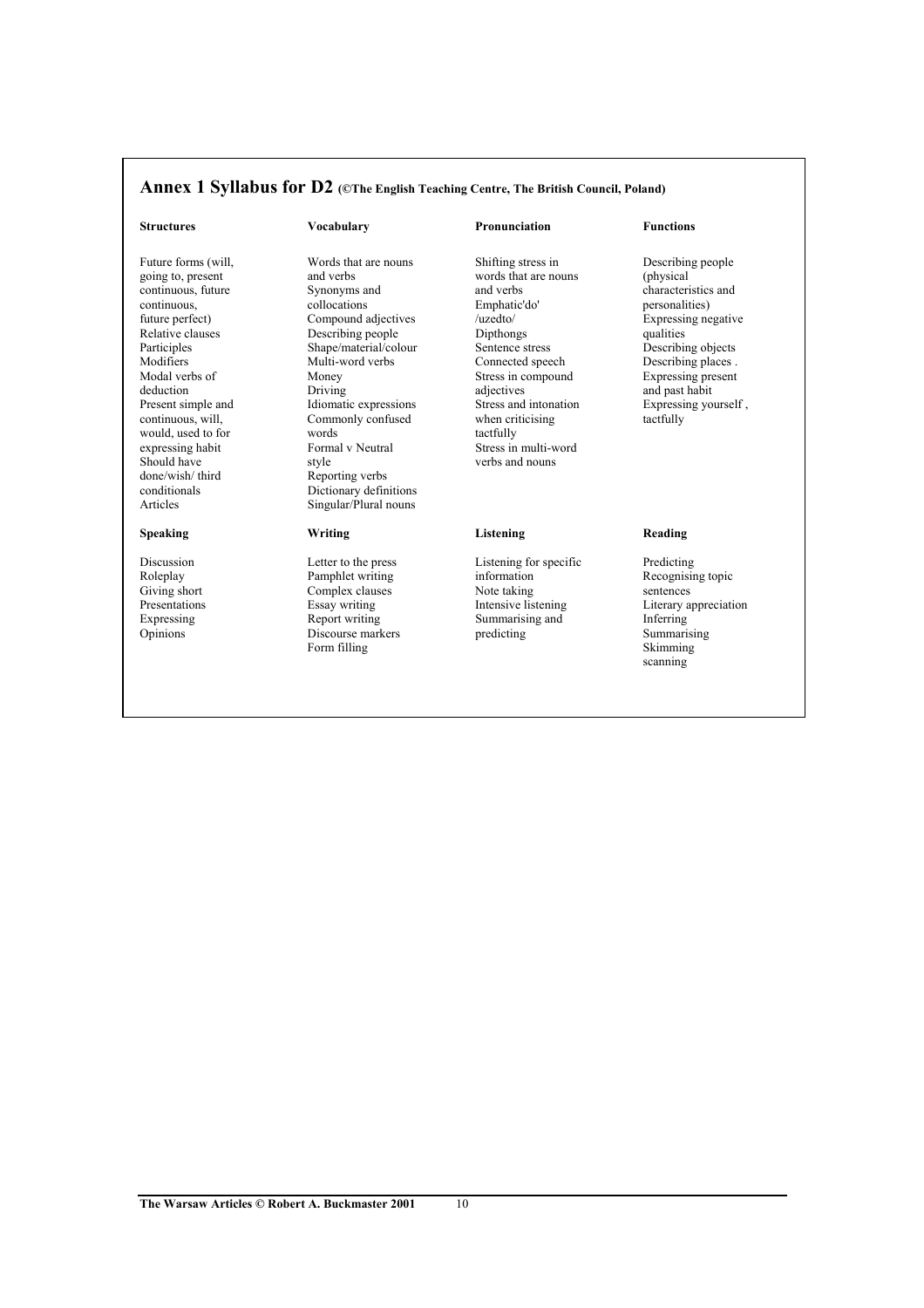|                                              | Homework               | sts book p65 nos 6-7<br>compound adjectives<br>Wb p58 ex 6 p verbs<br>Relative clauses p49<br>wb p41 ex 1 future<br>wb p42 ex3 future<br>Confusing words<br>Reading 2 <sup>nd</sup> text<br>Modal dialogue<br>Preps of place<br>wb p44 ex 7<br>p45 ex 1-2<br>syllabus<br>Writing<br>forms<br>Essay<br>Life<br>ex <sub>3</sub>                | Questions on Scrooge texts<br>p64 no 2 and completing | Ex5 p61, p62 nos 6+8<br>Adverbs of frequency<br>Hemingway text<br>$Ex 4 p67$ wish<br>рб8/9 ех б<br>sentences                                                                                                                                                                                                                    |
|----------------------------------------------|------------------------|----------------------------------------------------------------------------------------------------------------------------------------------------------------------------------------------------------------------------------------------------------------------------------------------------------------------------------------------|-------------------------------------------------------|---------------------------------------------------------------------------------------------------------------------------------------------------------------------------------------------------------------------------------------------------------------------------------------------------------------------------------|
|                                              | Topics                 | Marriage and divorce<br>Holiday experiences<br>3 <sup>rd</sup> world childhood<br>Time management<br>Describing people<br>Animals and pets<br>Vices and virtues<br>Global problems<br>City/countryside<br>Relationships<br>At a hotel<br>At work<br>Money<br>Crime<br>Prison                                                                 | <b>Other</b>                                          | Exam skills - 3 <sup>rd</sup> world cloze<br>Getting to know each other<br>Correcting mistakes<br>Dictionary work<br>Dictionary work<br>Who am I?<br>Revision                                                                                                                                                                   |
| gn<br>Annex 2 Completed Retrospective Syllab | Functions              | expressions<br>Describing<br>a picture<br>Time                                                                                                                                                                                                                                                                                               | Test                                                  | correcting mistakes<br>- grammar, vocab<br>Test for Robert<br>$23rd$ short test                                                                                                                                                                                                                                                 |
|                                              | <b>Reading Skills</b>  | Structure - topic sentences<br>style, structures and vocab<br>Inferring from content,<br>to check predictions<br>Reading for detail<br>For general idea<br>Guessing vocab<br>Styles of text<br>Connectives<br>Predicting<br>For detail<br>For detail<br>Scanning<br>For gist<br>Gist                                                         | Writing Sills                                         | Other grammar (no room on form): should have done, I wish, articles, used to, -ing, conditionals, articles, past simple/continuous<br>Joining contrasting ideas<br>- text cohesion, there is<br>2 texts describing town<br>there are, it is, they are<br>Describing a scene:<br>although etc<br>$Comp - h/w$<br>articles<br>h/w |
|                                              | <b>Speaking Skills</b> | Tone units, stress and pauses<br>Detective game - fluency<br>Pron. of verbs and nouns<br>Discussing environment<br>Family relationships<br>emphasis on modals<br>and global problems<br>Expressing emotion<br>Describing people<br>Selective stress -<br>Who am I?<br>Paradoxes<br>Money                                                     | Listening skills                                      | Listening for detail<br>Listening for detail<br>Song-correcting<br>Listening for gist<br>listening for gist<br>comprehension<br>Listening for<br>and detail<br>mistakes<br>$-$ song $-$                                                                                                                                         |
|                                              | Grammar                | Tenses after conjunctions<br>Participles as adjectives<br>Habits - used to/would<br>Future forms - analysis<br>Adverbs of frequency<br>Prepositions of place<br>Modals of deduction<br>Modals - degrees of<br>Articles, there is/are<br>Reported Speech<br>Relative clauses<br>Past and Present<br>Phrasal verbs<br>Modal Verbs<br>Certainty | Vocabulary                                            | Vocab – vices and virtues<br>Living in city/country<br>Modifying adjectives<br>Character and looks<br>Nouns as verbs etc<br>Describing people<br>Describing people<br>Describing towns<br>Multi-word verbs<br>Weather/seasons/<br>Violent crimes<br>Temperature<br>Idioms<br>Money<br>Crime<br>Ğ                                |

First published in 'Network' A Journal for English Language Teacher Education Volume 2 Number 1 April 1999 First published in 'Network' A Journal for English Language Teacher Education Volume 2 Number 1 April 1999

 $\overline{11}$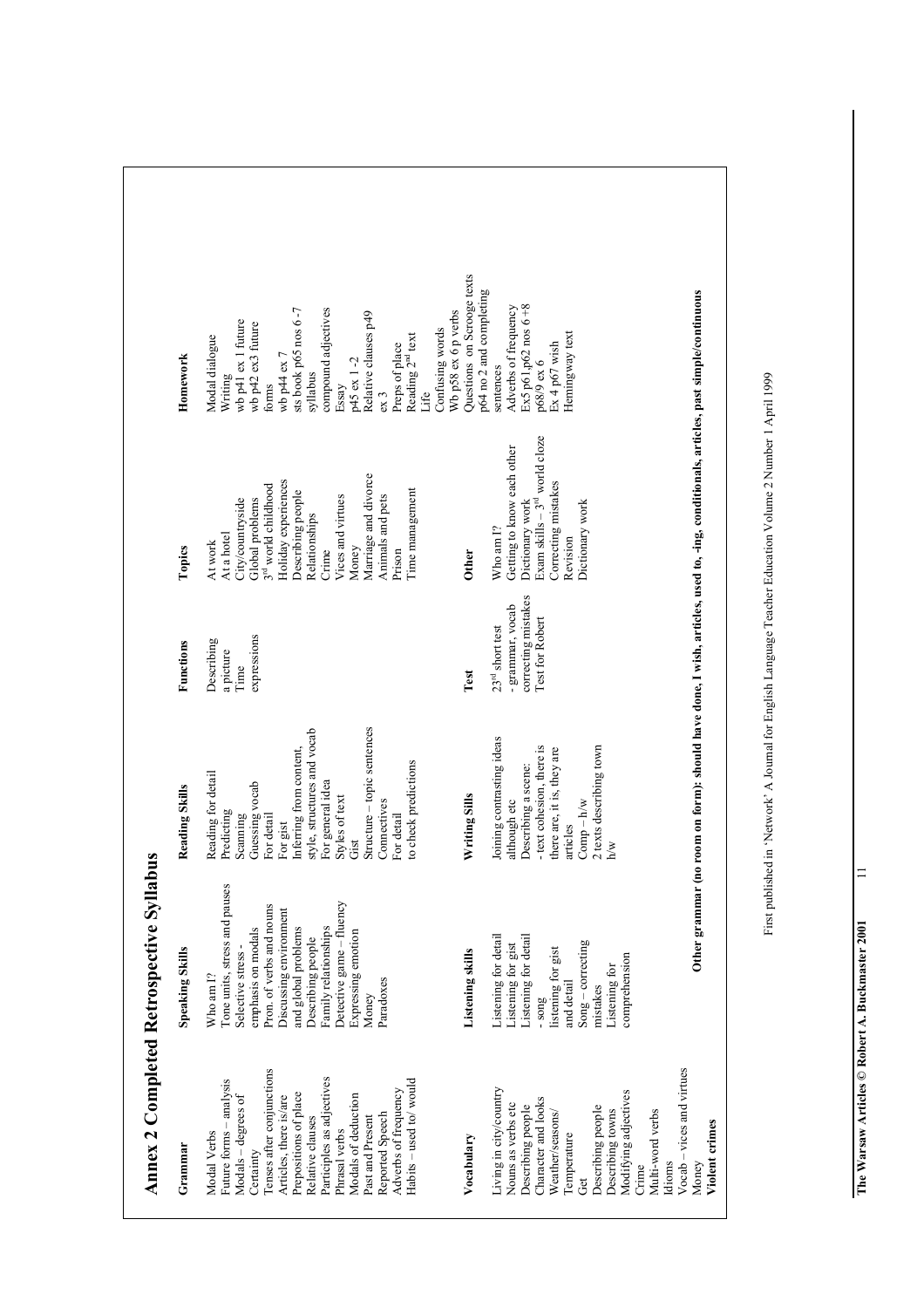#### **Two**

# **Photocopiable Materials - Design and Use.**

Photocopiable materials are becoming ever more popular and widespread. It is easy to glance at a sheet, decide that it is what you need, copy it and use it, yet, as with all materials, there may be flaws.

One such sheet which I observed being used (from Forsyth and Lavender (1995)) had two problems with it. Firstly, the title of the sheet was wrong - the sheet was (and is) entitled 'Futures 2 future perfect and future perfect continuous' while the correct title should be 'Futures 2 future perfect and future continuous'. This may seem a minor point but if you are going to use such labels there should be no possibly confusing errors like this.

At a deeper level though the material contains potential pitfalls. The first section of the sheet described a situation and asked the students to complete sentence stems with an a/ or b/ continuation.



The teacher can check the exercise in **two** ways, by asking for an a/ or b/ response which is quick, **or** as the teacher I observed, by asking individual learners to read out the complete sentences. This is where problems arise. The learners I observed read out the sentences like this:

#### **'In ten years time I hope I'll (pause while finally deciding whether to read a/ or b/) have passed my final exams.'**

This is an unnatural way to read this sentence as it has been divided in the middle of a tone unit.

I rewrote the exercise like this:

| 1/ In ten years time | a/ I hope I'll be passing my final exams.  |  |  |
|----------------------|--------------------------------------------|--|--|
|                      | b/ I hope I'll have passed my final exams. |  |  |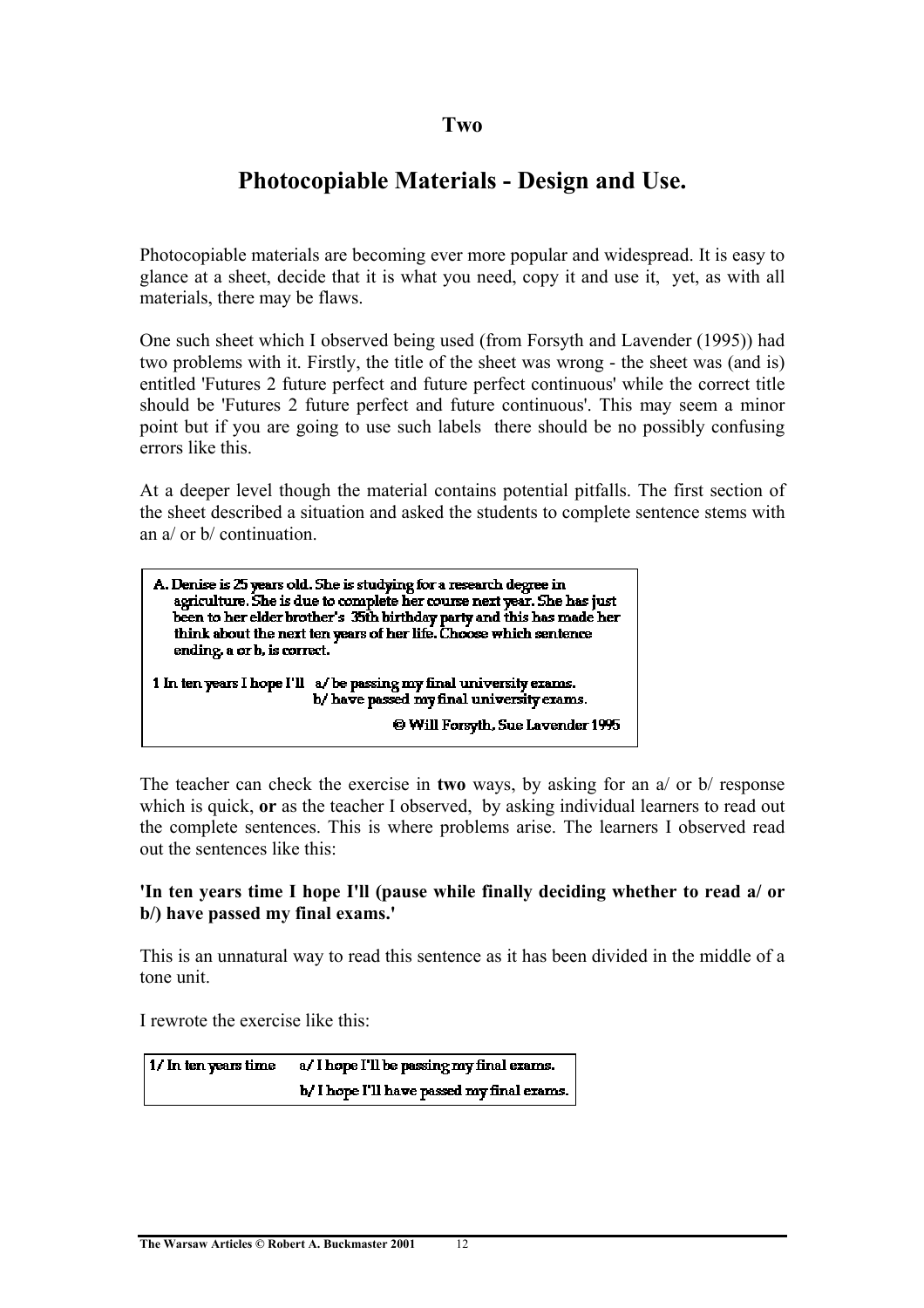The teacher closely monitors the learners doing the exercise and then **before** asking for oral feedback the teacher (re) sensitizes the learners to tone units in a section B.

B. Now look at how we say these sentences. Listen to your teacher. eg In ten years time / I hope I'll have / got married. or In ten years time / I hope I'll have got married. Listen to your teacher. Where do they pause? Which words are stressed? In ten years time I hope I'll be having a good time.

The learners listen and mark the pauses and the stresses and then **practice** the sentences in **A** before the class check the exercise. Linking and weak forms can also be practised. **Then** the teacher asks for oral feedback.

The learners go on to personalize the activity by writing out sentences of their own from the stem 'In ten years time...' and then **practising** saying them either alone or with a partner **before** saying the sentences to the class.

By considering tone units, correct stress and intonation an extra dimension is added to the grammar practice and if you want to have oral feedback then the **design** of the materials **must** consider pronunciation.

#### **References**

 Forsyth, W. and S. Lavender (1995) Grammar activities 2 Upper Intermediate (Heinemann)

First published In Modern English Teacher Volume 8 No. 3 1999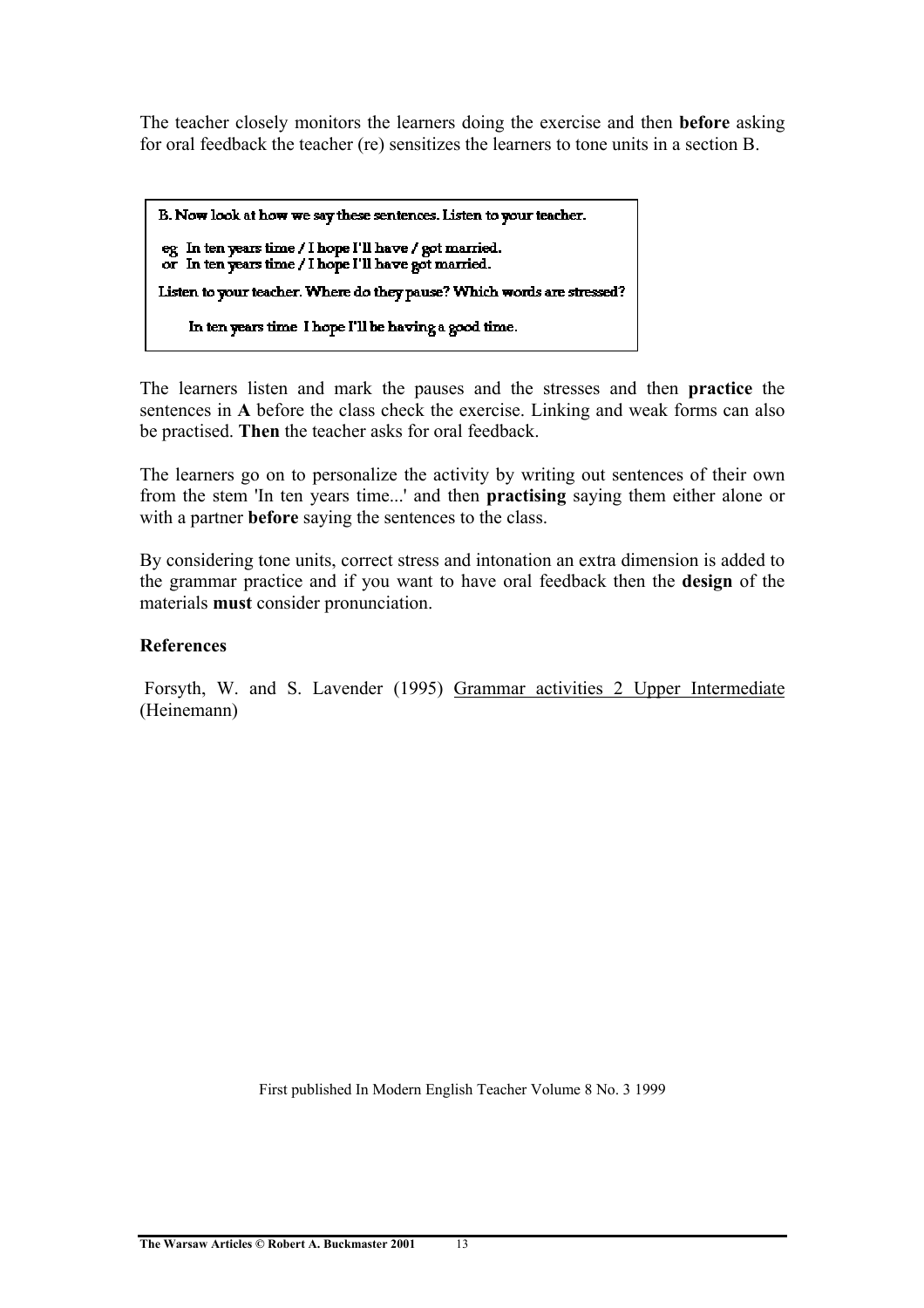# **Three**

# **Coursebook Absurdities**

#### **Introduction**

Coursebooks are important. For much of teaching and many teachers, coursebooks **are** the syllabus. Learners like having a coursebook, and like to progress **through** it.

They have changed for the better over the last twenty years and have been an agent of change (Hutchinson and Hutchinson, 1994). Instead of just texts and questions, coursebooks have lead-ins, pre-reading and listening tasks, vocabulary development, skill development, games and communication tasks as well as grammar exercises.

Unfortunately the main innovation phase of recent coursebook design seems to have passed and coursebooks generally fit within two categories - those with multi-page thematic units (eg the 'Headway' series) and those with two page units (eg the 'New Cambridge English Course' series, the 'Reward' series). Publishers seem reluctant to deviate from these industry standards. I imagine publishers trying to achieve the same success as the 'Headway' series through imitation rather than innovation.

While these books may be better than those of the seventies and early eighties, there are glaring absurdities in their design and structure. These are not merely superficial problems but deeper faults in the fundamental concept of coursebook design.

The main faults of these books are an **extended discrete syllabus** and a **thematic structure.** These are at the core of coursebook absurdities and weaknesses.

#### **The extended discrete syllabus**

All coursebooks have divided up the language system into discrete 'chunks' which are dealt with separately in a bottom-up approach. Thus lessons on the Present Simple lead on to lessons on the Present Continuous (in themselves simplistic labels which cause many problems). The route to mastery leads through these chunks of language which are dealt with either in **a long unit** or in **a series** of shorter lessons.

In the New Cambridge English Course Book 1 there are a whole series of lessons devoted to the present perfect (lessons 19C, 19D, and elements of 20A, 20B). If teachers, as I suspect they do, just run through this series of lessons students will spend a block of 4 class hours on aspects of this language item. No wonder students groan at realising that their teacher is about to embark on another lesson of the present perfect.

In Reward Intermediate there is a series of lessons (Units 23, 24 and 25) dealing with reported speech (accompanied by skills and vocabulary work). Again this leads to a block of lessons (say, 6 class hours) on **one** grammar area of the language which the students have met **before** and one where they have probably already grasped the simplistic 'rules'.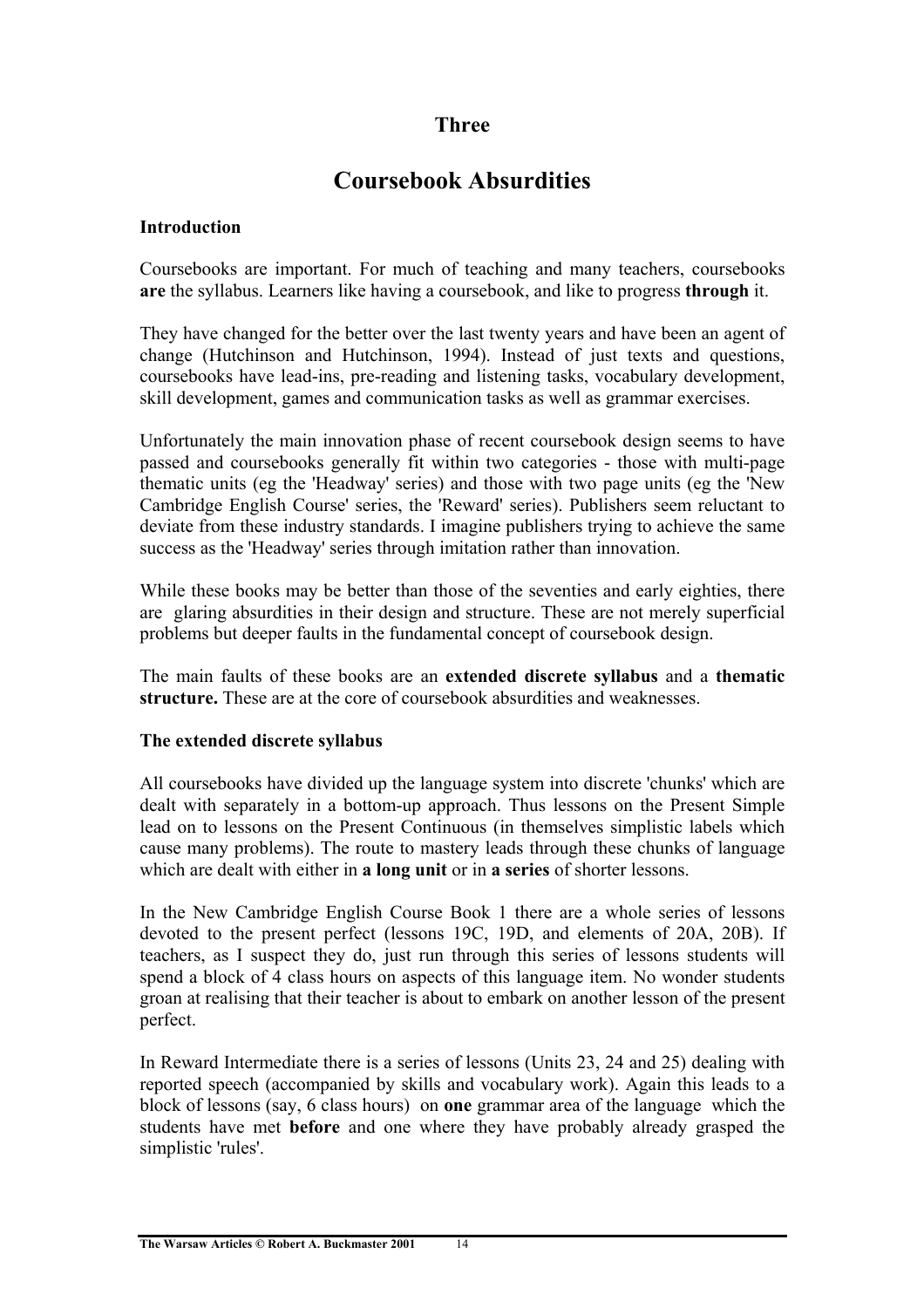This pattern of organising the language to be learnt may or may not be acceptable at the lowest levels but unfortunately it is basically replicated at higher levels - in fact extended throughout a learner's potential course of study. Once the main points of the grammar syllabus have been covered then the syllabus is repeated. Thus at an intermediate level there are more units on the Present Perfect, narrative tenses, future forms etc. While forms **may** be contrasted with others at an intermediate level and above, the fact remains that solid chunks of time and classroom energy are spent on isolated aspects of the tense system but worse than that, these aspects are dealt with **once** in the coursebook, or a best twice.

New Headway Intermediate, the latest addition to the Headway stable retains typical features of the series. There are large units which are theme-based and tied to a major grammatical point or linked grammatical points. Each unit has a major reading text and a main listening text for skills work usually on the same theme.

This structure of organising grammar leads to such problems as described above: future forms are contrasted in unit 5, conditionals (0, 1st and 2nd) met in unit 8 and reported speech in unit 12. The Present Perfect, (Simple and Continuous, contrasted with each other and with the Simple Past), merits two units - 7 and 10 - which, if the coursebook suffices for two semesters, as it generally does here in Poland, means that this problem area is dealt with in two large blocks **only** in the **second** semester.

#### **The thematic structure**

Topics are also met only once in a book. Thus if a coursebook is used over two semesters, the students will typically meet the topic of travel, say, **once** in the year in a solid block of time. In Headway Upper-intermediate travel and 'narrative tenses' are met in unit 5, a unit designed for approximately '10 hours' (Teacher's Book p. i). In New Headway Intermediate, unit 7 is entitled 'The world of work'. Thus there is a long series of lessons in which the reading is 'The modern servant', the speaking - an information exchange about three modern servants, a roleplay - choosing a career, a discussion on retirement, the listening - a retired man talks about his life and the writing is a letter of application.

In Focus on Advanced English CAE by Sue O'Connell there is the ultimate absurdity in theme-based coursebook design - a whole unit on fire (unit 10). How long can students, even if motivated by the prospect of an impending exam, keep up enthusiasm for lesson after lesson on fire?

In Sue O'Connells's Focus on Proficiency there are only ten units - that is ten topics for a whole year of study!

#### **Workbooks**

Themes and grammar are mirrored in the accompanying workbooks of most courses which generally provide parallel practice on unit topics. Thus homework, which is what most workbooks are used for, repeats the work already done in class at length. While many students do need extra work at home, to follow up work immediately and not in the future as **revision** is a serious weakness.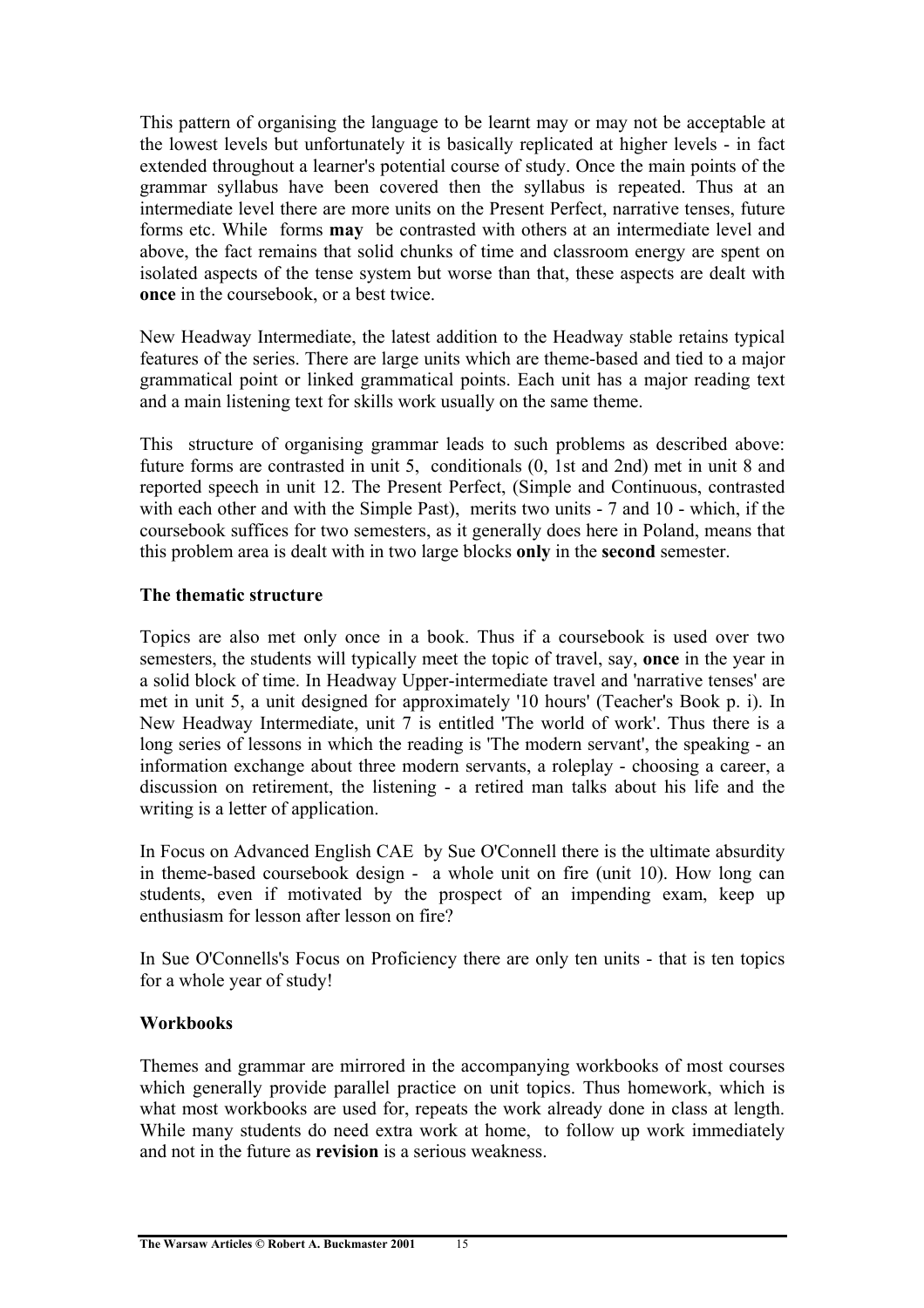#### **Dealing with absurdity**

As a teacher I find that dealing with the above problems is a constant struggle of previewing topics, finding supplementary listening and reading texts, devising different tasks, reviewing topics and breaking up longer units with lessons on different topics and different grammar and vocabulary areas. No wonder there has been an explosion of supplementary materials on the market - coursebooks are inadequate.

#### **Solutions**

My general solutions to these design problems are simple and fourfold.

Firstly, coursebooks should be an embarrassment of riches - not just one main reading text and one main listening text on a topic. Each lesson (seen as one or two class hours) should have a long reading and short listening or visa versa. A teacher should not have to scramble to find the elements for a series of lessons from the materials in one long unit.

Secondly, this embarrassment should be spread **throughout** the book - students should be able to return to the same topic, again and again, to develop and **revise** their linguistic knowledge. Themes can be met firstly in a reading text and later in a listening text (perhaps from a different perspective) - not all lumped together in one monolithic unit.

Thirdly, grammar, above elementary level should be dealt with holistically - stressing the system, rather than the components. If grammar is touched upon rather than exhaustively rammed down students' throats it can be revised throughout the course, even from lesson to lesson. I suspect that learners have the ability and indeed have the **need** to be able to deal with the past and present and with future forms **within a single lesson.** 

Finally, the teacher's book should offer the teacher **choices.** For any given listening or reading text, the teacher's book should suggest **a variety** of ways of exploiting and following-up the materials rather than step 1,2 and 3 that the teacher has to follow or abandon. With a variety of ways made explicit the teacher would be able to choose that way which is more appropriate for their students and at a **later** stage even return to the **same** material and exploit it in another way.

It may even be possible to make these choices explicit in the students' book - offer the students a range of tasks from which they have to choose. This would either involve negotiation of class tasks - based on teacher perception of students' needs and their own perception - or individual learners selecting tasks which suit them personally. Thus a class could do the same task or individuals or groups could be working on different tasks simultaneously. This would have further benefits of being more learner-centred and of training the students to take responsibility for their own learning.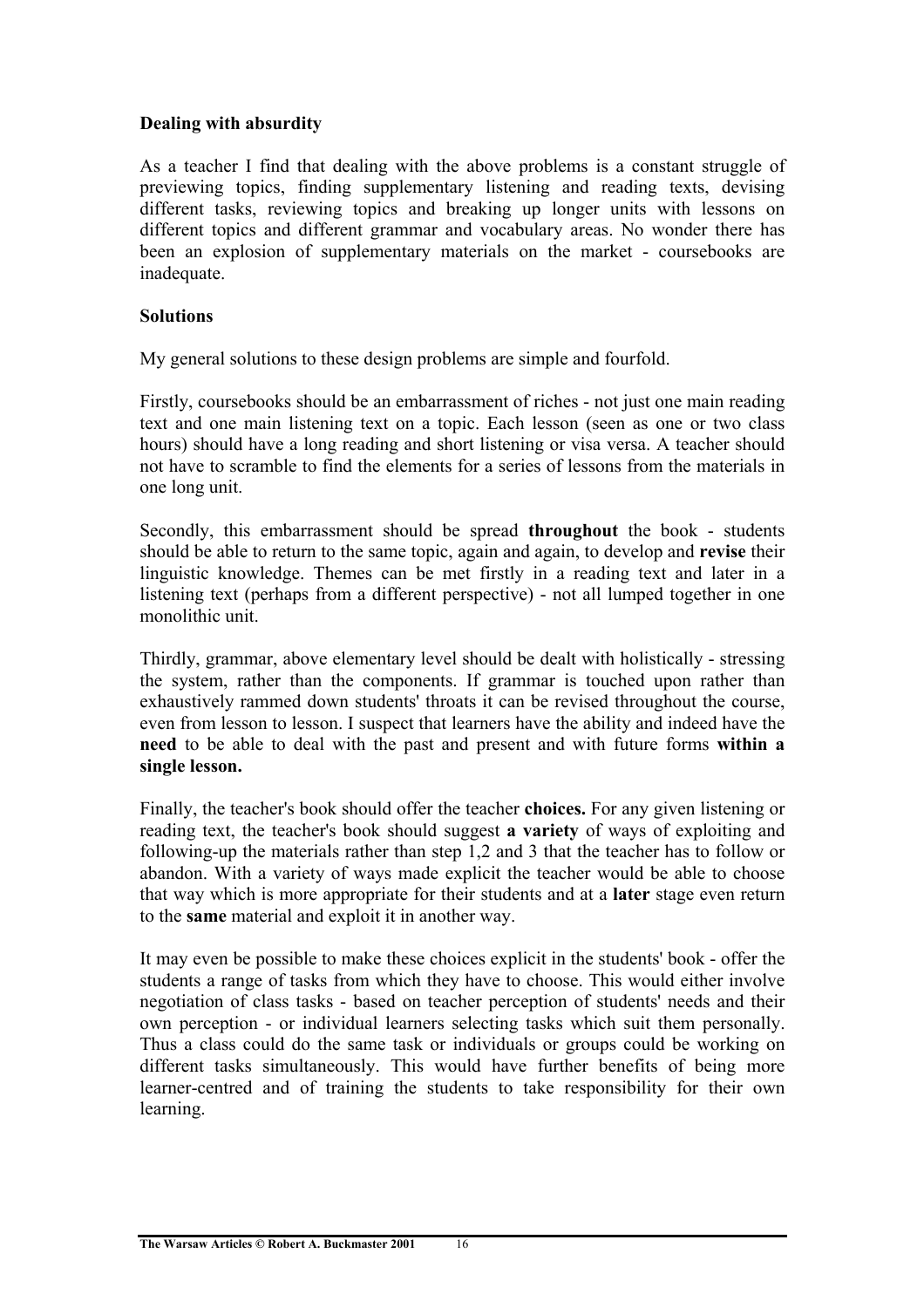#### **Conclusion**

With a little imagination and innovation (clearly supported by the teacher's book) coursebook design could be made to work **for** the teacher rather than something a thinking teacher has to struggle with to produce coherent, relevant lessons.

Grammar is a system and constant revision and revisiting in small doses is essential. Ignoring the future until unit 7 (of 12, Headway Upper-Intermediate.) or whatever, is not a sensible option.To meet a topic **once** in a coursebook is clearly absurd and has to be changed. Any topic is multi-dimensional and can be approached at different times **throughout** the book. Yet current coursebooks propagate these ideas which teachers have to accept and implement, **or** adapt, **or** reject and replace.

Coursebooks should be structured to encourage extensive rather than intensive contact with the grammar and vocabulary of the language and should be so rich that whole topics can be abandoned, if the students are not interested, with minimal impact on the syllabus that the coursebooks represent.

#### **References**

Greenall, S. (1995) Reward Intermediate, Heinemann Hutchinson, T. and E. Hutchinson (1994) The textbook as agent of change, ELT Journal Vol 48/4, OUP Harmer, J. (1988) Meridian Plus 2, Longman O'Connell, S. (1992) Focus on Advanced English CAE, Nelson O'Connell, S. ( 1989) Focus on Proficiency, Nelson Soars, L. and J. (1987)Headway Upper-Intermediate, OUP Soars, L. and J. (1986) Headway Intermediate, OUP Soars, L. and J. (1996) New Headway Intermediate, OUP Swan, M. and C. Walter (1990) The New Cambridge English Course 1, CUP

First Published in Modern English Teacher Volume 8 Number 4 1999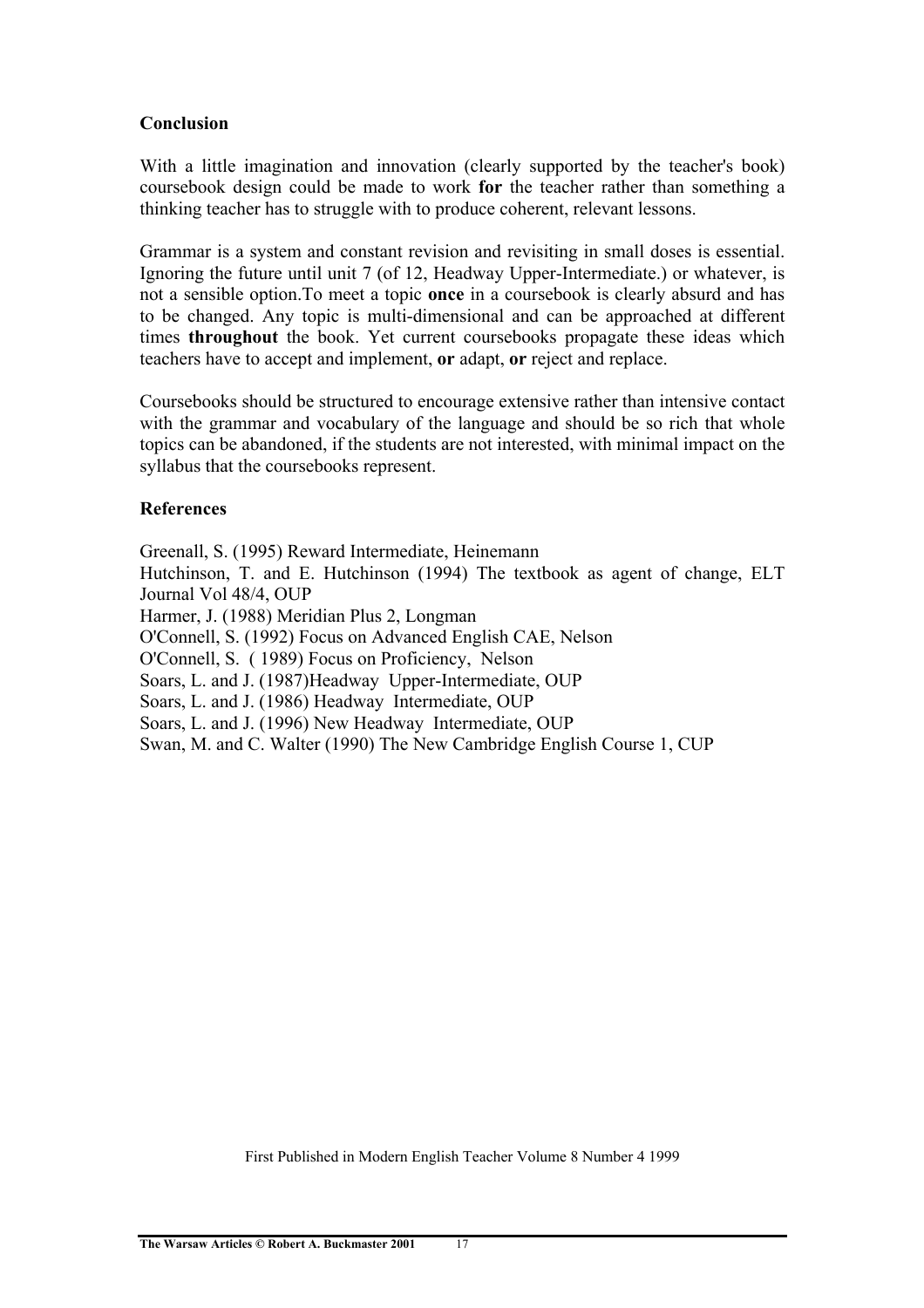# **Four**

# **Using L1: what kind of sin?**

I am constantly struck by the apologetic tone of those who admit to using L1 in the classroom. There are few advocates of L1. To admit that you use L1 often seems to be a confession of a sin: you can be absolved for doing it. Or, it is viewed as a weakness. L1 can be avoided – use gestures, games, special activities, **even** at lower levels.

Let me confess. My students use Polish. I use Polish. I've tried to stop them. I've given up trying to stop them. Mea culpa?

The use or non-use of L1 goes to the heart of English teaching. It touches on both methodological and power issues. Graddol (1997), in the The Future of English, divides English speakers into three groups: the 'inner', 'outer' and 'expanding'. He says though that 'one of the drawbacks of this terminology is the way that it locates the 'native speakers' and native-speaking countries at the centre of the global use of English and, by implication, the source of models of correctness, the best teachers and English language goods and services consumed by those in the periphery.'

These countries have had and continue to have a stranglehold on methodology, materials and ideology. In Poland, British publishers dominate the market, the Communicative Approach is the trendiest and British authors regularly tour and lecture at conferences.

The Communicative Approach arose in the UK, developed with small, mixed language classes of adults with the legacy of methods such as the Berlitz Method where LI was forbidden. In the periphery the classes are generally larger, of children and adults and of monolingual backgrounds. In Poland although I teach small groups these are mainly (but not always) native Poles. In the state sector the classes are larger. These are significant differences.

It is becoming common to re-label the teaching methodology known as 'communicative' as 'eclectic'. Eclectic teachers should apply whatever techniques to a class they think necessary. Yet it still seems that publishers, writers and methodologists to a great extent consider that despite the eclectic nature of learning learners are all the same. The global course book shows this. The lack of tolerance towards L1 use confirms this.

Although the currents in ELT are moving towards true eclecticism the inner countries still hold the keys to the magic kingdom, the answers to our problems: the writers and publishers produce the materials and many of us use them more or less in the manner prescribed.

Let's return to my confession that I use L1 in the classroom despite my best efforts to teach English through English. I want to turn the confession on its head and suggest that, to admit to **not** using or allowing the use of L1 in the classroom is a sin: a sin of omission.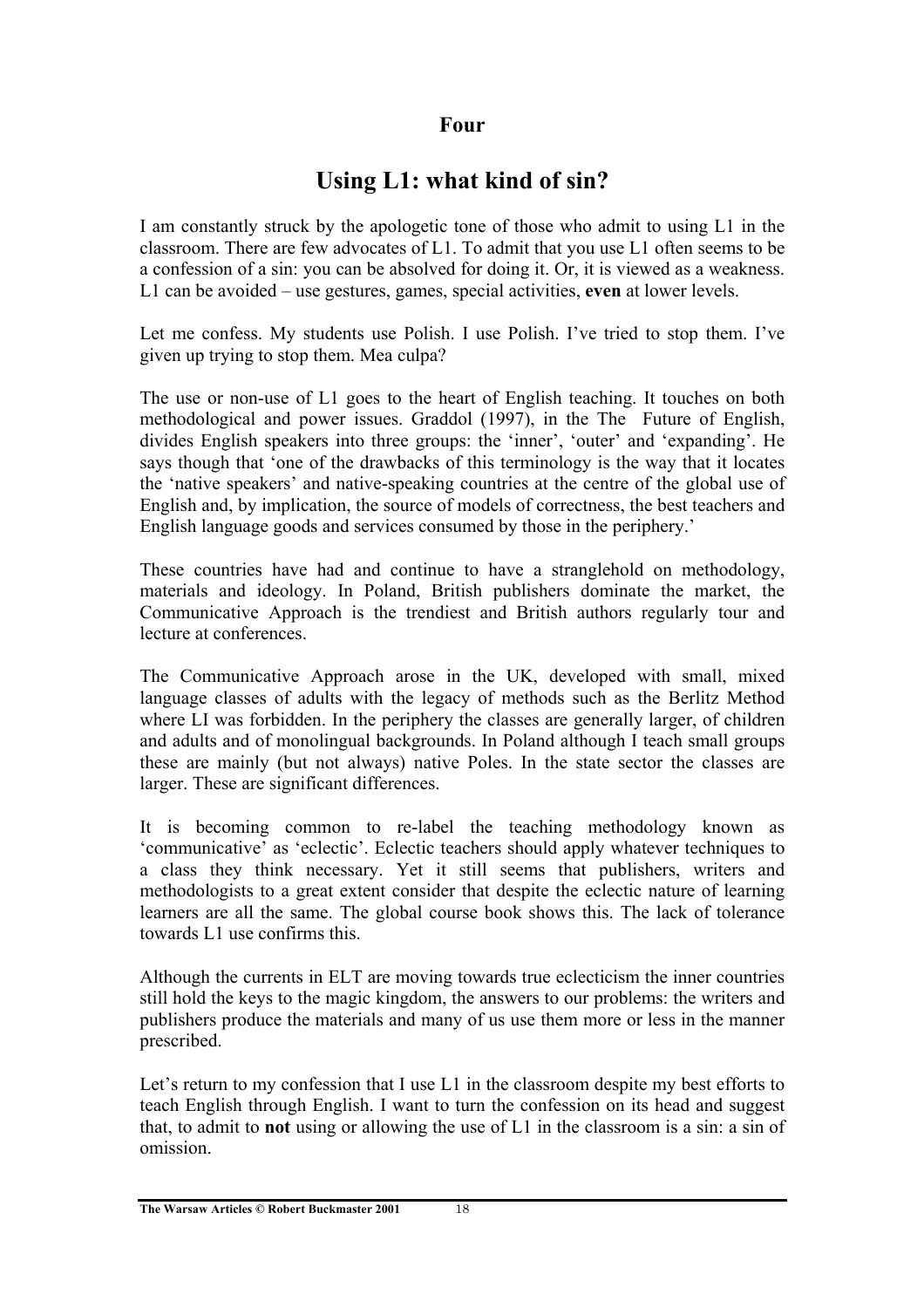The L1 should be welcomed into the classroom, especially in adult classes, with open arms. How are you? Take a seat at the high table.

It is invaluable in an English class. In teaching English we are not creating a separate language store of English. We are adding to the existing knowledge of **language**. Swan (1997) states that 'A second language learner is likely then, to short-cut the process of observing a new word's various references and collocations, by mapping the word directly onto the mother tongue' (p165)

Personally speaking I would hate to learn a language with a teacher who didn't speak my own language, especially at a lower level. And once I'd found such a teacher it'd be perverse for us to pretend that she didn't speak English.

The L1 taboo is a historical legacy. Not using L1 is right and proper in some circumstances and techniques will have to be deployed to make up for the inability of the teacher and learners to use L1: the proper use of and training in the use of bilingual dictionaries for example. Even in these situations though learners will continue to use L1for example to mentally translate. But in monolingual situations let us seize the opportunity to use the invaluable resource of L1. Learners are going to use their L1 so let's not allow ideology to handicap us. Let's harness L1.

In most Council teaching situations there is likely to be one dominant L1 (although there may be other minority languages). The use of this language by the teacher allows students to compare and contrast English with the language they know best, to use translation as a means to study form and meaning, to understand jokes, to check comprehension, to understand complicated instructions, to check exercises with their partners and to learn vocabulary with direct equivalents.

Furthermore encouraging the positive use of L1 empowers the learner – they should use their L1 knowledge effectively and know when to use L1 and when they do not need to. At lower levels especially, a learner cannot express themselves emotionally in L2. Allowing L1 reduces the processing load of constantly working in L2. Also with a teacher who isn't an L1 native speaker allowing the use of L1 gives both privacy and power to the learner: in L1 they have control.

Using L1 in the classroom shows my students I've learnt at least some of their language and shows respect. It also shows that I am a learner and can make mistakes.

In a two-year contract a teacher should be able to learn some of the host county's language. I also clearly mark activities where **only** English is allowed. If we are truly eclectic than let's be open and honest about it and use L1 positively when circumstances allow us to.

First published in the British Council's internal staff magazine, 'Network News' February 2000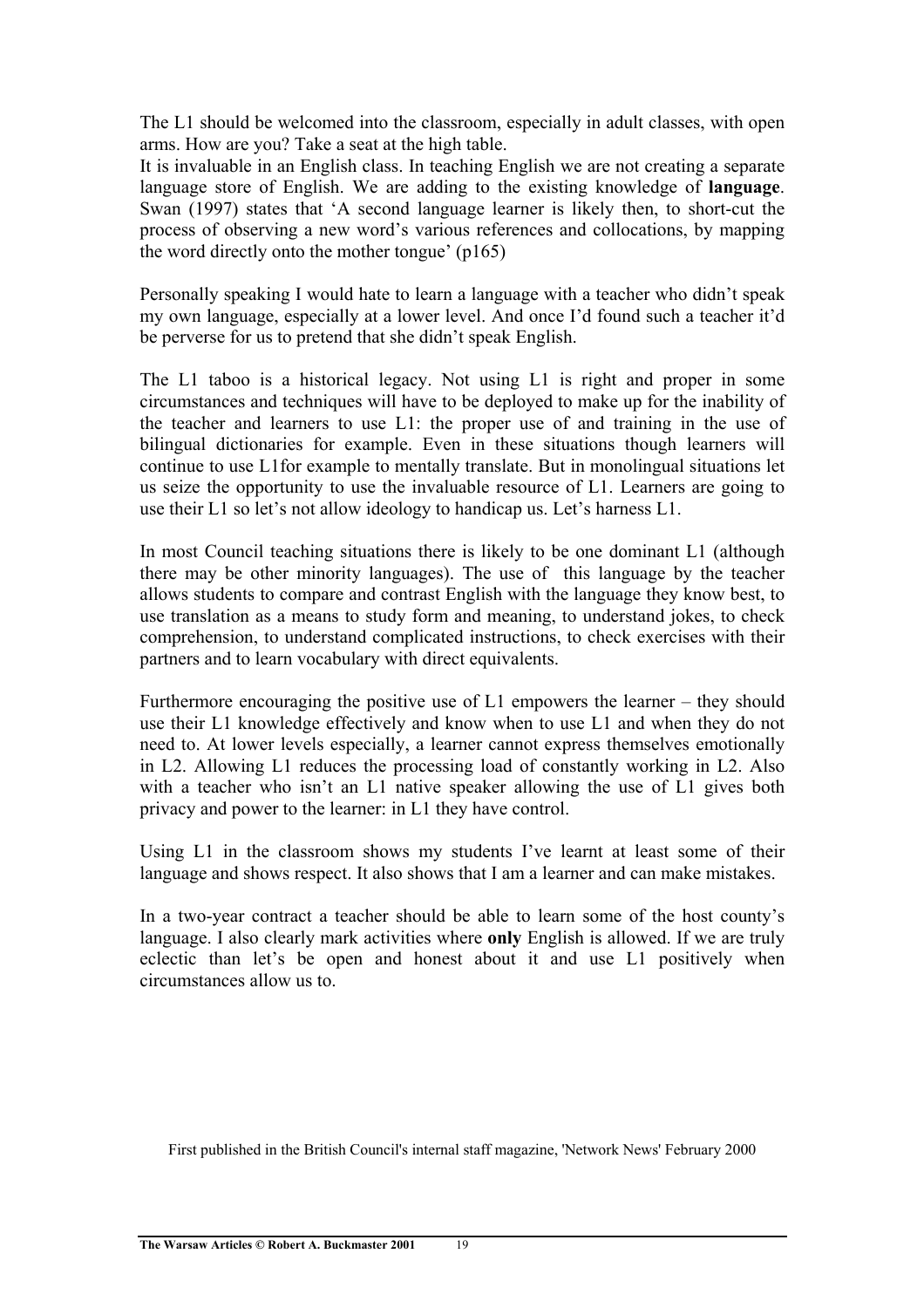### **Five**

# **The Death of the Native**

The twentieth century has been kind to native speakers of English like myself, who wish to teach. The dominant paradigms have been underpinned by the primacy of the native speaker since the direct methods of the turn of the century.

However the status quo is now under attack from many quarters: Guy Cook (native speaker Professor at Reading University) has been lecturing on the subject and questioning the fashions of the century. Philip Prowse (native speaker coursebook writer) recently gave a talk at the IATEFL conference in Katowice dismissing native speakers. His conclusion was that every school should have a one as a language resource. Most teachers in the world have learned English as a foreign language and it is perverse that native speakers have such a dominance in prestige.

As we all know, native speakers no longer own English – not even British ones. The language has a life of its own. There are many varieties – Indian and South African English not the least of them. But there are also emerging varieties, emerging that is, onto the regional or even world stage. Also, English as a foreign language is growing in confidence. Swedish English is well known in the Baltic region as distinctive in its own right – no articles and a Swedish accent.

There is a danger, remote as it may seem, that native speakers and the institutions that rely on them will be marginalised. A native speaker is tied to a particular culture and the image of that civilisation. The Council is strongly associated with Britain, British culture and, at least here in Poland, native speaker teachers. This is fine at the moment as the Council has a high reputation, Britain is regarded positively and the Americans have yet the make major inroads into the market.

A preference for native speakers over non-native speakers could be a sign of the immaturity of the market. In Poland in the early nineties, unqualified native speakers were much in demand, but now schools demand qualifications. Some schools still split the teaching between non-natives doing 'grammar' and natives doing 'conversation'. One of the reasons learners come to the Council in Warsaw is that all the teachers are native speakers.

But what can native speakers offer? I asked my colleagues what they thought their 'added value' was and they suggested cultural knowledge, authentic material 'on tap', a 'deep' vocabulary resource, 'perfect' pronunciation and accent and 'natural' speech, stress and intonation patterns.

All these are very specific to a particular variety of language and culture. For native speakers, knowledge of a culture is part of their very existence but how much in-depth knowledge is necessary for a learner? And how up-to-date is that cultural knowledge when the teacher has been living abroad for years? A 'perfect' accent can be incomprehensible to some. How 'natural' should a teacher's pronunciation be? And who is defining natural?

Non-native teachers have two great advantages – they know the learner's first language and they have learnt English. They know what it is like to learn it and they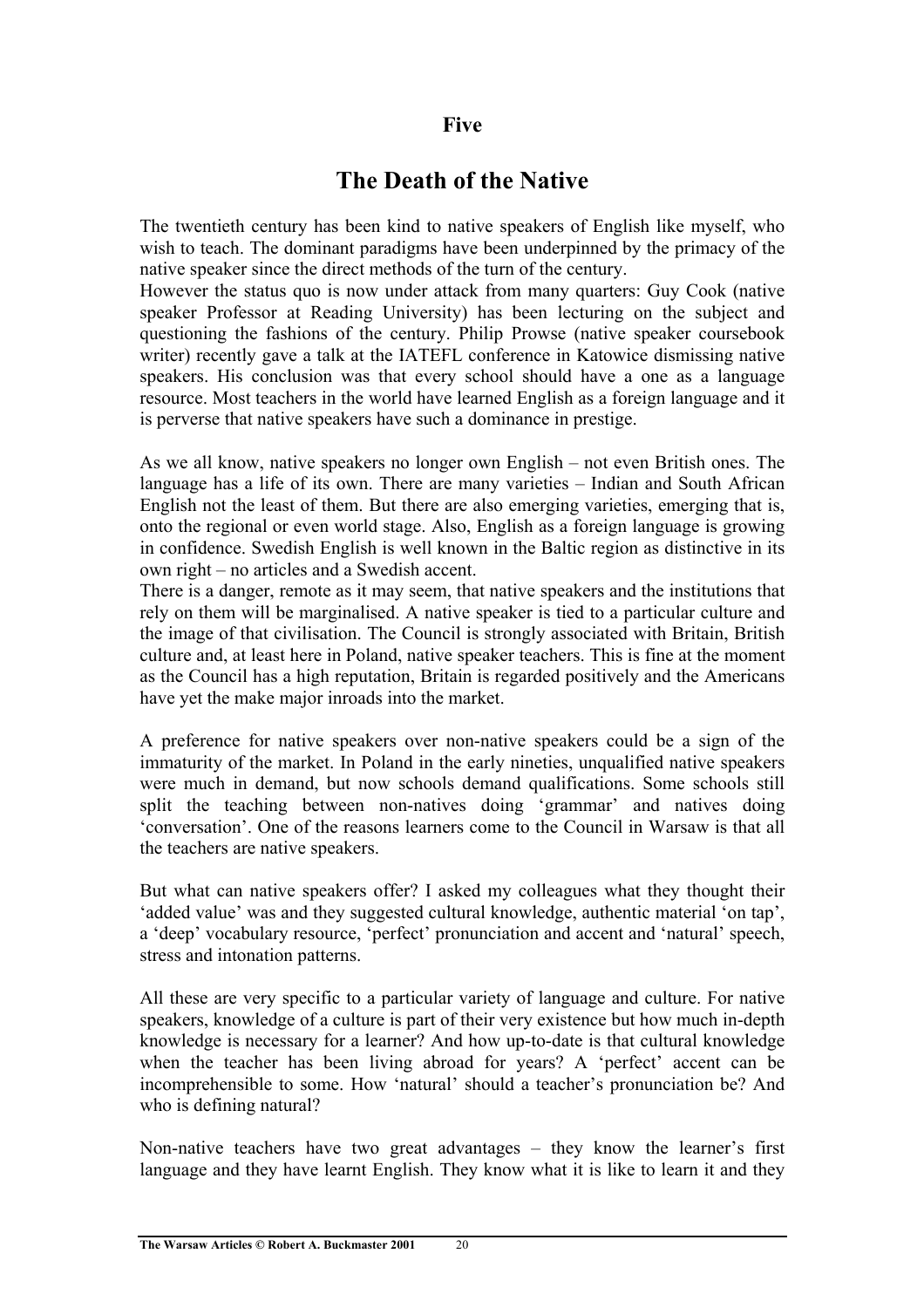have been successful. So, let us step back and consider the issue from another angle. Why are learners learning English? If they are learning British English to go to Britain or because they identify in some way with that language and culture that is fair enough. British English native speakers, institutions and exam boards can be the gatekeepers – teaching, testing and evaluating – for these learners.

But for English as an international language, which is increasingly spoken mainly between non-native speakers, can native speakers set themselves up as gatekeepers? Are they qualified?

English is out of our control. Different varieties are maturing. As an international language it is owned by no-one. Native speakers are questioning their 'control' of teaching and learning. Learners might not want the baggage of a particular variety of English controlled from a country far away, and non-native teachers have great advantages over native speakers. How can native speakers position themselves for changes in the market? What can they offer when it is no longer enough to be merely a well-qualified native speaker teacher of (British) English?

One solution is for native speaker teachers to teach English and British Studies by explicitly tying language learning to the culture, although this could limit rather than expand their appeal. Another approach would be to build an awareness and tolerance of other varieties of English into their teaching.

However, the most promising way forward is for native speaker teachers to offer their strengths in intercultural relations. Native speaker teachers often have extensive experience of living in other cultures and dealing with people of different nationalities in a variety of situations. It is this intercultural knowledge that should make them highly prized as teachers, especially of English as an international language of communication.

Native speakers teachers have knowledge, if they are sensitive enough to learn, of how to operate in and between different cultures. This knowledge and experience of being expatriate rather than an exclusively culture-bound 'native speaker' could and should be a key element in the service they offer their learners: not British English or British culture or British accents. These are the foundations of their teaching but it is their experience of the world which should be the cornerstone.

First published in the British Council's internal staff magazine, 'Network News' April 2000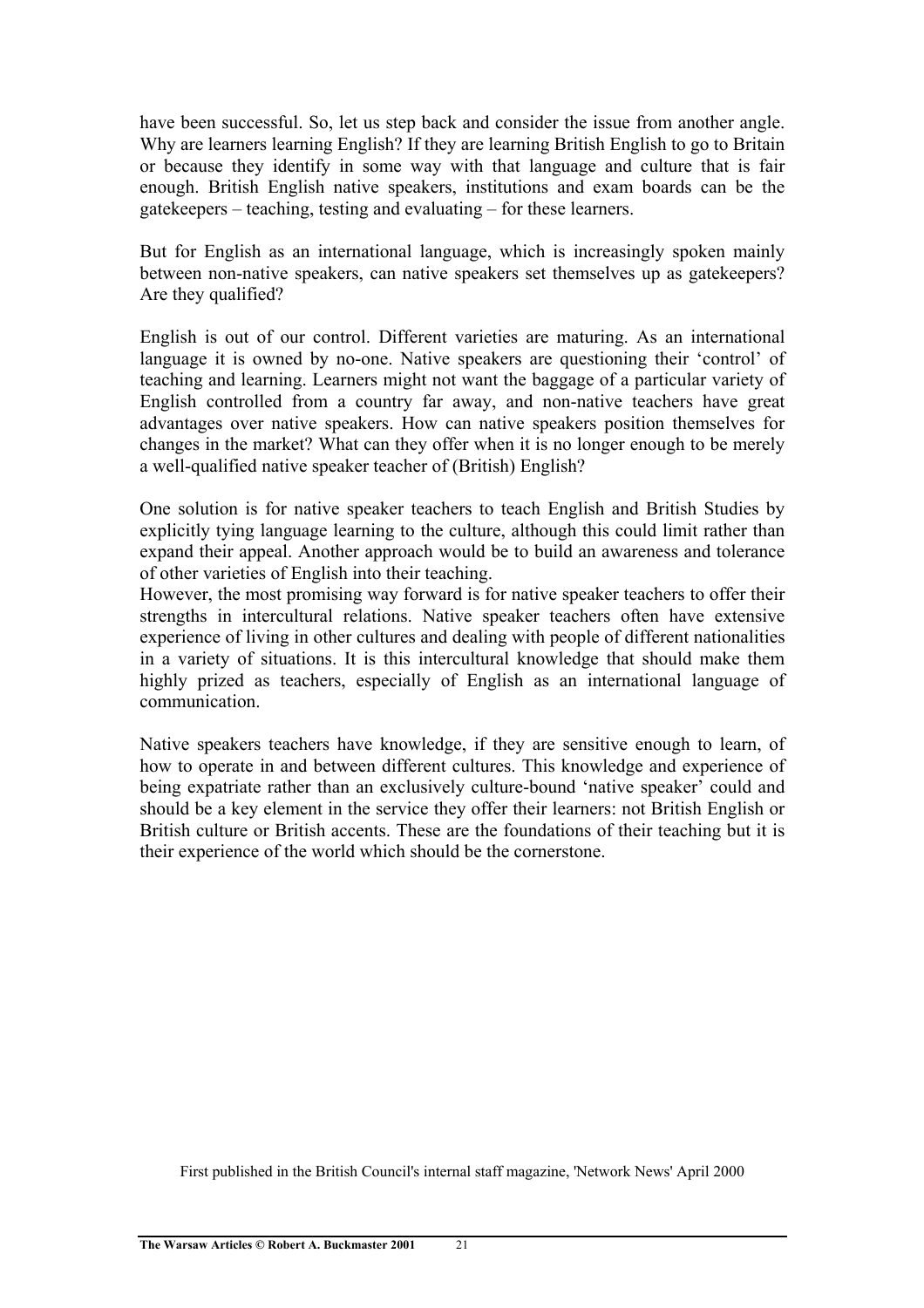### **Six**

# **Thoughts on the to-infinitive**

I read with interest Janet Olearska's (1999) article 'To split or not to split'. The controversy over the split infinitive amuses me greatly, as it is a clear case of analysis dictating conclusions. Language **is**, and the way it is analysed determines the rules and advice given about appropriacy and correctness.

The to-infinitive has always puzzled me. Why could we not split it? The answer is simple. We can only **not** split it if we regard it as a **single** unit. If we think of it as two words which co-occur to realise specific meanings then the problem of splitting it simply vanishes into thin air. This article will argue that the to-infinitive is merely a construct of analysis and does not exist as defined.

#### **A preposition and a marker**

A distinction has been made in grammar between the word 'to' as a preposition and as a marker for the infinitive. Why? To me 'to' always has an idea of movement – whether in time or space. Consider sentences (1) and (2).

- (1) I'm going.
- $(2)$  I'm going to....

Sentence (1) is functionally equivalent to 'I'm leaving.' and refers to present time. Adding 'to' immediately pushes the focus forwards to some future time, from the first verb to the second. Consider (3).

(3) I want to do it.

This sentences focuses on the present state of wanting and moves forward to the future state of doing. The 'to' projects meaning from the first verb onto the second in same way as the 'to' preposition shows movement in space.

#### **Time**

Swan (1996) claims that the to-infinitives generally do not show time.

'Infinitives are forms like (to) write, (to) stand. Unlike verb tenses (eg

writes, stood), infinitves do not usually show the actual time of actions or

events.'

(Swan, 1996, p259)

However I would argue that as movement is always shown, so is time. The most famous example of the to-infinitive is (4)

(4) To be or not to be, that is the question

If you read this soliloquy you will see that Hamlet is not speaking of 'being' or of a timeless state but of the future choice open to him – to take action or not, perhaps to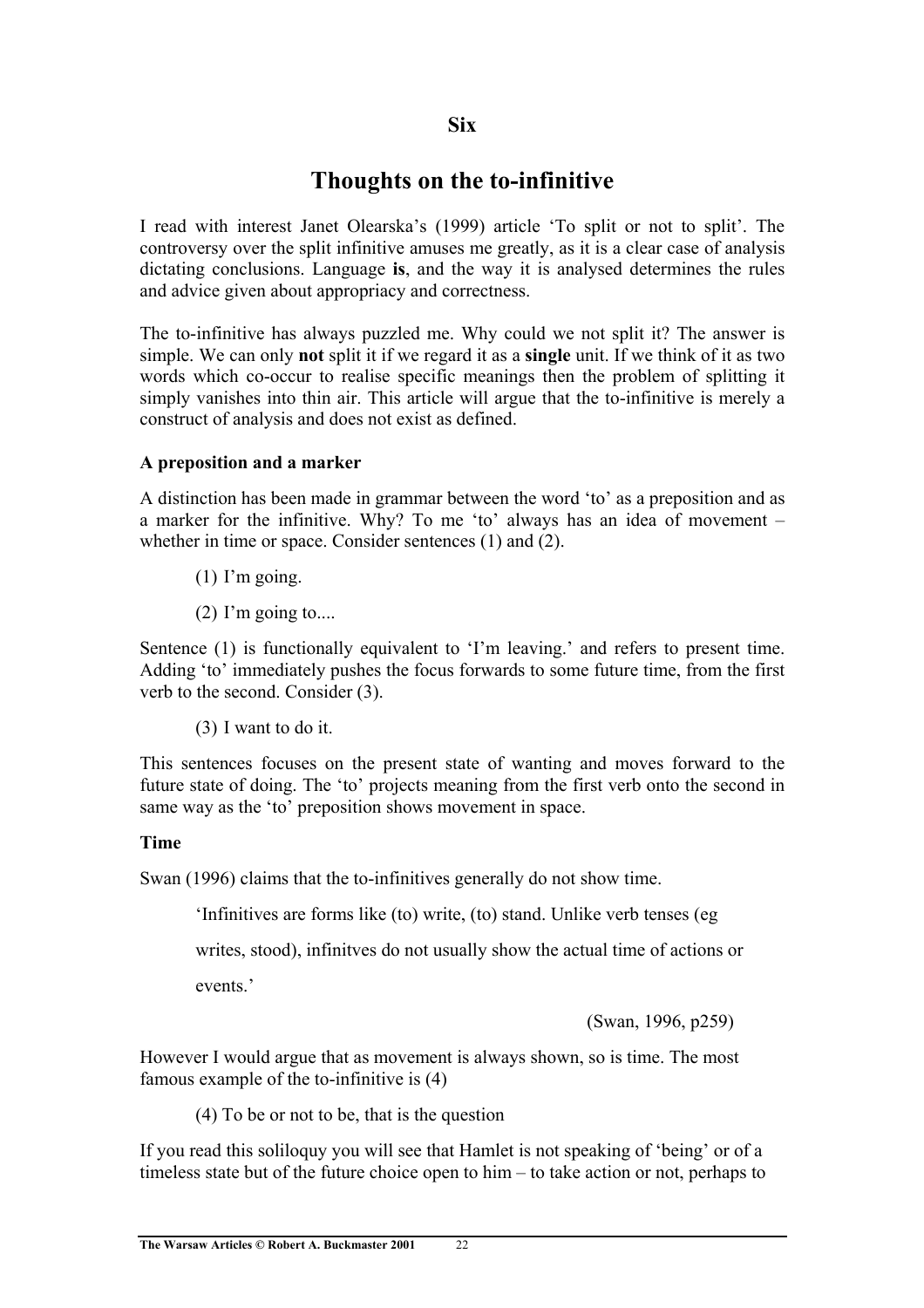die. The whole speech is a meditation of the future in the play – movement from the now of his situation to the future of Act Three.

### **Labels, damned labels**

The to-infinitive is a label placed on a piece of language by grammarians. It is distinguished from present simple because there is no third person 's'. Why is this distinction necessary? Why not have an all-embracing form which when used after 'to' has no third person 's'?

Why is a distinction made between the present perfect form and the perfect infinitive? Why not have a present perfect form which after 'to' has no third person 's'? Why is the form 'might have been' distinguished as 'modal + perfect infinitive without to' merely because there is no third person form (ie it is not the same as the present perfect)?

# **Where does this 'to' belong?**

The pattern 'modal + prefect infinitive without to' is interesting because when 'ought' is used in this way it does need a 'to'. The modal verb 'ought' determines whether there is a 'to' or not, not the infinitive itself. The other modals 'must', 'might' etc do not need a 'to'. They determine the following grammar, not the infinitive. Sentences should be parsed thus:

- (4)  ${He}$  {must} {have been} {drunk}
- (5)  ${She}$  {ought to} {have noticed} {the car}
- (6)  $\{\Gamma\}$  {want to}  $\{\text{do}\}\{\text{it}\}$

#### **Ellipsis and Phonetics**

The parsing of sentence (6) above fits in with the conventions of ellipsis (7) where 'do it' can be ellipted.

(7) I want to.

If the to-infinitive were one indivisible unit it wouldn't be possible to do this.

Phonetically the 'want' and 'to' blend together in connected speech and one 't' is elided. In extreme cases 'want to' is realised as 'wanna' and 'going to' as 'gonna'. Again the 'to' seems to 'belong' to the first verb.

# **To or ing?**

Often forms followed by 'to' or 'ing' are contrasted in coursebooks. The main thing for learners to remember is that 'to' always shows movement from the first verb to the second  $(8)$ .

(8) I must remember to post the letter.

The remembering happens first and prompts the second verb. The distinction is clear between this sentence (8) and (9).

(9) I remember posting the letter.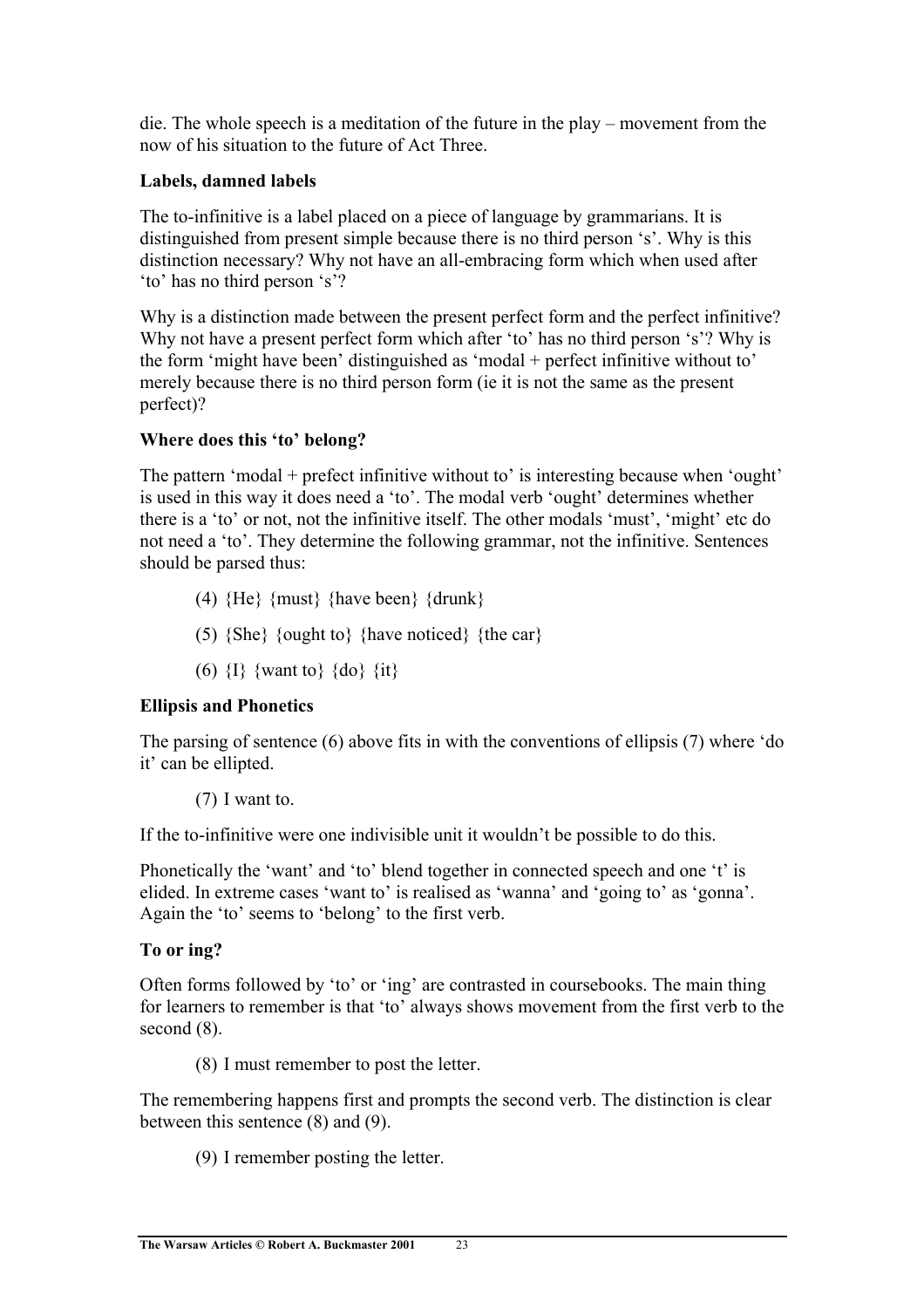Some verbs though have little or no distinction between the two forms and this is due to the nature of the verb itself. Compare (10) and (11).

- (10) I like to walk in the rain.
- (11) I like walking in the rain.

The verb 'like' has an idea of a state not a momentary whim but rather more prolonged. 'Love', 'prefer' and 'hate' are similar. There is no difference between (10) and (11) and those people who say there is should consider American usage. If 'like to' is good enough for Americans it should be good enough for our learners.

#### **Splitting**

Consider the placement of the adverb 'quickly' in these sentences.

- (12) I tried quickly to open the door.
- (13) I quickly tried to open the door
- (14) I tried to open the door quickly.
- (15) I tried to quickly open the door.

Of (12) and (13), (13) is most satisfactory as it conforms to standard word order. Of (14) and (15), (15) conveys the idea of the attempted action most effectively.

#### **Conclusions**

- 'to' always has an idea of movement
- there is no particular advantage to distinguishing between 'to' as a prepostion and 'to' as an infinitive marker
- 'to' shows movement and can thus show time
- the labelling of forms in pedagogical grammars could be much simplified and improved
- phonetics should be considered when analysing language
- the 'to-infinitive' is a construct of a particular analysis of the language  $-$  it can be analysed in other ways.

I may be overstating the case but it seems to me that there are strong reasons for grouping the 'to' with the first verb and considering that 'to' always has an idea of movement. If this is so and the 'to-infinitive' is not one indivisible unit then. 'splitting' it is not a problem.

#### **References**

Olearska, J (1999) To split or not to split Network Vol 2/2 November 1999 Swan, M (1996) Practical English Usage Oxford

First published in 'Network' May 2000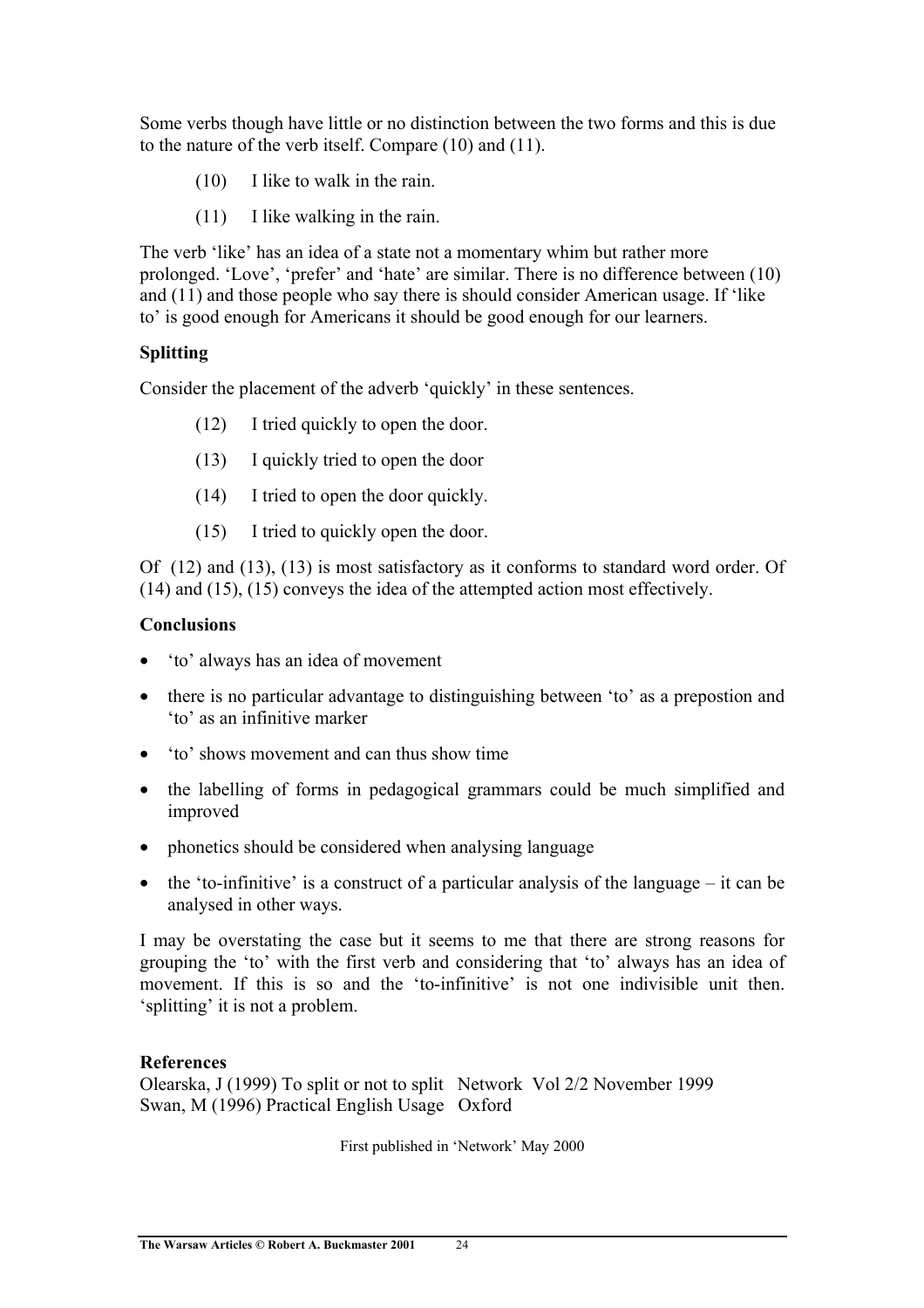#### **Seven**

# **Try this – it works.**

I have lost count, both before I joined the Council and while I have been here, of the number of times I have heard something on the lines of **'Try this – it works.'** But what does this actually mean? Does it mean that the learners learn a great deal of language from this activity? Or that their skills improve? Or that it's fun? Or that it takes up 45 minutes of time? Or that the learners are active? Or that it keeps them busy? Or perhaps (more hopefully) all of these?

On reflection **'Try this – it works.'** is often heard in connection with **'It takes a whole/half a lesson.'** Is this significant?

At one level teaching is concerned with **'activities'**. Teachers set up activities, set them off, monitor and give feedback. Course books are full of 'activities' and supplementary materials books even more so  $-$  jammed, cover to cover with activities to keep learners **'active'**. How important is it that learners are active? That lessons are fun? That the teacher has lots of cut up pieces of paper?

I've just been to a staff meeting where it was suggested that we run a summer course of FCE and CAE skills. 'Skills' is another area where we seem obsessed.

I think it was Yule who classified task into two types: 'skill-getting' and 'skill-using'. Reflect for a moment on a course book of your choice and consider how many of the activities are 'skill-getting' and how many 'skill-using.' I would venture to suggest that most activities are 'skill-using. On the face of it this seems fair enough – once taught they need to be practised but how much? In exam course books especially, the worst of which are exam practice in drag, the majority of tasks, activities etc are 'skill-using'. Gist reading, scan reading, listening for gist, listening for detail etc etc, again and again. A 1989 study by Robb and Susser suggests that classes explicitly trained in reading skills do less well than those who just read!

How many listening tasks in **any** course book are actually devoted to learning to listen – that is pronunciation - and how much is **testing** their current listening ability?

Let's look at the language content of a course in the same way as Yule looks at skills. We have **'language learning'** and **'language using'**. Again reflect on a course book or series of lessons you have done recently – how much time was spent on which? **Language learning** is explicitly focussing on language – **'noticing'** new words and constructions, expanding lexical sets, looking at word formation, recording language as it is found, guessing words form context (skill-using). **Language –using** brings us back to all those activities and tasks above – games and quizzes, talking about pictures, completing sentence transformations, doing cloze texts, reading for gist and scanning, multiple choice tests and texts, find someone who etc etc again and again.

Now I'm not saying that 'skill-using' and 'language-using' are wrong and a waste of time, far from it. Learners often only have the classroom in which to practice and it is a relatively stress free place in which to do so. No, what I am suggesting is a need for a balance between 'skill-using' and 'language-using' on the one hand and 'skillgetting' and 'language-getting' on the other. And by balance I am not suggesting a 50:50 split.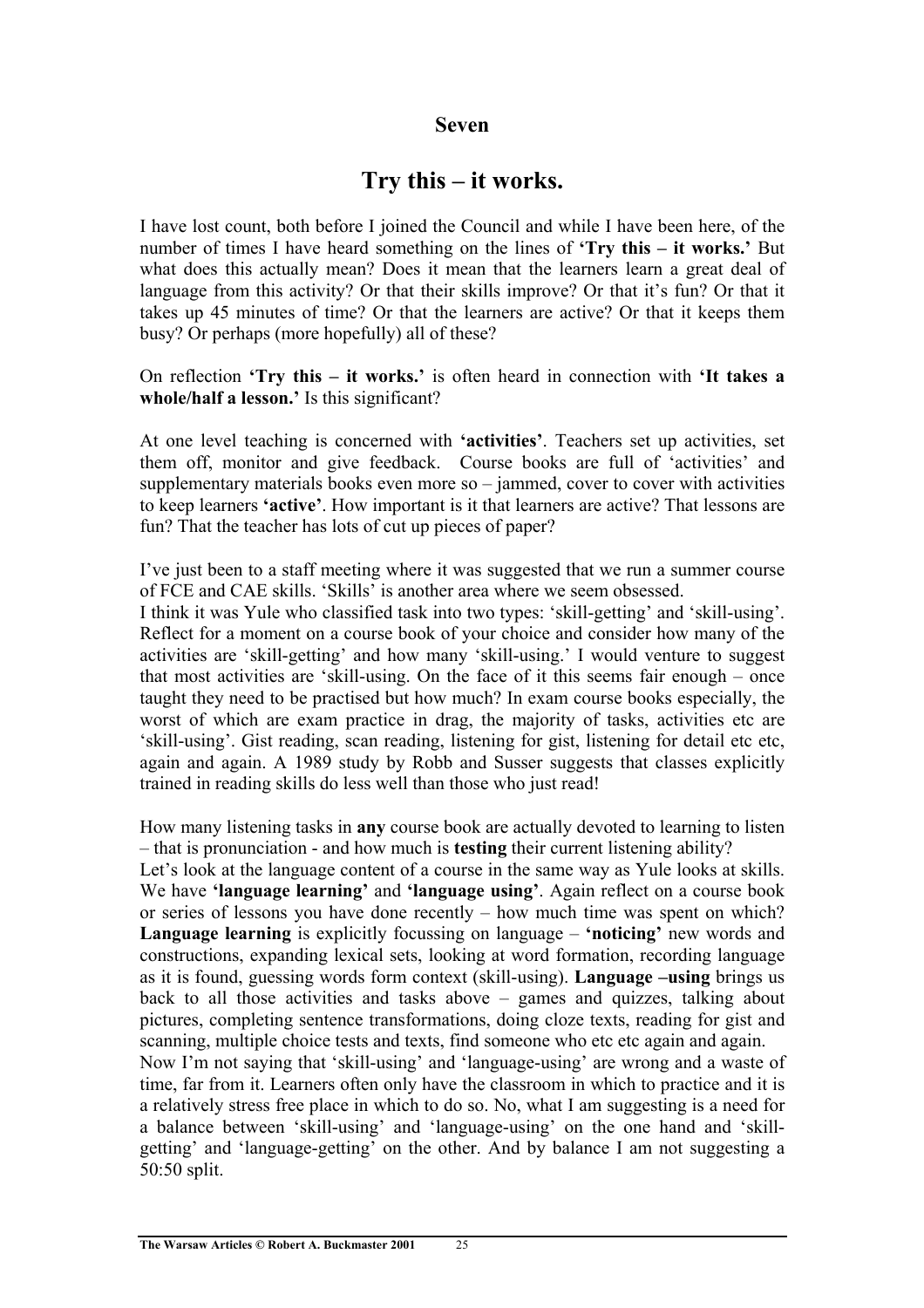I think we spend too much time on activities which are only practising language which the learners already (or should already) know and not enough time on 'language-learning'. I think we spend too long practising what the learners have already met rather than teaching new language.

An anecdote. At an IATEFL Conference in Łodz a speaker spoke of a Rumanian or Hungarian teacher he had observed. He showed us samples of the learners' written work and asked us to say what level it was. We plumped for CAE. It was, he revealed, the result of one year of learning English in a state school with English 6 or 8 hours a week. The teacher was very charismatic he told us but not only that, she had told him that she covered the whole of English grammar in one year.

The pressure is on to keep the customer satisfied. To amuse him or her. To entertain. To be the star. To keep them busy. There is enormous pressure if one of your colleagues is a popular/fun teacher who always plays games and does quizzes and puzzles. Imagine sharing a class with them – and you want to do something worthy but perhaps dull – like word formation and dictionary work. A balance is, of course, needed.

Each of us should, I suggest, take a step back occasionally and reflect on how we spend the time in the classroom. Do you spend a lot of time on practise activities? Do you in fact hide behind pieces of paper (laminated or otherwise) and keep your learners busy rather than explicitly teach them something? Is learning language something incidental in your classroom or something central? Do you learners need to, yet again, do an exam task? Or could you spend the time learning some vocabulary? Do you need all these resource books? Do you need so many OHT's or photocopies? When was the last time you thought about language first rather than the activity first? When was the last time you extended your own knowledge of English or of the language of your learners?

Scott Thornbury, in IATEFL Issues, has recently made an appeal for fewer resources in the language classroom, based on the principles of the Danish Dogme 95 filmmaking collective. This is teaching without excessive technology – without photocopies, without OHT's, without a mountain of materials, that is learning based on the learners and the teacher and the interaction of these two and the real world. I think it is very easy to be seduced by the enormous number of fun and exciting language activities which are available. I know, I have been. Yet I wonder if this is enough? Next time you hear or say **'Try this – it works.'**, reflect for a moment on what it actually means.

First published in the British Council's internal staff magazine, 'Network News' June 2000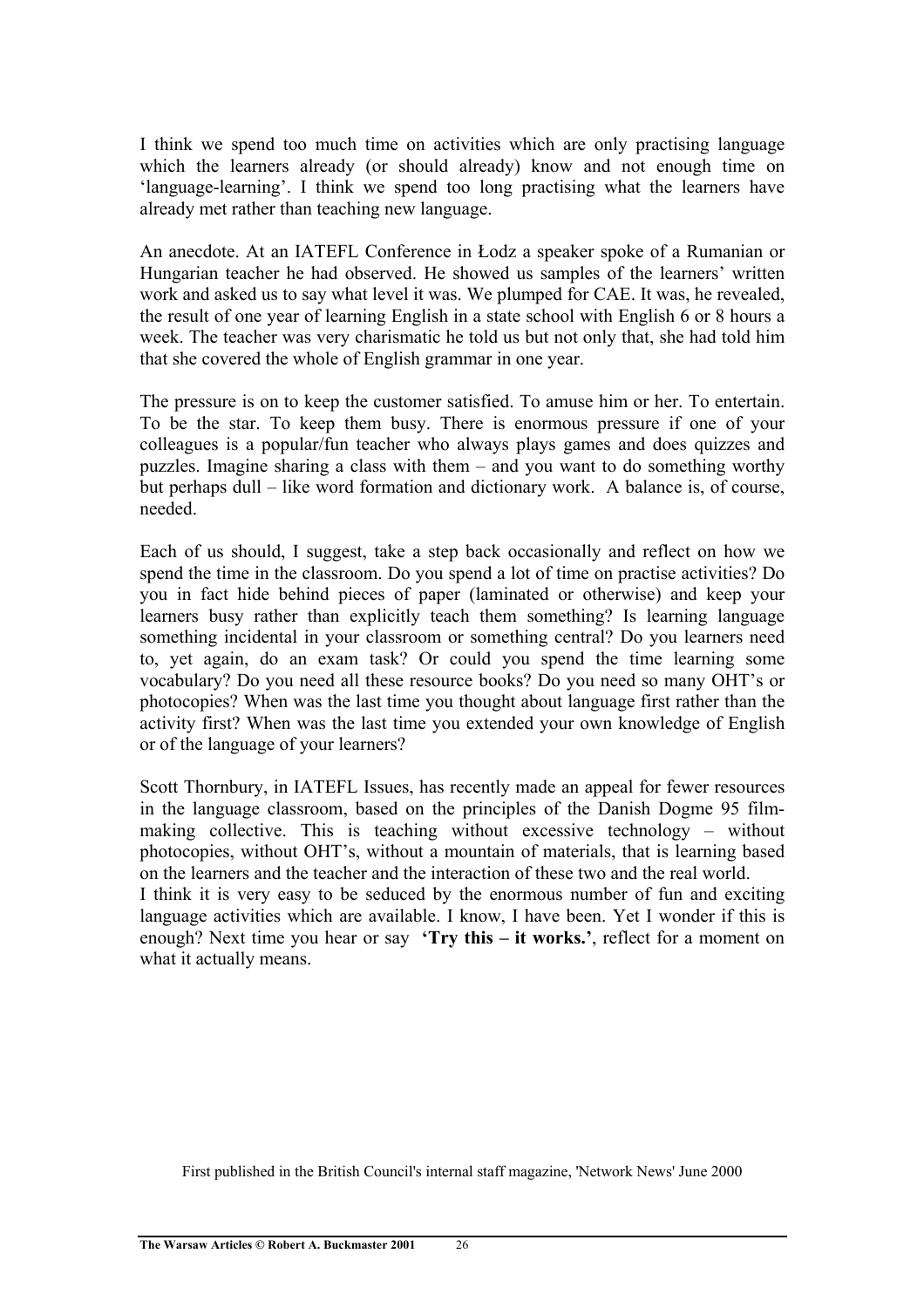# **Eight**

# **The Language We Teach**

Britishness is in crisis if you believe what you read in the newspapers. The English are starting to search for an identity now that devolution has muddied the waters. Who are the British? And what is British English anyway? The way things are going it could turn out that the Scots will firstly be Scots, the Welsh, Welsh, the English, English and the only British people will be those who choose to identify with their British nationality. Where would this leave the idea of Britishness and even the British Council?

These are bigger questions than I want to address here but these issues affect the case of British English. This variety of English, for we must call it a variety in a world of more Englishes than there are Heinz varieties, is the preferred term for UK based publishers. It is, in fact, a brand. But British English covers **so** many island-based individual varieties that a useful definition of what it actually **is**, is practically impossible. British English is a generalisation, which, when we consider pronunciation (the Cinderella of ELT), is too broad. The term British English conceals the fact that there is, in any meaningful sense, no such thing as British English. I speak **a** British English, one of many, but more than that, my English has many different facets.

British English seems to have been proposed as a branded competitor to American English (because in the global market, size matters) rather than as an accurate label for the English we offer. The distinction between British and American English is in itself a blind alley (but maybe necessary for publishers). Comparing British and American English is like comparing sizes of supermarket without considering the products which they sell. The similarities between these two Englishes outweigh the differences and, if the new Longman Grammar of Spoken and Written English is to be believed, the differences between the two varieties are much smaller than those between different genres or registers. Academic written English is far more divergent in vocabulary and grammar to conversational English than the constructs of American and British English are. In short, the differences **between genres within a variety of English** are more significant than those between separate varieties.

What is called British English in ELT is, in fact, Standard Coursebook English (British rather than American). It is tarted-up RP or Standard English with softer edges and concessions to other Englishes. Many of us have commented on the strangeness of the language offered in coursebooks on occasion. This is when the language in question differs from our own English or the English which we are aware of. And it is so 'nice' – no toughness or taboos for our learners. Let's be nice, neutral and unemotional. It is, however, a necessary attempt to deal with the **quantity** of English and maybe a valiant one at that, but is it good enough?

There is so much English in the world that it would be difficult to know where to start if you were given a blank slate and no guidance. There is safety in the established Standard Coursebook and it has served its purpose. People have learnt English through it, just as there were successful language learners before the Communicative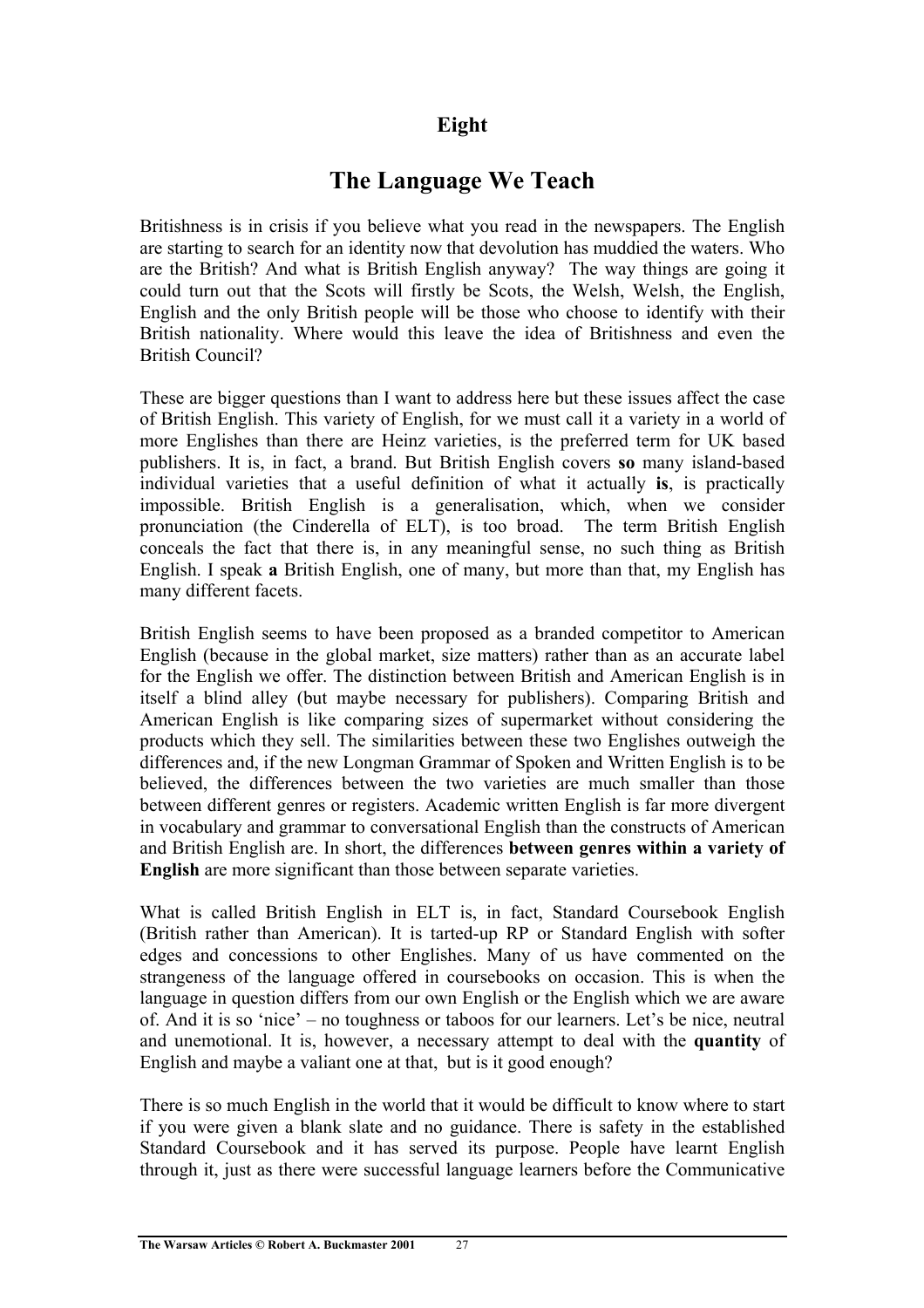Approach. Learners do need a model of English to learn, perhaps to aspire to own, an English which will enable them to communicate in a form of English. Standard Coursebook English has been meeting this need. Yet there are moves afoot to develop a Common Core English which will do more than just nod to the new International English, which is developing outside of the control of native speakers.

However, this doesn't deal with the latest findings outlined above: the differences between genres are the most important. The entire approach to the language we teach should be re-evaluated in the light of the research of the last twenty years. Standard Coursebook is an amorphous mass of English misleadingly presented as a unified whole.

There is a clear distinction between written and spoken English. This needs to be dealt with explicitly in materials and by teachers. **Within** this distinction different genres need to be taught in a modular way. For General English there could be a selection of core written and spoken genres while add-on genres would enable ESP learner's specific needs to be met.

As a further refinement, and to answer the critics who say we 'should' be teaching an international standard of English, there should be both a receptive and productive syllabus. Such things as question tags would appear in 'spoken conversation' in the receptive syllabus but would not appear in 'spoken conversation' in the productive syllabus. Learners would have to be able to understand such things but not need to produce them. They could work on producing them if their motivation moved them to do so of course.

About a year ago I read an article in ELTJ about 'tails' - a recently noticed feature of 'real spoken English' - and used the sample materials with a group of business learners. They understood the idea quickly enough but were completely uninterested in producing tails. Imitating specific patterns of spoken English was definitely not what they wanted or even needed. The receptive/productive syllabus would cope with this.

The above approach to language content would mean that we could teach the genres of English (found in Britain, say), add-on different genres and even compare them between varieties while providing a core of English which would enable learners to operate in an international setting. This English, or rather these English genres, would be the learners' key to the door of the wider English language family that is English today. We need to recognise that English is a complex animal but then use these complexities to our advantage.

The question for the British Council and British ELT is: 'Is British English the right brand for this 'English'?' The answer must be yes. The British English brand is so widely recognised and respected world-wide, one of the most powerful brands in the world in fact, that we must continue to use it, despite what might happen politically in Britain itself. But in this changing and developing world we must ensure that the product sold under the British English brand reflects the quality of the brand itself. British English must reflect the reality of the Englishes found on our isles and give us the flexibility to meet learners' needs world-wide.

First published in the British Council's internal staff magazine, 'Network News' August 2000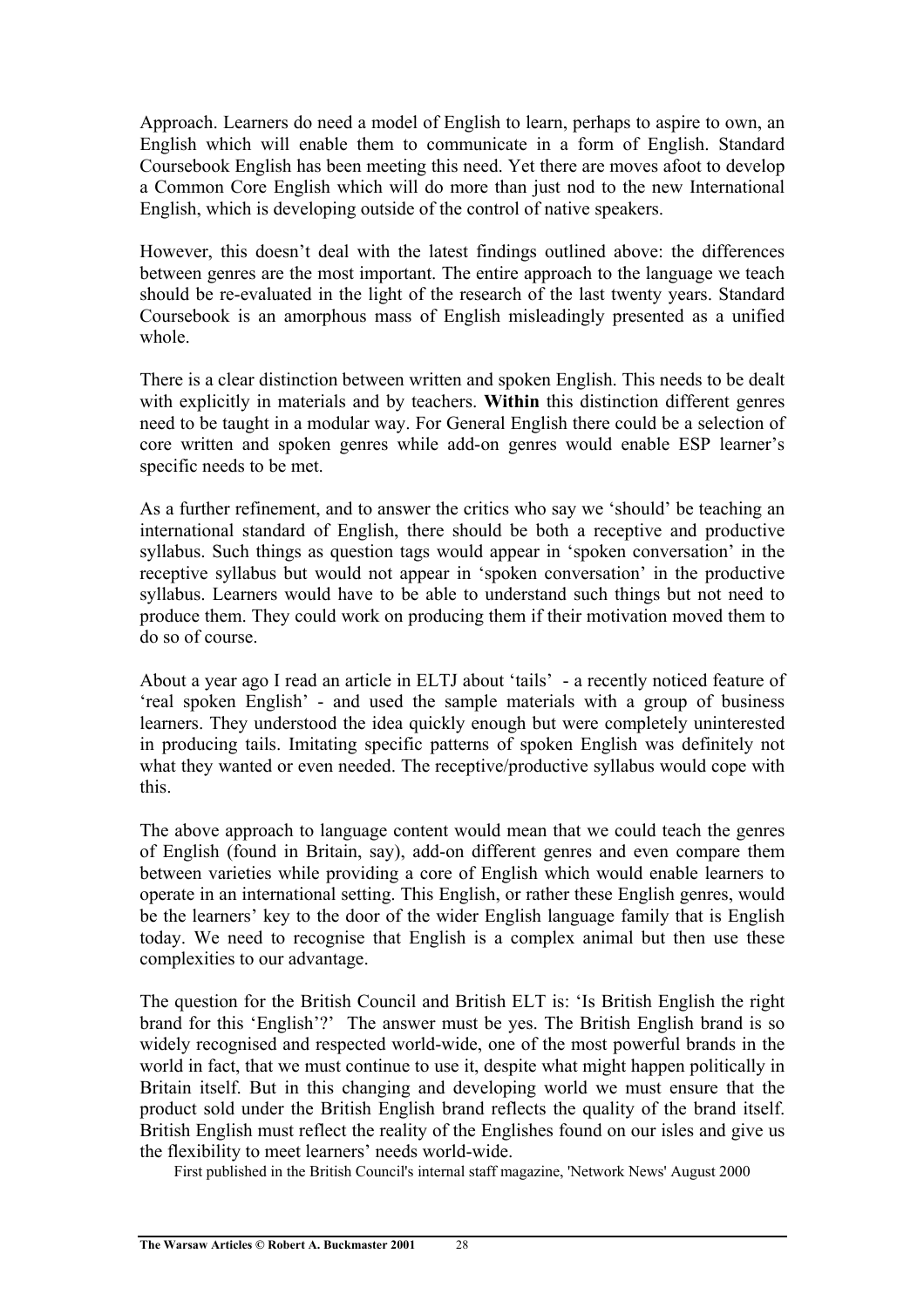#### Nine

# **A year of BIELT**

I've been a member of the British Institute for English Language Teaching for a year now and I feel it's been a worthwhile investment of time and money. I've seen it develop from a single ambitious homepage on the web to an organisation that can really make a difference to the ordinary teacher (like myself). It is still developing and while it is not perfect as an organisation, especially for teachers in the British Council Network, it is worth looking at membership.

The aims of BIELT are 'to raise the profile of the ELT profession, to be a voice for the ELT profession and to encourage the personal and professional career development of ELT practitioners.' In short it's a lobbying group for the ELT industry and a support group for practising teachers. British Council teachers may feel that they do not need such a group, being in the relatively advantaged position of working for the British Council but that would be a mistaken, even selfish, view.

Firstly, what 'goodies' do you get? Well, there are the issues of the BIELT magazine, The Information, and membership of IATEFL (which includes Issues magazine, Conference Proceedings and a SIG Newsletter). So membership of two organisations and lots of magazines.

Secondly, how much is it going to cost you? Membership, with the Council paying half, only costs £30. IATEFL membership normally costs thirty notes itself. Two for the price of one: a bargain.

Some things are not so great about overseas membership – like the fact that you pay more and get less. What use is a library in the UK? Or hotel bookings? And as we're already practising teachers we don't need entry details like which Cert to do. But not everyone is in our position and other needs have to be served.

BIELT is trying to do worthwhile things like 'establish a framework of British professional qualifications and work towards a set of international equivalences'. This will help all teachers, however indirectly and in areas such as these, advantaged British Council teachers should unselfishly support their professional association.

As the only teacher at the Teaching Centre here in Warsaw who has joined, I got to go the first Conference at Oxford Brookes University. Over 150 ELT professionals gathered on a cold rainy April day but enthusiasm shone through. The Council had sent people from Poland and Hungary and I met old friends and made new contacts. The day started and ended with plenary sessions by Chris Brumfit and Peter Skehan who both talked about where BIELT had come from, what it is and where it is going. In between there were workshops on a number of areas including teacher training and professional development.

I especially liked the fact that Gabriela Matei from the University of Timisoara, Romania had been asked to present. This showed that BIELT is not going to be a bastion of Britishness but will be an inclusive rather than an exclusive organisation.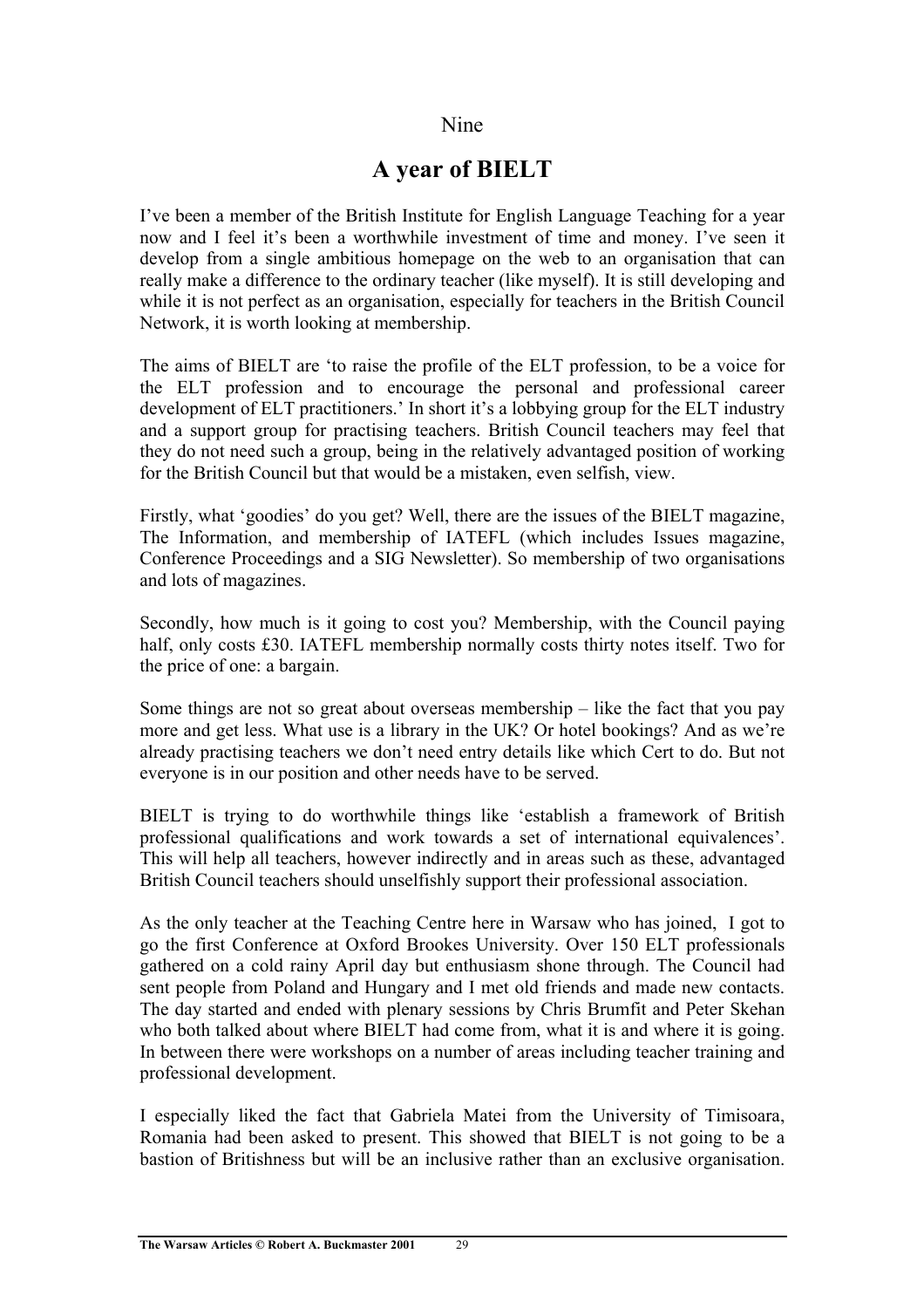The barriers to entry are the need for British qualifications rather than British nationality.

Personally speaking I enjoyed the conference enormously and the chance to meet fellow professionals – not only from teaching but also from management and academia.

The best thing about BIELT though (apart from the magazines and the weekend in Oxford) is the massive resource for Continuing Professional Development that is available on the web site for members. It is 'essential that you maintain high levels of professional competence by continually upgrading your skills and knowledge'.

CPD is a central plank of the philosophy behind BIELT's work to professionalise ELT. There are a large number of documents to help teachers climb the career ladder. There are suggested career ladders for you to look at and career ladders for you to create. There are documents to help you plan your career, help you enact that plan and to help you in your day to day life. You can record your progress (and failures) on a Record Card and in a Portfolio. You will be able 'to develop your expertise in recognising and planning your learning needs'. This will enable you to structure your career development in a coherent way and enable you to show something for the work you do. This resource has been prepared by Fiona Balloch and the quality, range and depth of the materials is a tribute to her.

Membership of BIELT in itself will show that you are serious about teaching and enable you to present a stronger case for Council resources but you will be in an even better position with a CPD portfolio you can show to your line manager. You will be able to show that you have thought about your learning needs in a principled way and be able to argue for time and funds to develop yourself to both **your** advantage and for the benefit of the Teaching Centre. The CPD material will help you plan and present proposals to your line manager in a much more effective and professional way.

BIELT membership shows you are committed to yourself, to your professional and personal development, shows commitment to ELT, will help you enjoy your job more, will increase your network, will empower you in relation to your employer and will make you more attractive to future employers.

I think all Council teachers should consider joining BIELT as a sign of commitment to professionalism and should undertake CPD. And I think that the British Council itself should encourage membership and show its commitment by specifying BIELT membership as 'desirable' on teacher, senior teacher and manger job descriptions and eventually listing them as essential.

To end, this is one of my favourite quotes from the CPD material:

#### **"If you think education is expensive, just try ignorance."**

First published in the British Council's internal staff magazine, 'Network News' October 2000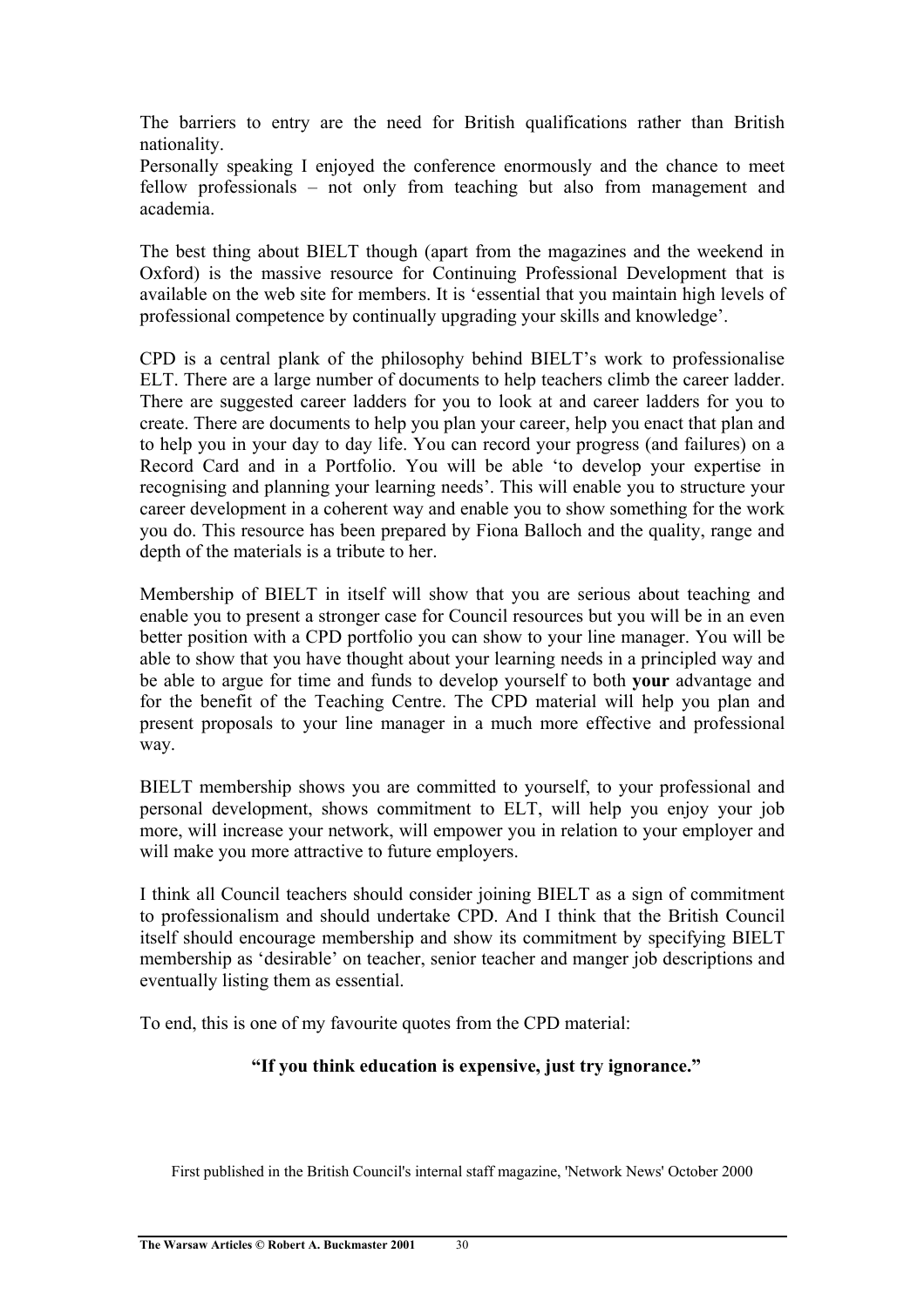#### **Ten**

# **Context, co-text, core meaning and distance.**

#### **Introduction**

Grammar is all pervasive in language teaching methodology and language teaching materials although some authors have tried to redress the balance in favour of vocabulary (for example Willis, 1990 and Lewis 1993) or even to nullify the distinction completely. Yet grammar remains central to English language teaching, despite the communicative revolution of twenty years ago and the proponents of the Lexical Approach.

A teacher has to come to terms with grammar in materials and reference books. Hefting up a copy of Swan's Practical English Usage one is impressed by its size and weight, looking inside it, by its comprehensiveness. The very existence of this book raises some questions: 'Am I supposed to know all this?' 'How much are my learners supposed to know?' and even, heretically, 'Is this volume useful at all? 'Is it in fact the 'teacher's bible'?'

In Graver's (1986) Advanced English Practice, first published in 1963 there is an interesting passage

Student's at an advanced level should, in any case, be encouraged to develop a healthy scepticism of 'rules' until they have had an opportunity to measure them against the facts of English as they find it. They should be encouraged to keep a record of examples they find.....Provided the teacher provides the necessary framework for investigation students can be asked to examine modern written English of various registers and styles, with a view to finding out, say, when and where the passive is used......Given the necessary help, students can discover and build up their own grammar of English, in however limited a way. (p13)

I would argue that this applies no less to teachers and learners at any level. This article attempts to challenge the orthodox descriptions of English, to raise questions in the minds of teachers and encourage them to undertake an exploration of English and to 'discover and build up their own grammar of English'. The key premise of my own personal search is that grammar is simpler than books such as Swan's suggest.

#### **Key Concepts**

- **Context:** the general situation of the language eg an informal discussion between friends.
- **Co-text:** the words in a sentence or utterance that surround the item being focussed on eg **What a lovely** day **it is today**. (co-text in bold).

**Core-meaning:** the proposition that verbs have a core meaning that underlies **all** uses.

**Distance:** there is distance between **'here'** and **'there'** and between **'now**' and **'then**'. **'Then'** can be used to talk about the future.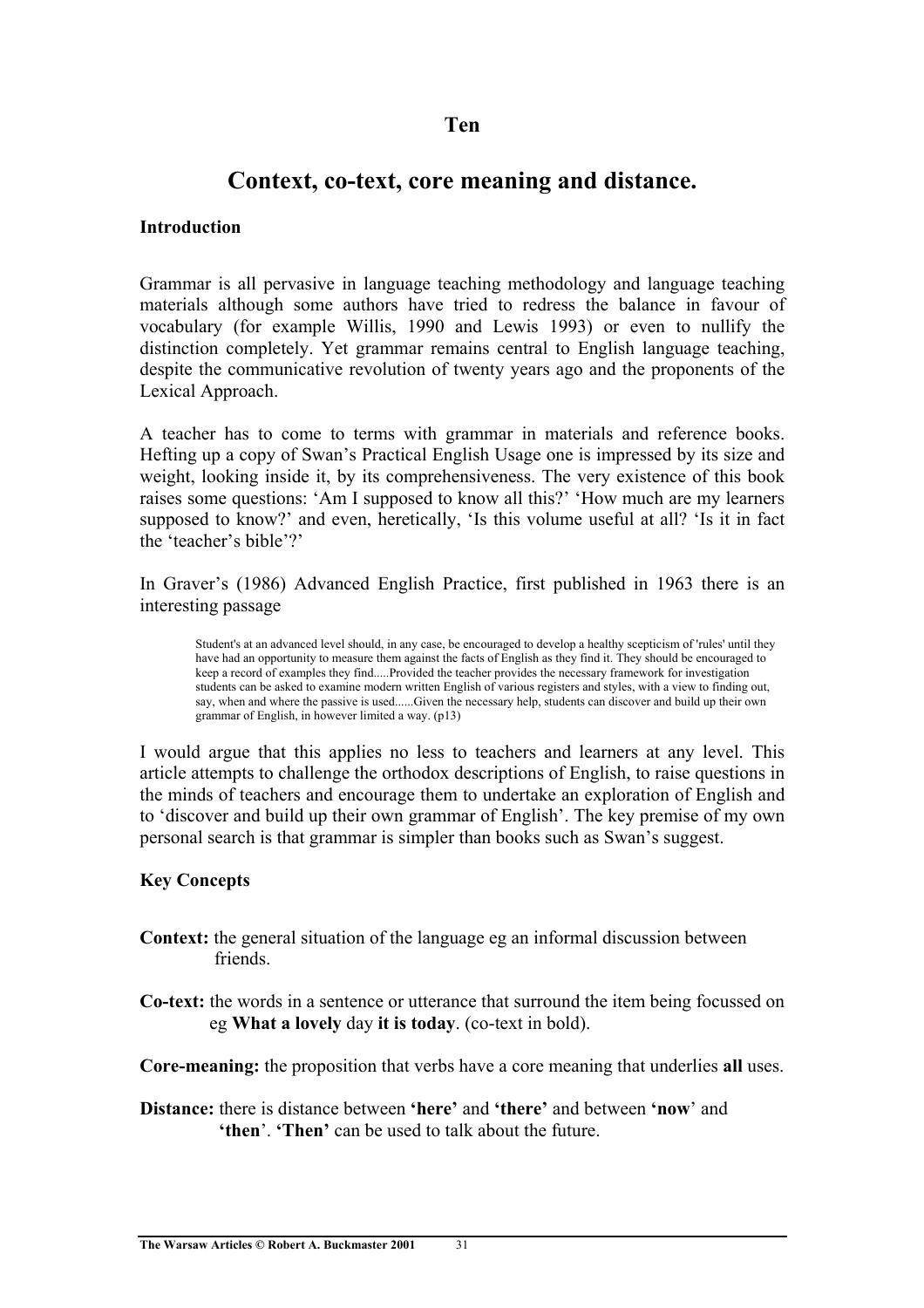#### **Some explorations.**

Lewis (1986) described what is known as the Present Simple as 'the base form' and as an 'unmarked form' used when there are no temporal questions to be answered. Thus sentence (1) is complete. Time is not an issue.

(1) 'I am 34.'.

I would agree and suggest that the essential meaning of the present simple is a 'a close fact' and we understand it as close in the example above because there is no context or co-text to suggest that it is not 'close'. It is present by default and the label 'present simple' is extremely misleading because the form can be used for non-present time. Adding co-text (2) changes the situation and we understand the sentences as referring to the future **because of the co-text.** 

(2) When I am 44.........

The essential core meaning of the base form is preserved. Clauses with 'when' followed by the base form can be paraphrased as 'when this becomes true or a fact...' If we examine another verb – read- we see that  $(3)$  is a possible sentence. It is a general statement but how specific can we make it by adding co-text. Can we make it really 'present'?

(3) I read. (4) I read every day. (5) I read a lot.  $(6)$  \* I read now.

(3) cannot be made explicitly 'present'. It is only 'present' to the extent that we accept it as a true of the speaker when spoken. The 'present continuous' could be used to refer to 'now' (7).

(7) I am reading.

The present continuous works in the same way as the simple present: it is present by default. Adding co-text changes the time reference but the verb form remains the same (8) and (9) (though convention suggests that we don't use 'watch TV in the sense of  $(9)$ ).

(8) I'm watching TV.

(9) I'm playing tennis on Saturday with John.

The co-text or lack of it expresses the time reference: the verb form itself does not. The 'Present Perfect' works in exactly the same way. (10) and (11).

- (10) I have read the book, you can have it.
- (11) When I have read the book, you can have it.
- (11) refers to the future because of 'when'.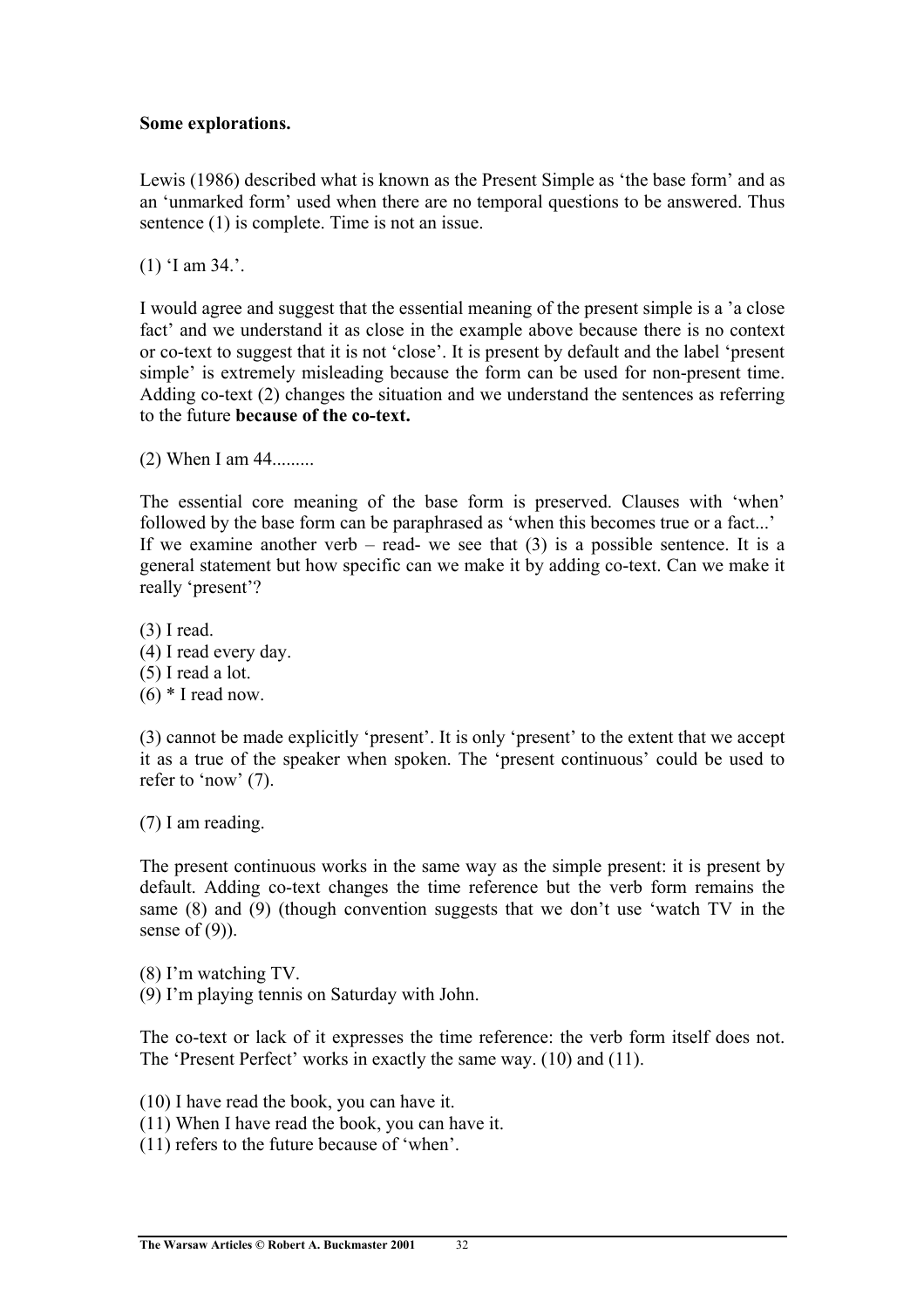To get closer to the core meaning of verb forms you have to contrast sentences. (12) and (13).

- (12) When I have read the book, you can have it.
- (13) When I read the book you can have it.

In these two sentences I would suggest that the meaning is very similar. Maule (1991) suggests another pair of sentences where the difference in meaning is clearer. (14) and  $(15)$ .

- (14) When I visit Barcelona I'll see her.
- (15) When I have visited Barcelona I'll see her.

Maule argues that the 'present perfect' shows that there is a greater time distance between the two actions. Lewis (1986) argues that the fundamental meaning is one of looking back. I think it is simply 'completion' (or 'incompletion').

Does the idea of 'present by default' extend to 'past by default'? (16) and (17)

(16) I live here. (17) I lived there.

Example (17) seems incomplete. It begs the question 'when?' We accept it as 'past' because there is nothing to tell us that it is not past but we need a more explicit time reference to place it in time: either co-text or context. This is because the 'present simple' form and the 'simple past form' are part of a wider system that underlies English grammar and language. This is the system of **distance**. Things are '**close**' or '**distant**.' Figure 1 shows this system working around the most important, central element of each person's universe '**me**' while Figure 2 shows distance related to distant time: **me then**.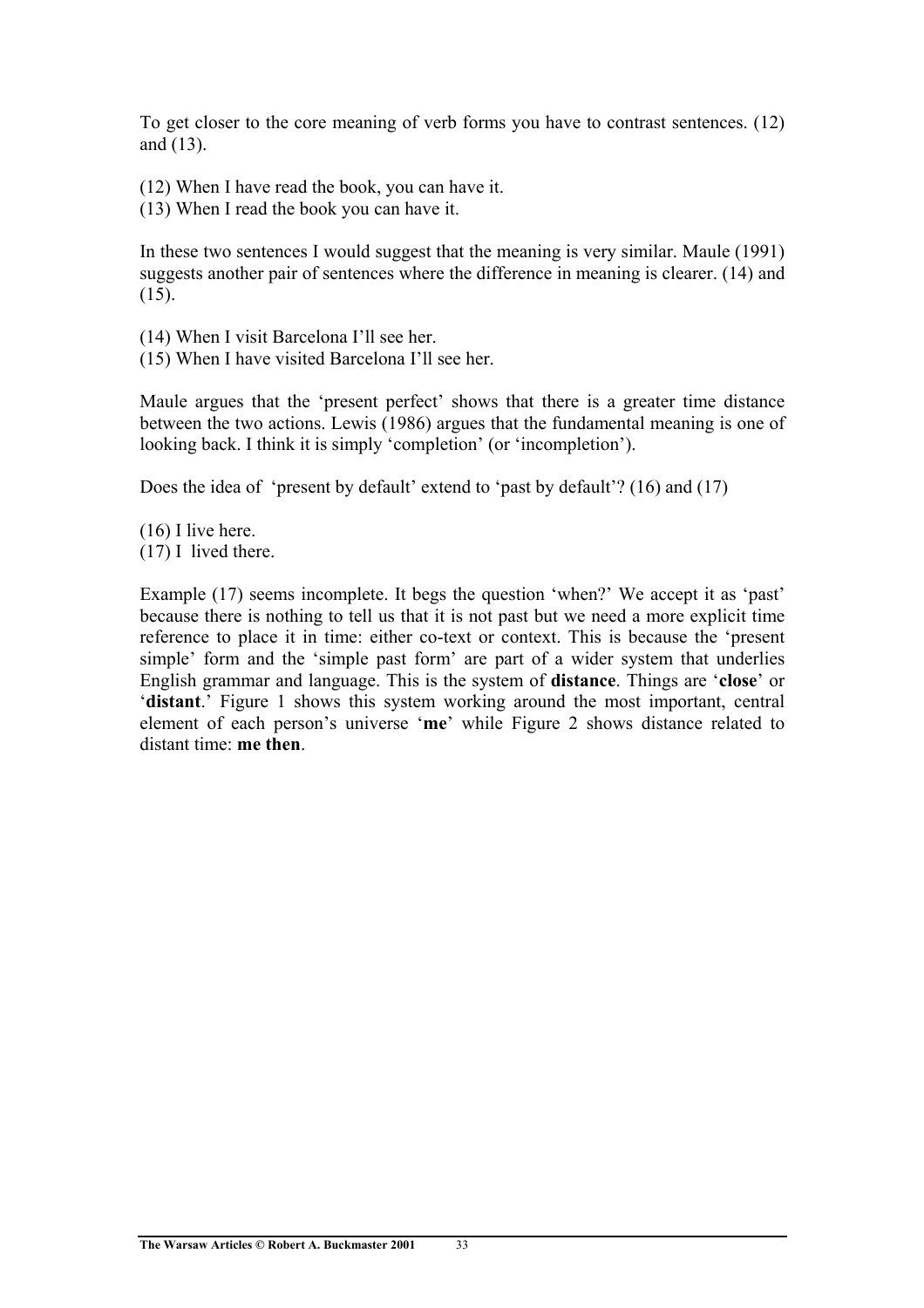



#### **Discussion.**

In **Figure I** we can see the same mechanism working for all four distances. Distance 1 is reality, distance 2: reported speech, distance 3: formality and distance 4: time. Each movement from the inner 'close' circle to the outer 'distant' one involves what is conventionally described in reported speech as 'a step back into the past'. However, as the diagram makes clear, the step is not concerned with time in the majority of cases but distance from **me**. This is the key to understanding much of English grammar and is completely regular. Reported speech, though actually rare in spoken English, follows this mechanism but with the added sophistication that we can choose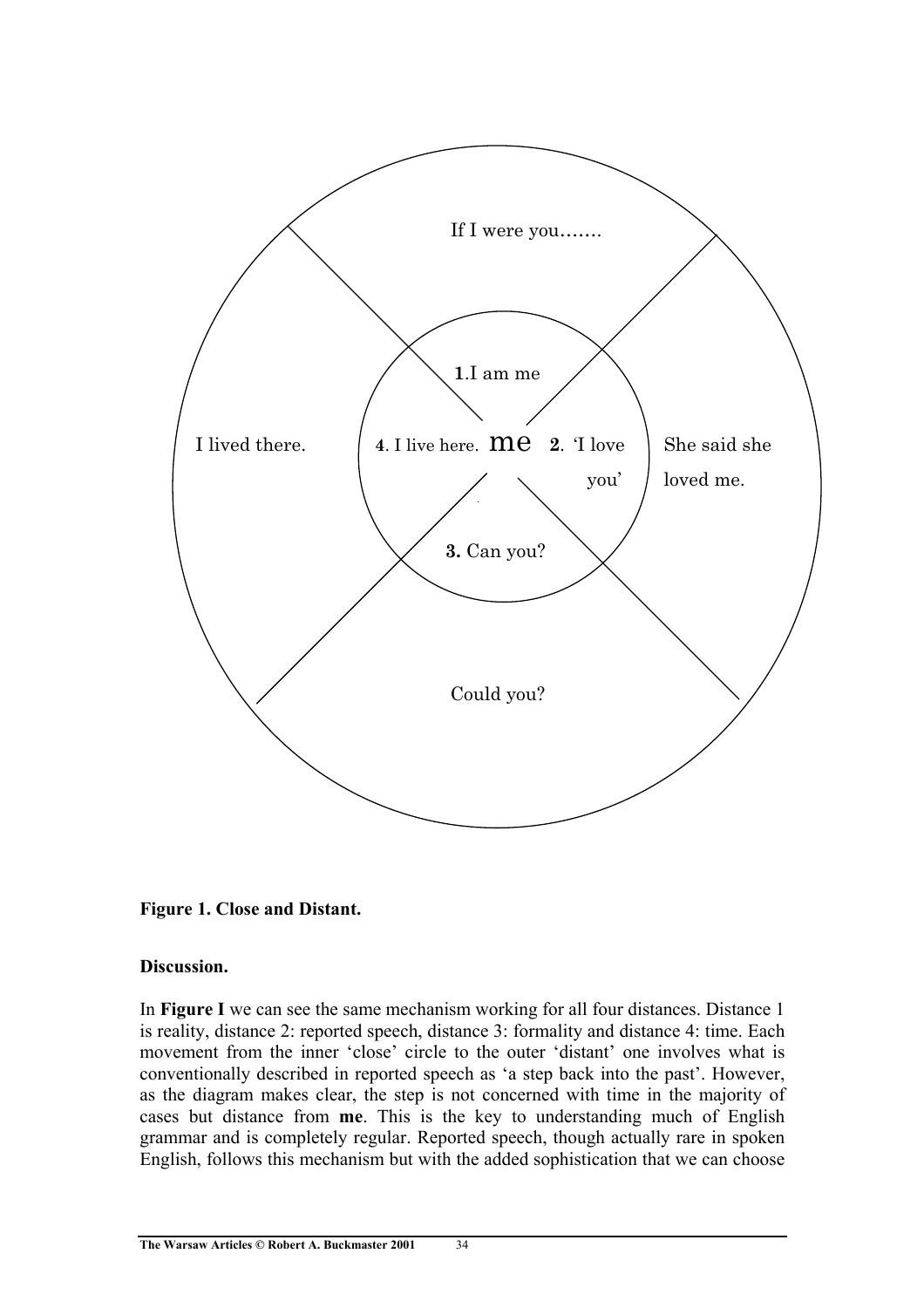to report something as close or distant depending on how we see it: as still true ('close') or not ('distant').



**Figure 2. Distant and More Distant.** 

**Figure 2** shows the distance idea connected with distance in time itself. The inner circle is 'distant in time', the outer one 'more distant'. Here there are only three distances. Formality is a concern of closeness, not distant in time so is not found in this figure. The same mechanism as in Figure 1 is at work here only this time, in conventional terms, the distance is between past simple ('distant') and past perfect ('more distant'). Distance 1 is reality, distance 2: reported speech and distance 3: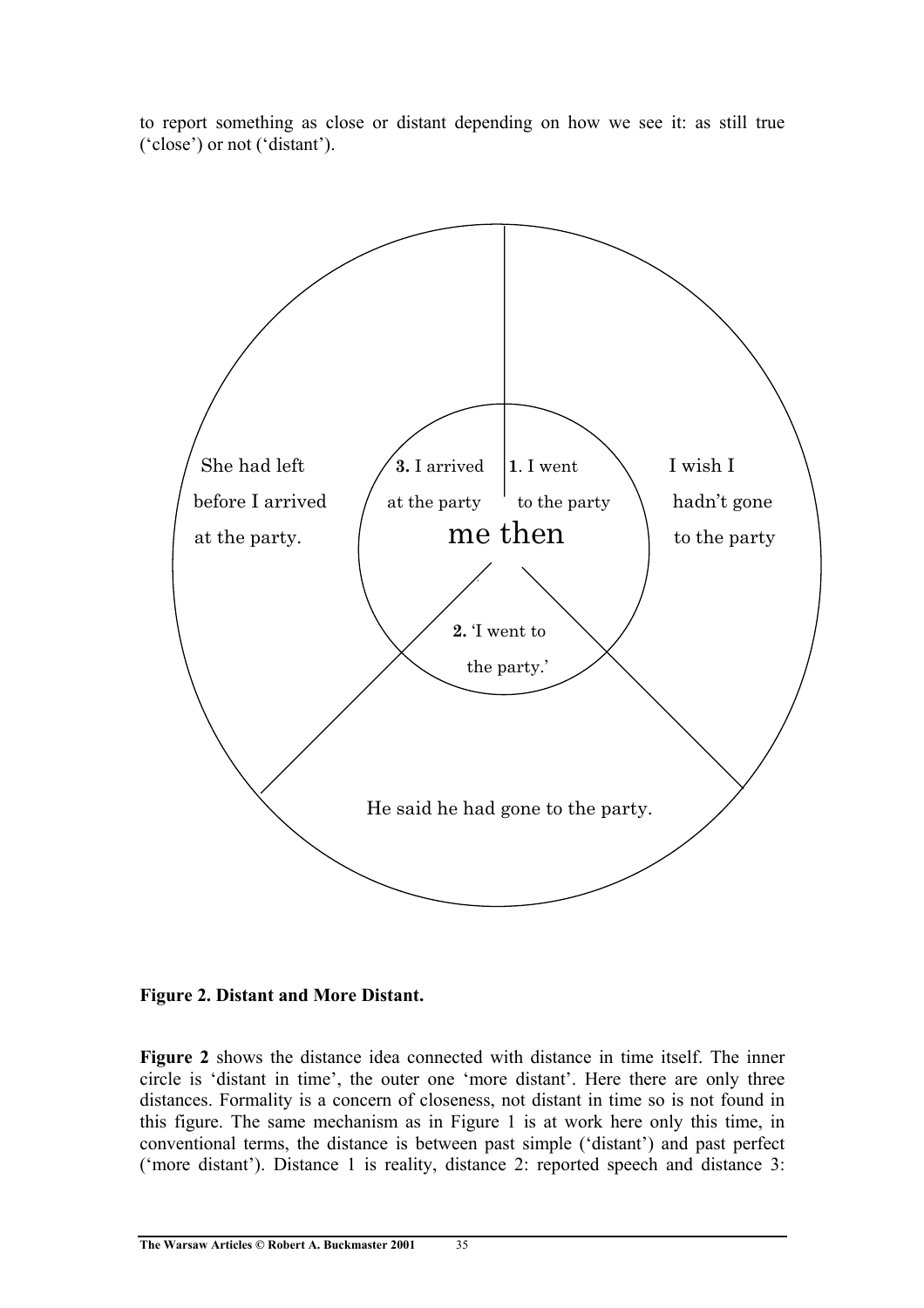time. Again complete regularity. Notice again that only **one** aspect of distance is concerned with time.

This fits in completely with the idea of core meaning discussed earlier. The verb forms are not time based in themselves but can be used, with context and co-text toe refer to time.

#### **Conclusions**

The above discussion has attempted to throw some light on the core meaning of verbs and the importance of the concept of distance to understanding English grammar. Some conclusions can be drawn.

# Verbs have a core meaning which is not connected to time.

# Co-text and context supply the time reference.

# There are different kind of distances which underlie the use of certain verb forms.

# Verb form labels eg 'present simple' seem to be misleading.

The reader is invited, in the spirit of the Graver passage, to explore English using the framework outlined above: context, co-text, core meaning and distance.

#### **References**

Graver, B.D. (1986) Advanced English Practice Oxford Lewis, M (1986) The English Verb Language Teaching Publications Lewis, M (1993) The Lexical Approach Language Teaching Publications Maule, D (1991) The Naked Verb: the meaning of the English verb tenses Macmillan Swan, M (1996) Practical English Usage Oxford Willis, D (1990) The Lexical Syllabus Collins Cobuild

First published in 'Network' October 2000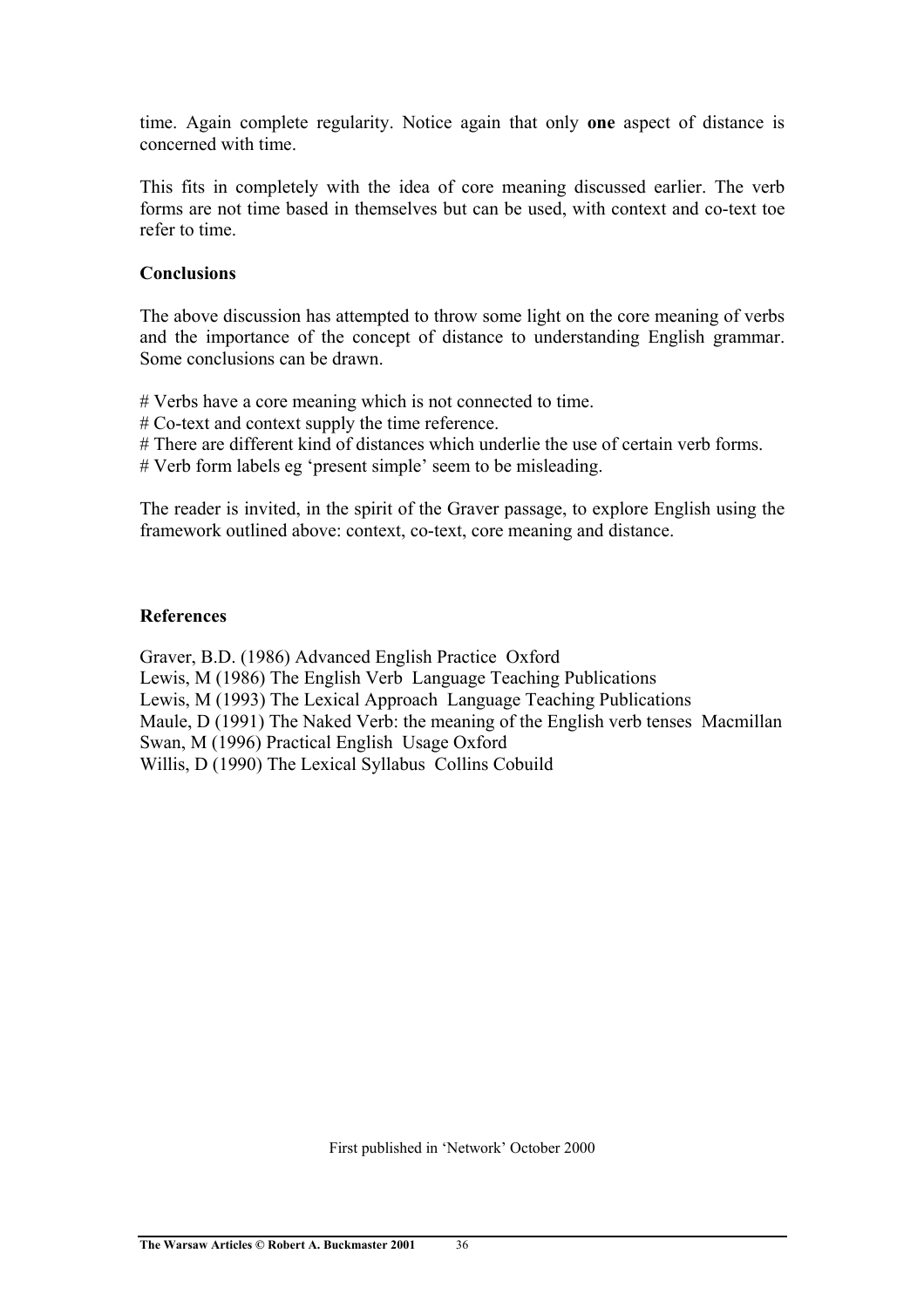# **Eleven**

# **Rituals and Myths**

Rituals are very important – they support and structure our day, year and life. In some cultures making tea and coffee are complex ceremonies which reflect the society in which they are found. In the classroom too, teachers develop standard behaviours which become part of their teaching style. These styles though should not become completely fixed as they may be inappropriate when put to use in a new or unusual situation. Myths in teaching exist for more people and are shared and influence both value systems, beliefs and **expected** behaviour.

This August I flew off to Tashkent to join Martin Seviour and Council team out there to run a short course for doctors. They are doing lots of interesting things out in Uzbekistan – adapting coursebooks and video courses, writing whole new coursebooks specifically for the local situation and running carefully targeted ESP courses. Teaching in a new country with doctors as students was a novel and welcome experience which enabled me to reflect on my classroom rituals.

In Warsaw I find myself starting every lesson with a variant of 'Well here we are: another lovely day in Warsaw,' (no matter what the weather may be doing outside). In Tashkent, every day **was** a lovely day so this little verbal routine lost its meaning and my whole comfortable rhythm was lost. I also tend to ask my Polish students how they have spent their time since the last lesson or ask them to ask each other and then report back to the class. Because in Tashkent we saw each other every day, this again seemed to lose its meaning: they always went home, cooked, ate, did their homework and slept. I spent less time on pleasantries in the lessons and we did more work.

The doctors – very keen, excellent students, who used their intellects when learning – were unused to working in pairs and I like my students to check their answers together before we check as a class. It took some time but, with my group, by the end of the course the women doctors were working together.

The question is: will I return to my comfortable routines when I start teaching in Warsaw again?

TEFL seems to be particularly susceptible to myths. Take reading aloud for example. At some distant time in the late sixties or early seventies some bright spark methodologist suddenly announced that reading aloud should not be done in the classroom as native speakers didn't read aloud. An inauthentic task - Heaven forbid. Everyone nodded in agreement and said 'Don't read aloud in the classroom.', and for over twenty years the prevailing 'wisdom' was that one did not read aloud in the classroom. I started teaching and was told that reading aloud was 'verboten'. I thought for a minute – native speakers **do** read aloud: horoscopes, newspaper articles, poems etc etc. TEFL, as preached in the UK and on Cert. course for this period, was in the grip of a silly delusion. This made me very wary of conventional 'wisdom'.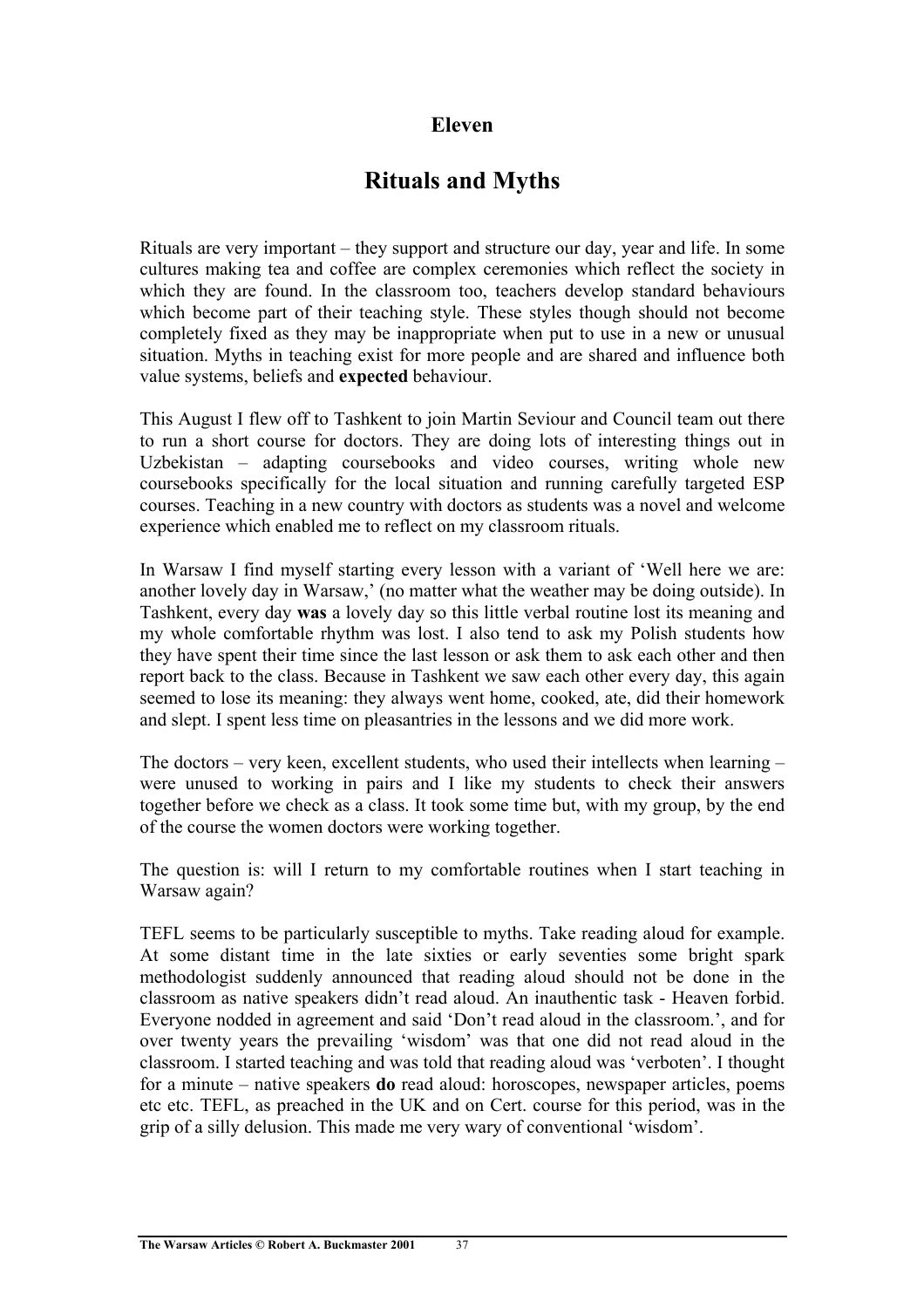Sticking to reading, I would like to consider reading skills. The main reading skills are prediction (fair enough), scanning and skimming. Exams like FCE and CAE test these last two ways of reading at great length and coursebooks practise these skills at even greater length. Scanning though is, or should be, restricted to certain text types eg timetables or menus. I don't scan novels or poems as a rule – unless I am re-reading and looking for a particular passage (to read aloud to my girlfriend for example). Check what kind of text types demand scanning in exams – is this form of reading appropriate?

Skimming on the other hand is supposed to offer up the general gist of, say, an article. I do not use skimming as a strategy for reading newspaper articles or novels for that matter. When approaching an article, I use the headline and pictures (if there are any) to decide if I will be interested and then I start (or don't). I read the first paragraph. Strange that. It's also strange that the first paragraph has usually been specifically written to tell me the content of the article and to encourage me to read for more information: the key points will be there. I don't skim though for the general idea: absolutely not.

I do, however, skim – I admit it. But only under specific circumstances. I skim through a text when I'm bored with it and I'm looking for something to capture my interest. When I skim that is a sign that the author has failed.

So, I **do** scan (specific texts) and I **do** skim – as a repair strategy. These two ways of reading are very limited in (my) real life but are taught and tested at great length. There is also one great difference between my skimming and scanning and a learner doing the same. I can stop at any stage of the text and I am 99.9% sure that I will understand the text and any individual word in the text. This is completely different from all but the most advanced learner. I can deploy these two strategies because I can understand absolutely everything in the text. Learners though are asked to employ them **because** they don't understand everything.

I would not employ these strategies on a very specialised text that I wanted to understand: I would read with great care and attention. Most texts are specialised for our learners. Do we encourage our learners to do the same?

In my opinion the most important reading 'skill' is a very large vocabulary: teach your students more words and phrases and practise skimming and scanning less.

A teacher should be able to reflect both on their own classroom behaviour and on the dominant best practice which may in fact be nothing more than a myth and a mistaken belief. Then maybe change their teaching.

(Thanks to Emma Tuhill who first got me thinking about skimming and scanning.)

First published in the British Council's internal staff magazine, 'Network News' December 2000 Reprinted in HLT Magazine January 2001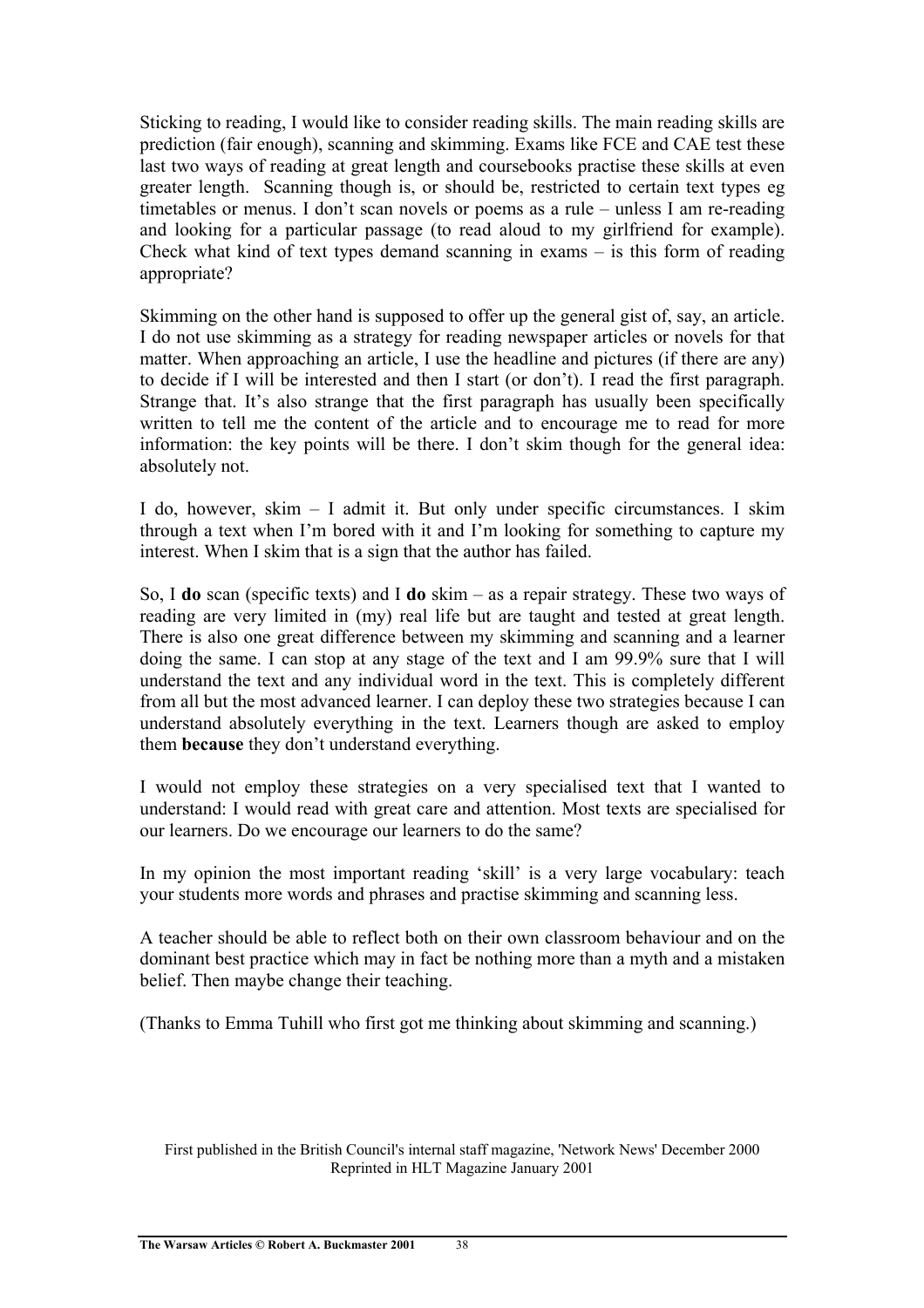# **Twelve**

# **Progressive aspects: life's journeys**

#### **Stand not upon the order of your going But go at once Lady Macbeth**

#### **Introduction**

Progressive or continuous forms often cause problems for learners of English: problems of form and meaning. In Poland, learners often overuse the forms and this article seeks to present a simple metaphorical analogy for all these forms so that learners can grasp the meaning and use of the form without learning a whole list of situations when the forms are used (or not). After looking at the current interpretations of the forms, the article moves on to examine some language before the metaphor is presented. (For the sake of simplicity this article is not going to consider forms such as *present perfect progressive* or any passive forms.)

#### **The State Of Play**

The Present Continuous or Progressive form is viewed in ELT misleadingly as a 'tense' and one described as 'present'. The form is really not a tense but an aspect and is not intrinsically 'present' (see Buckmaster 2000). We can use both 'present' and 'past progressive' forms for present/future: consider these two constructed examples:

- (1) I was going to meet John at 6 but I can't make it.
- (2) I'm playing tennis with Julia on Saturday.

These mislabellings in themselves cause learners problems. If something is called 'present' then the learner will think of it as 'present' or go through mental gymnastics to avoid thinking so. Although these issues are widely known they are not being addressed by the profession and this article is not going to discuss them. However, the global term used for these forms will be *'progressive aspect'*. (When referring to a specific form, I will indiscriminately use either *'progressive'* or '*continuous'* to reflect the confusion present in materials and coursebooks.)

Different authors have different views on the progressive aspect. Thornbury (1997) quotes three:

 Forms containing *(be) + -ing* express the speaker's view of the event as having *limited duration*. (Lewis 1986) Progressive *be* is so called because its basic meaning is that it presents the situation as being in progress, (Huddleston 1998) The basic meaning of the progressive is…its depiction of an activitiy or event as incomplete, changing , temporary, etc (Richards 1985)

In his discussion Thornbury agrees with Huddlestone on the basic meaning as *'being in progress'*. (p207)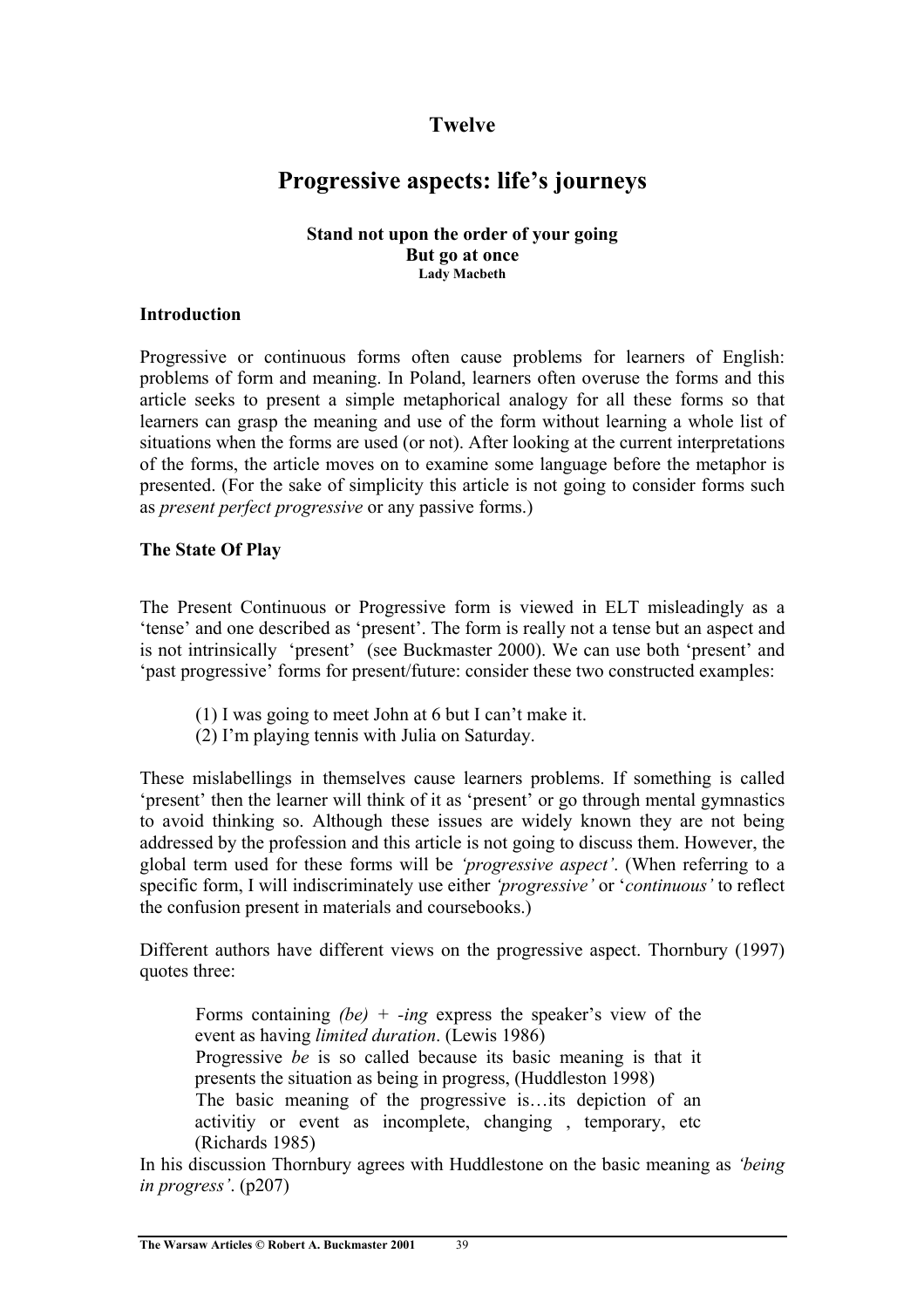David Maule (1991) agrees with Lewis 'When we uses the *continuous* it means we see the event as having *limited duration*.' (p85)

Yule (1998) states that: 'With the progressive, a situation is viewed from the inside as potentially ongoing at that point ('in progress'), relative to some other situation.' (p65)

One problem for learners though is the complicated metalangauge used to describe the progressive forms: limited duration, incomplete, changing, temporary, depiction, as potentially ongoing etc. Look in the back of any coursebook and the language of grammar explanations generally exceeds the 'level' of the book itself. However, coursebook grammars often offer a seriously simplified and flawed grammar explanation in contrast to the considered opinions of the authors above.

Generally, the *'present continuous'* is taught first but in a piecemeal fashion – future uses are ignored though this is a **major** use. The teacher often uses misleading contexts to elicit the form (ie the teacher insists that the form is essentially *present* and the learners can clearly see the teacher's actions) and learners practise the form in unconvincing situations far from reality:

Eg  $(4)$  T: What am I doing? S: You opening the door.

In contrast with this, in real life the question 'What are you doing?' is used as a request for information (because I don't know or can't see) so that I can evaluate the importance of your activity, or 'What **are** you doing?' as a censure – you are doing something wrong.

Later the '*past progressive'* is introduced and **then** future uses of the *'present progressive'* is introduced and even later other progressive forms. This article argues that the basic meaning is the same and that the *'past progressive'* is a distant form of the *'present progressive'*. Teachers should ask themselves whether dividing the uses of the present continuous into present uses and future uses is sound?

#### **Explorations in language: some observations on 'go'**

It is useful not to start with *progressive aspects* themselves but to take a different starting point: in this case 'go'.

**Go** is a very common verb in English.

(5) We go to the cinema/go fishing/go shopping/go for a walk/go mad/go out for dinner/go out with someone etc

This idea of *going* somewhere is very important in English.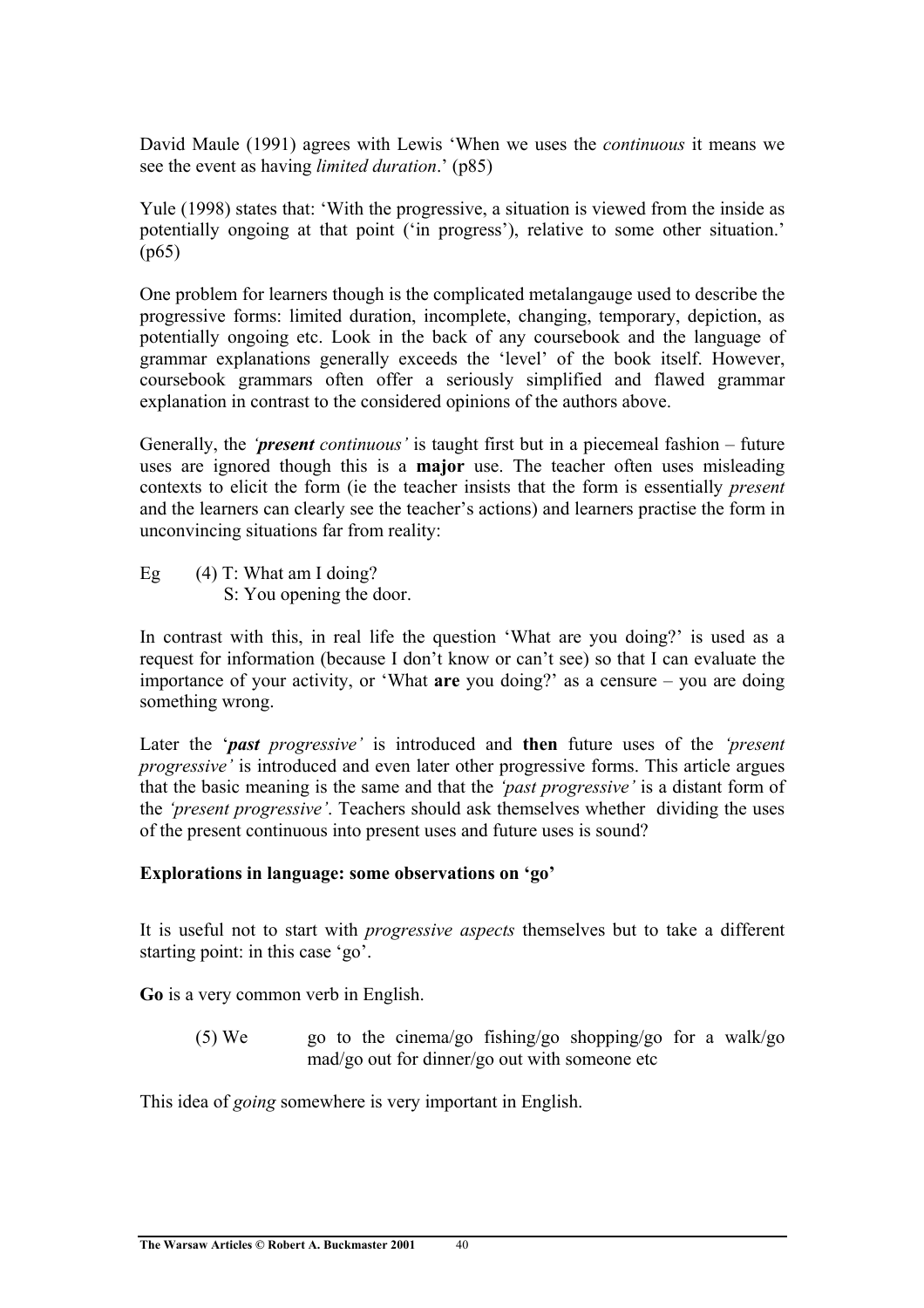Other languages may focus on other aspects of the event/sequence of events (Lakoff and Johnson 1980), English chooses 'go'. We can't say:

(6) \* Let's be at the cinema to see Gladiator.

### **Life's journey**

The Ancient Greeks conceived of themselves as standing still in life with the future rushing **towards** them from **behind** them and becoming 'the past' that 'lay before their eyes' (Kluckhohn 1960). The dominant metaphor for English, however, is of us moving through life **towards the future** or the future moving towards us from in front of us. The past is behind us. Thus life, in English, is a journey from birth to death. This can be seen in phrases such as 'go our separate ways', 'at a crossroads', 'no turning back', 'going nowhere fast', ' look how far we've come', 'it's been a long, bumpy road' and so on. (see Lakoff and Johnson's seminal work Metaphors We Live By (1980)). We may live in the perpetual present but we are moving through time from the past to the future. This is why many grammarians have proposed the time-based analysis of the verb system eg *simple past*, *simple present* and *simple future*, which despite its obvious inadequacies and lack of intellectual rigour, is the dominant grammatical analysis in ELT.

The 'Life is a journey' metaphors can be taken a step further: **Life is a whole series of journeys**. Journeys are characterised by beginnings and endings and travelling inbetween. Let's go back to the cinema example:

(7) I'm going to the cinema this evening.

This entails a decision to go. From that point on, from that moment of decision, I am on a journey which will involve travelling to the cinema, buying tickets, going to the auditorium, taking my seat, watching the film, and then leaving the cinema at the end of the film. Then my 'journey' is at an end. Sentence (7) tells you that I am on this journey: between the decision to start the journey and the end of the journey itself though the actual physical movement to the cinema may be several hours away.

In English this whole journey is all expressed using the verb **go** in the *progressive aspect*. The 'going' form is properly considered a *progressive aspect* of **go** rather than a semi-modal: it looks like any other example of eg the *present continuous* but collocates with **to** and another verb – which is the future action. It's frequency is explained by the frequency of **go** itself in expressing this concept 'Life is a series of journeys'.

Let's consider two more (constructed) examples from an imaginary party. In  $(8)$ someone stands up at the end of the evening and says:

(8) Right, I'm going. Goodbye.

In (9) someone signals the end of their stay is near:

(9) I'm going to leave soon.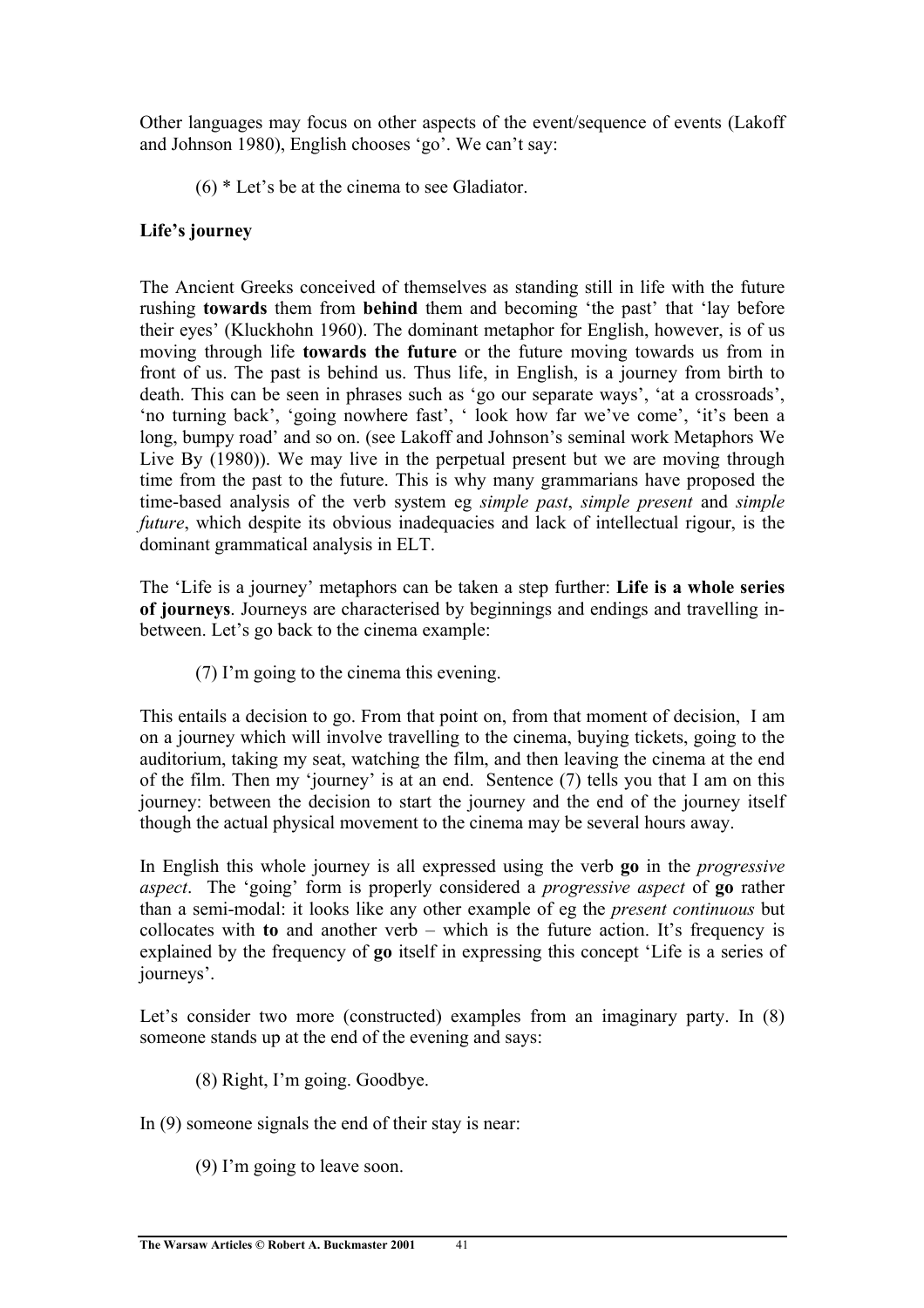They are at different stages in their journey. In both cases the decision to leave has been taken. In (8) the leaving is closer – the door looms, is opened, the leaving takes place, the person is on another journey: home? In (9) the same (leaving) journey is signalled but the speaker is at an earlier stage so 'to leave soon' is necessary to make the meaning clear.

#### **Other Journeys**

Life is a whole series of journeys that are not just limited to **go**. As 'going' is a *progressive aspect* (and merely that) it is suggested that other progressive forms share its core meaning.

(10) I'm reading a book.

This example also has a journey idea, I started reading the book and I am on the journey to the end of the book. The *progressive aspect* catches me in 'motion' on the journey.

If we look at the first two examples again:

- (1) I was going to meet John at 6 but I can't make it.
- (2) I'm playing tennis with Julia on Saturday.

In (1) I was on a journey but now I have abandoned it. In (2) I am still on the journey from the initial (shared) decision to play tennis to the actual match itself on Saturday.

#### **Old journeys**

**Past progressive** forms are used for old journeys which are now distant from the **me** of here and now. Convention though suggests that, in English, we are more interested in the fact of the journey having happened than the journey itself **unless** something interesting or significant happened on the way so the *simple past* will be more common than the *past continuous*. This causes problems for learners who **overuse** the *past progressive*. Only when something interesting happened on the journey is the event contrasted (in the *simple past*) with the journey (in the *past progressive*) otherwise the *journey as a finished event* is enough to communicate the meaning. In the present/future the fact of being on journeys is itself most interesting, in the past the fact that the journey happened is, initially, most interesting, though the speaker may expand on the details of the journey if the interlocutor wishes.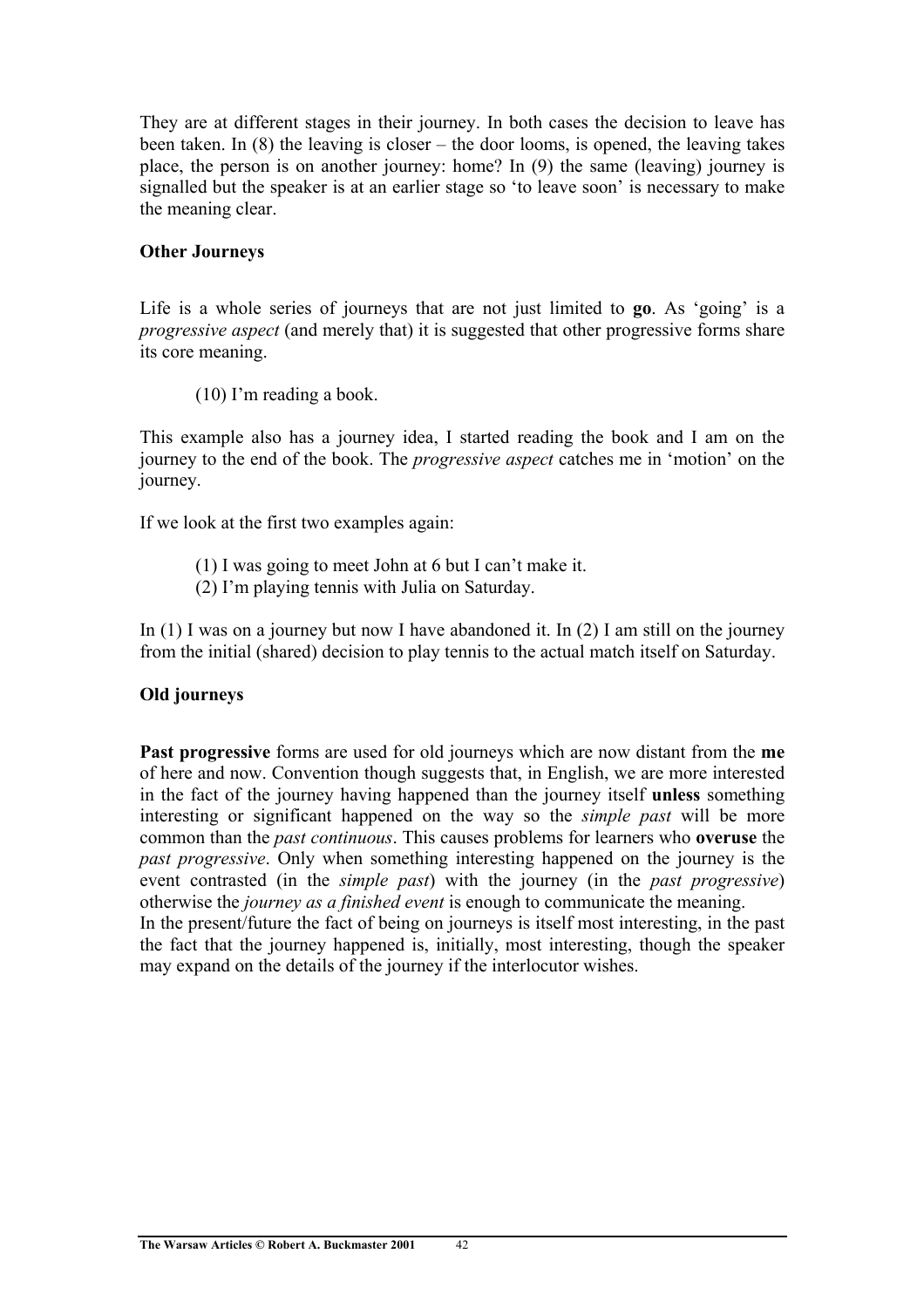#### **A visualisation**



#### **Teacher task**

Consider these examples of progressive forms. Which of them could be usefully presented as *journeys*? Which are ridiculous as *journeys*? Would you teach them?

I'm trying. It's not working. I'm coming! You're not trying. Spring is coming.<br>
Where are they hiding?<br>
He's writing a new novel.<br>
Is she going with us? He's writing a new novel. You're drinking my beer! Who are they waving at? Your English is improving. Who are you waiting for? We're looking forward to it. They're moving in a few days. You're standing on my foot! I'm opening the door. I'm learning to drive. They're coming tomorrow. They're getting married in the summer. What's the time? My watch isn't working. I was walking home from work when I met an old school friend. They were still having lunch when I phoned. We were just talking about the director when he came in. (examples taken from Ćwiczenia z Gramatyki Angieskiej 1999) I'm living in Oxford. He was leaving when I was coming in. (both Lewis, 1986)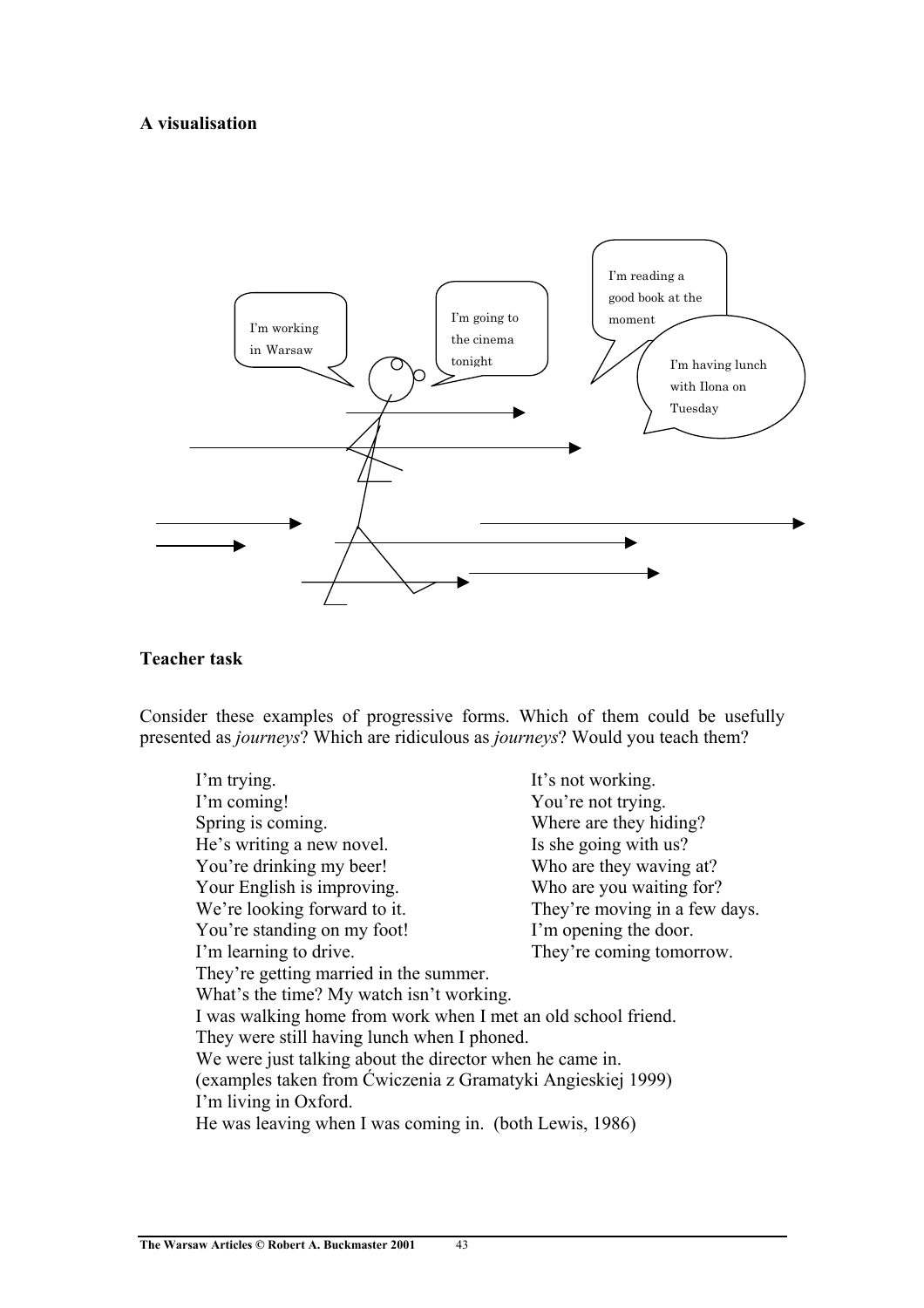#### **Teaching**

The analogy of being on a journey expressed by progressive aspects gives the learner an understanding of the concept underlying the forms without the difficult metalanguage, without having to remember uses and without complicated and misleading rules.

Using this metaphor the 'rule' is that if the speaker decides that being on a 'journey' is important – they use a progressive aspect, close or distant.

Of course some cases can seem strained when considered as a 'journey' but the basic analogy is sound. Journeys have beginnings and endings – so do the actions or states conventionally expressed in progressive forms.

#### **Conclusion**

In English and its philosophy, life is a series of journeys and these are expressed by *progressive forms*. A person is on several journeys at any one time and, of course, on life's journey towards death. New journeys start, journeys end and such is life.

'I have a long journey to take and must bid the company farewell.'

Walter Raleigh Last Words

In English we choose to express this idea by looking at the journey **in progress**. Of course a journey has a beginning and an end and is limited in duration but these are common to all journeys even the one of life itself. It is being on the journey that is important in English and which should be made clear to learners.

#### **References**

Buckmaster, R (2000) Context, Co-text and Core Meaning. Network October 2000 Huddleston, R (1998) English Grammar: An Outline, Cambridge University Press Kluckhohn, C (1960) Mirror For Man, McGraw-Hill Lewis, M (1986) The English Verb, Language, Teaching Publications Maule, D (1991) The Naked Verb, Macmillan Peters, S and Graf, T (1999) Ćwiczenia z Gramatyki Angieskiej Polyglot Thornbury, S (1997) About Language, Cambridge University Press Richards, J (1985) The Context of Language Teaching, Cambridge University Press Yule, G (1998) Explaining English Grammar, Oxford University Press

First published in 'Network' January 2001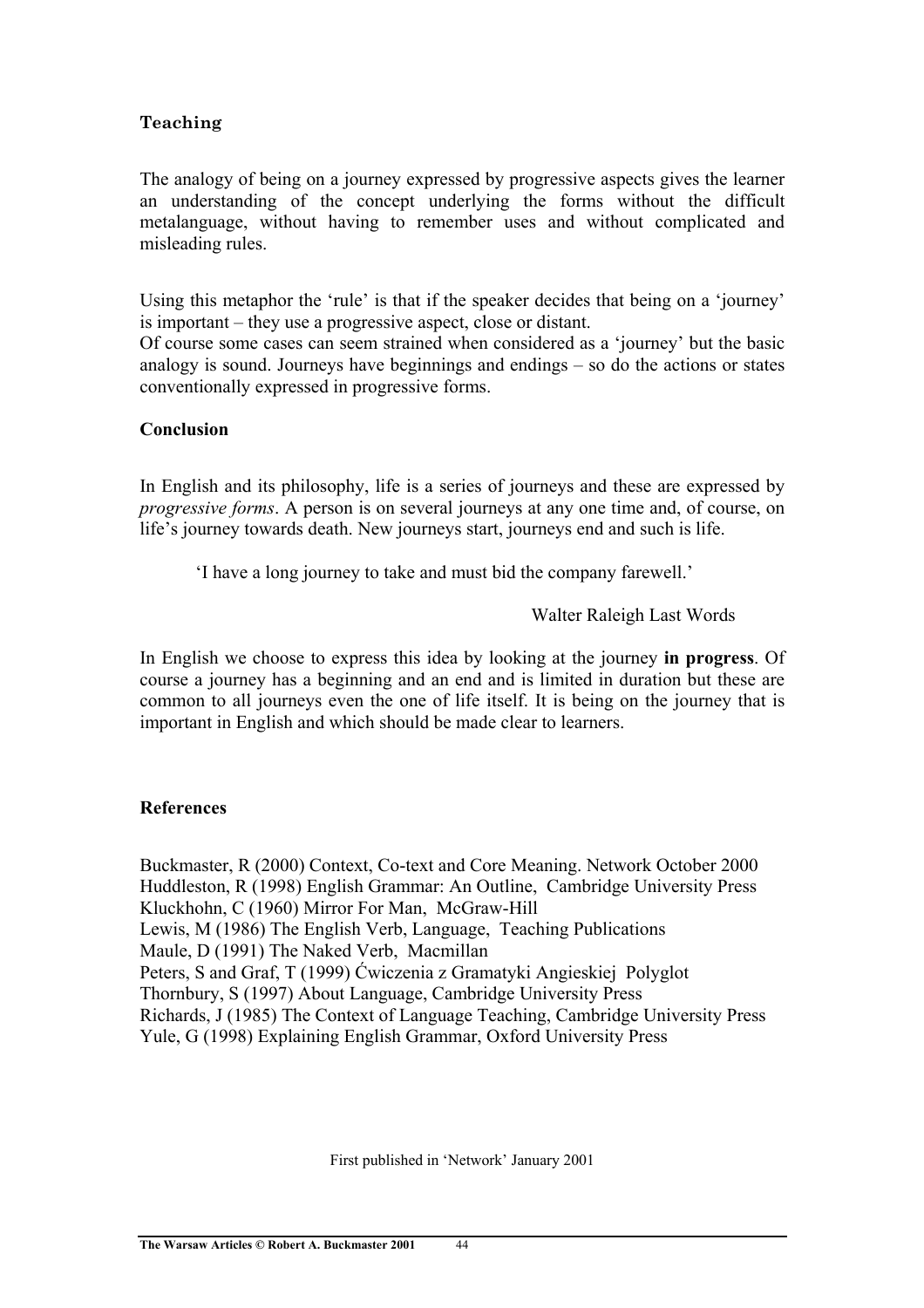# **Thirteen**

# **Quality Assurance Schemes**

#### **Introduction**

The overthrow of Communism found ELT in Eastern Europe and Central Asia in a parlous state. In Poland alone the Ministry of education estimated there was a shortfall of 10,000 English school teachers. The last ten years has seen phenomenal growth in the quantity of English language teaching and, together with this, a growing concern for quality. At the start of the nineties almost anyone could make money teaching English and demand was such that standards was not an issue. In Warsaw there are still cowboy outfits who employ unqualified and inexperienced teachers in poor premises but recently there has been a shake up in the market. Major schools have been losing contracts and a Bell affiliate has lost its accreditation. Profit margins are being squeezed as competition grows in the lower end of the market and schools are finding it increasingly difficult to recruit qualified native speaker teachers. In this climate, with increasingly discerning clients, quality assurance schemes, with regular inspections of member schools to ensure standards, are ever more crucial and can give competitive advantage. But are these schemes just for the elite, for a small sector of the urban population, or do they have a wider role in promoting standards in English language education? And are these schemes just western models imposed on these countries without considering the peculiar circumstances of the individual countries?

#### **The Big Picture**

In the post-Soviet world there is an incredible range in ELT from places like Tajikistan, where no-one cares about English, to Poland, Romania and Hungary, where English has been the dominant foreign language for the last decade.

In Uzbekistan, while the President is keen on English learning and supportive there is no private sector to speak of and the standards in the state sector are low. Martin Seviour, ELT Advisor in Tashkent, says that without a private sector standards of ELT provision are going to remain low. Martin adds that while the President is enthusiastic about English he does not see a role for private language schools and is more interested in joint degrees with prestigious universities than in Cambridge ELT exams.

In Latvia, a country the size of Ireland, a 1999 funding application to ELTeCs for a meeting to start the ball rolling on a quality assurance scheme was turned down as not being regional enough. The Baltics – that is Latvia, Estonia and Lithuania – not being a large enough region apparently.

However, in the most developed countries of the region – Poland and Hungary – quality assurance schemes have been in operation for some time. In Hungary, the Chamber of Language Schools, now the Association of Language Schools, was founded in 1991. In Poland, PASE – the Polish Association of Schools of English was established in Gdansk in 1993. More recently, the Romanian Association for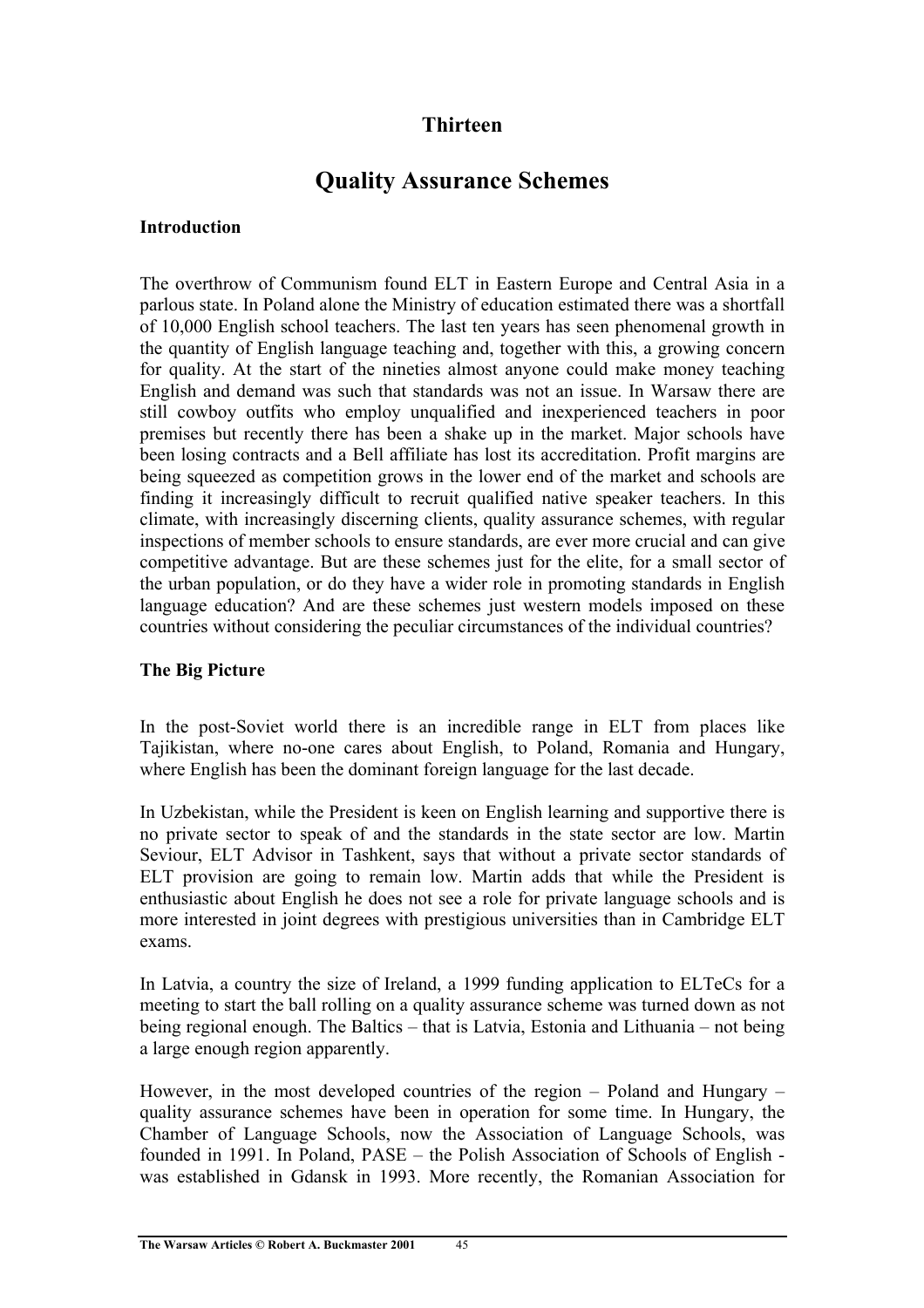Quality Language Services – QUEST – was created in 1996 and the Bulgarian Association for Quality Language Services – OPTIMA had its first meeting in April 2000. This shows the regional-wide drive towards quality and improved standards.

#### **What's in it for them?**

Being a member of such associations brings several benefits to members. The school is 'approved' in some way and can display the association's logo and letterhead. PASE advertises the recognised schools (and itself) in the national and local press. QUEST schools report being chosen by corporate clients because of the inspection scheme. Being the subject of an inspection scheme in which standards have to be maintained or improved means that the school is in a cycle of continuous development with an eye on the next inspection and maintaining the accreditation.

#### **Networking - The International Dimension**

All the associations desire to become part of the wider European network of EQUALS - *'a pan European association of language training providers aiming to promote and guarantee quality'* and have been inspired by that organisation. The Hungarian Association of Language Schools, QUEST and PASE are all associate members. Meetings of the individual organisations have shown a remarkable degree of international co-operation. A recent workshop in Bucharest involved participants from 16 countries and support from the Romanian Ministry of Education, QUEST, the British Council, the Goethe Institute, the Institute Francais, the Council of Europe, EAQUALS and Bell Budapest.

#### **The Local Dimension**

Critics say that western models are being imported into inappropriate situations. However, all the accreditation schemes have been adapted to the local situation. In Bulgaria, for instance, the OPTIMA scheme includes both the private sector and university based language centres. In contrast to this, in Poland, PASE has refused to accredit the University Centres for English Teaching (UCET) as they are nominally in the state sector. Paul Hilder, of the British Council in Bucharest, agrees that there was an early 1990s rush to promote *'the good things we in the West had to offer, without valuing local ways of doing things, but in general a much more sensitive approach is adopted these days.'* 

The recent OPTIMA meeting to draw up the inspection criteria, rating scheme and inspection procedures drew on the experience of PASE. Ludmila Kotarksa from ELS-Bell Gdansk led the seminar but as Galya Mateva, OPTIMA Chair, put it *'we haven't had to invent the wheel but we have had to introduce changes and choose the model of vehicle which makes us feel comfortable when riding.'*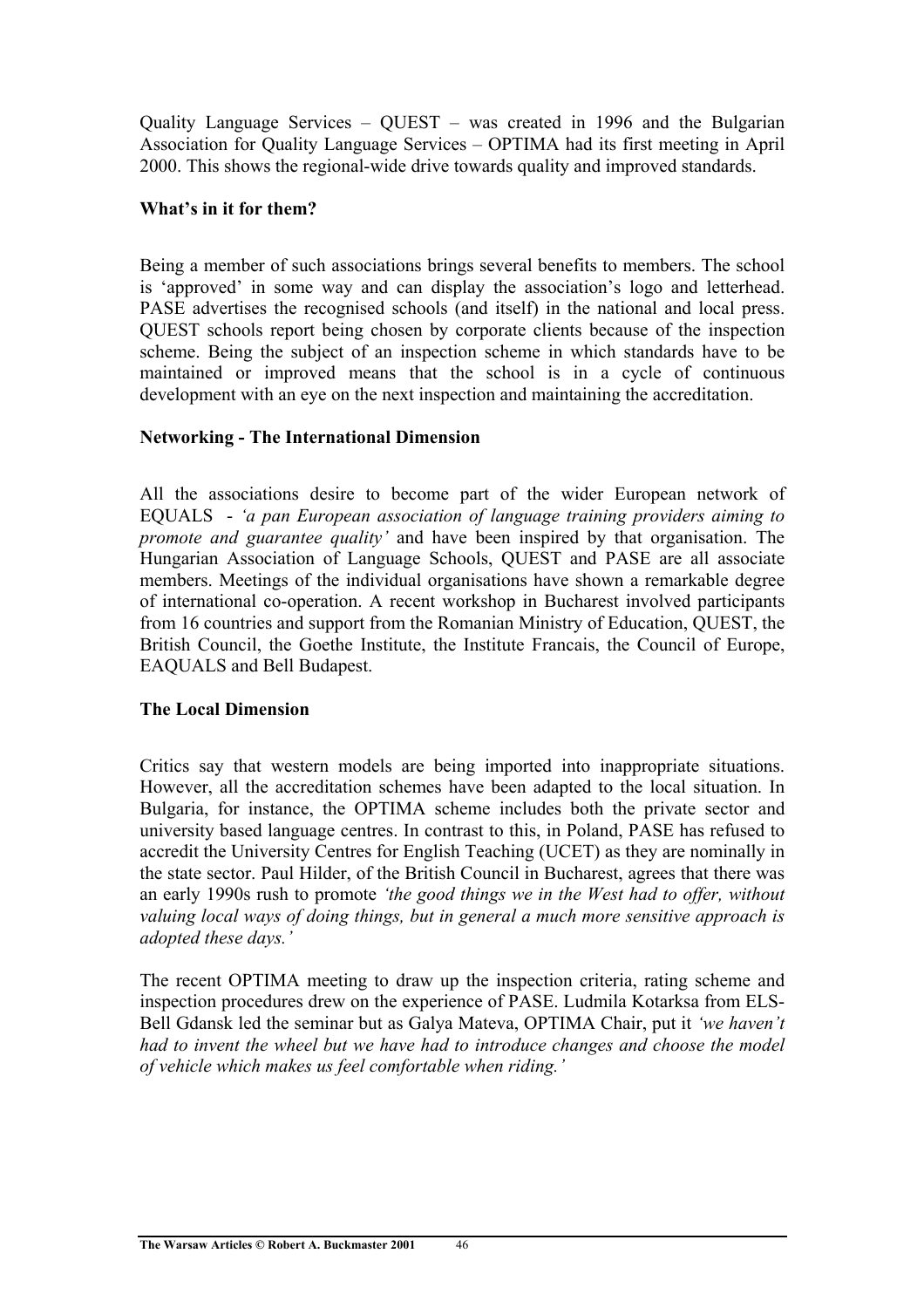QUEST also acknowledges the inspiration provided by the EAQUALS inspection schemes, but *'adapted them to the Romanian reality while making sure the newly designed documents reflected the concern for and commitment to quality and good practice'.* 

#### **Inspections**

All the schemes involve inspections of premises, teaching and teacher's qualifications typically every two years. John Whitehead, Deputy Director of the British Council in Poland, says of UCET inspections, *'The UCET inspection scheme has to be flexible to some extent because these institutions are tied to university buildings. Some things are out of the control of the UCET Directors. A centre should not necessarily fail because, say, the toilets leave something to be desired. What matters is an acknowledgement of issues like this and the acceptance by the UCET management of the need for a strategy to talk to the university authorities to invest and make improvements. The Code of Practice document with clear standards provides an effective way to do this.*'

#### **The wider picture – Exams**

Western ELT examinations like the UCLES main suite of First Certificate (FCE) and Advanced (CAE) and Proficiency (CPE) exams, have expanded greatly in the 1990's. Martin Seviour is hoping to introduce such exams into Uzbekistan, to encourage the adoption of externally validated standards throughout the education system. The Polish Ministry of Education adopted FCE and CAE as qualifications for their teachers in 1993. Primary and secondary school English teachers had to take firstly FCE and then CAE (or TOEFL) within a limited time in order to keep their jobs. The whole Polish education system is undergoing reform and this is being helped by organisations like the British Council but is being driven by the Poles themselves.

#### **The wider picture - Teacher training**

The British Council has also been and still is involved in promoting teacher education and training as part of a world-wide goal of improving the standards of English language teaching. The Support for Polish Reform in Teacher Education (SPRITE) project aims to develop *'a comprehensive and sustainable quality teacher education system'* for teachers of English in the state primary, secondary and tertiary sectors. This means providing access to British expertise but also training Polish trainers who would adapt the methodologies to the realities of Polish classrooms.

Ann Stewart in Latvia estimates that the British Council's work has reached about 2000 teachers and this has involved working with local partners such as the Latvian Association of Teachers of English (LATE). There is a very active programme of workshops and seminars thoughout the year and, in summer, LATE organises a very popular intensive course for primary and secondary teachers.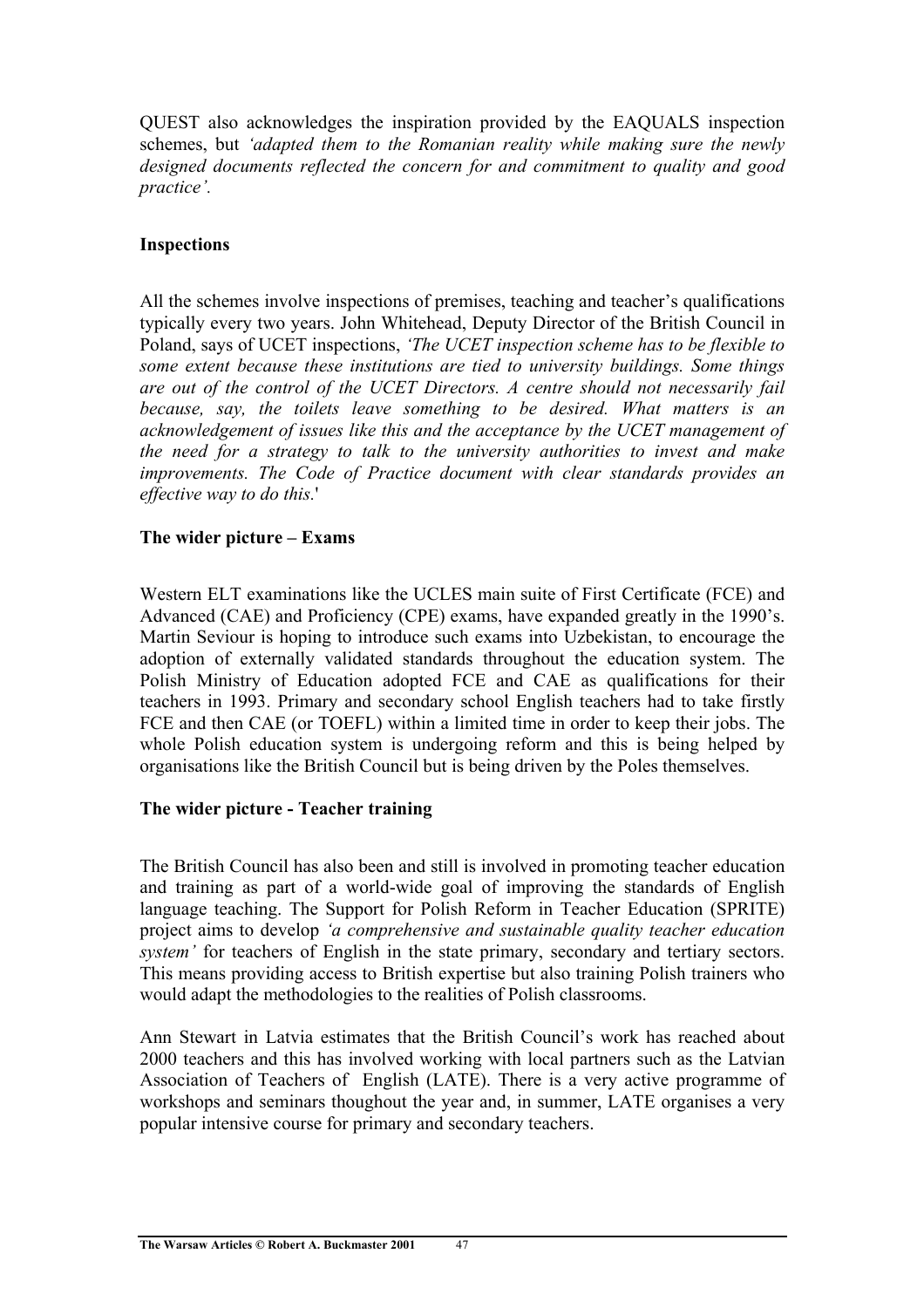#### **The future**

The British Council has been intimately involved in the development of ELT and the creation of several of the quality assurance schemes in the region. In 1990 the Council supported the Polish Ministry of Education's programme to make up for the huge shortage of English teachers. They aided the establishment of a country-wide network of 54 state Foreign Language Teacher Training Colleges (NKJO's) and other university-based programmes. In the late 1990's the Council's involvement gradually decreased as the colleges became sustainable and complete ownership moved to the Polish partners.

QUEST grew out of the British Council Romania 'Language Centres' project, which saw five centres set up around the country and staffed by Romanians. At the end of the project in 1996 QUEST was born to maintain the good links between the schools (and two others) and ensure standards remained high. The Council supported QUEST initially but over time this has diminished so that now the organisation is selfsufficient. Paul Hilder notes *that 'the QUEST school in Bucharest is now in friendly co-operation with the new British Council Teaching Centre here.'* 

Similarly the UCET network was originally a British Council 'Studia' project in conjunction with Polish Universities. When the project was coming to an end in 1998/9 the centres formed a new network and drew up a code of practice with the help of Cherry Gough from the British Council. It drew on the experience of the British Council Code of Practice but adapted it rather than imitated it.

For the schools who are members of quality assurance schemes, the benefits seem clear. The codes of practices adopted provide quality targets to be reached or exceeded and help with the reputation of the school – both by being part of a network and by having inspections. The success of the QUEST school - Prosper-ase Language Centre - in Bucharest in attracting corporate clients clearly shows this. QUEST, though, in particular seems to be doing more. Thanks to their strong connections with the Ministry of Education, QUEST is actively involved in improving teacher training across all sectors of English language teaching in Romania. Their experience, while informed by western models, is specifically Romanian in character and tied to their success in providing quality teaching. This is the wider impact of the drive for quality – a ripple effect through the whole private sector market and education system.

A version of this article was published in The Guardian Learning English Supplement February 22nd 2001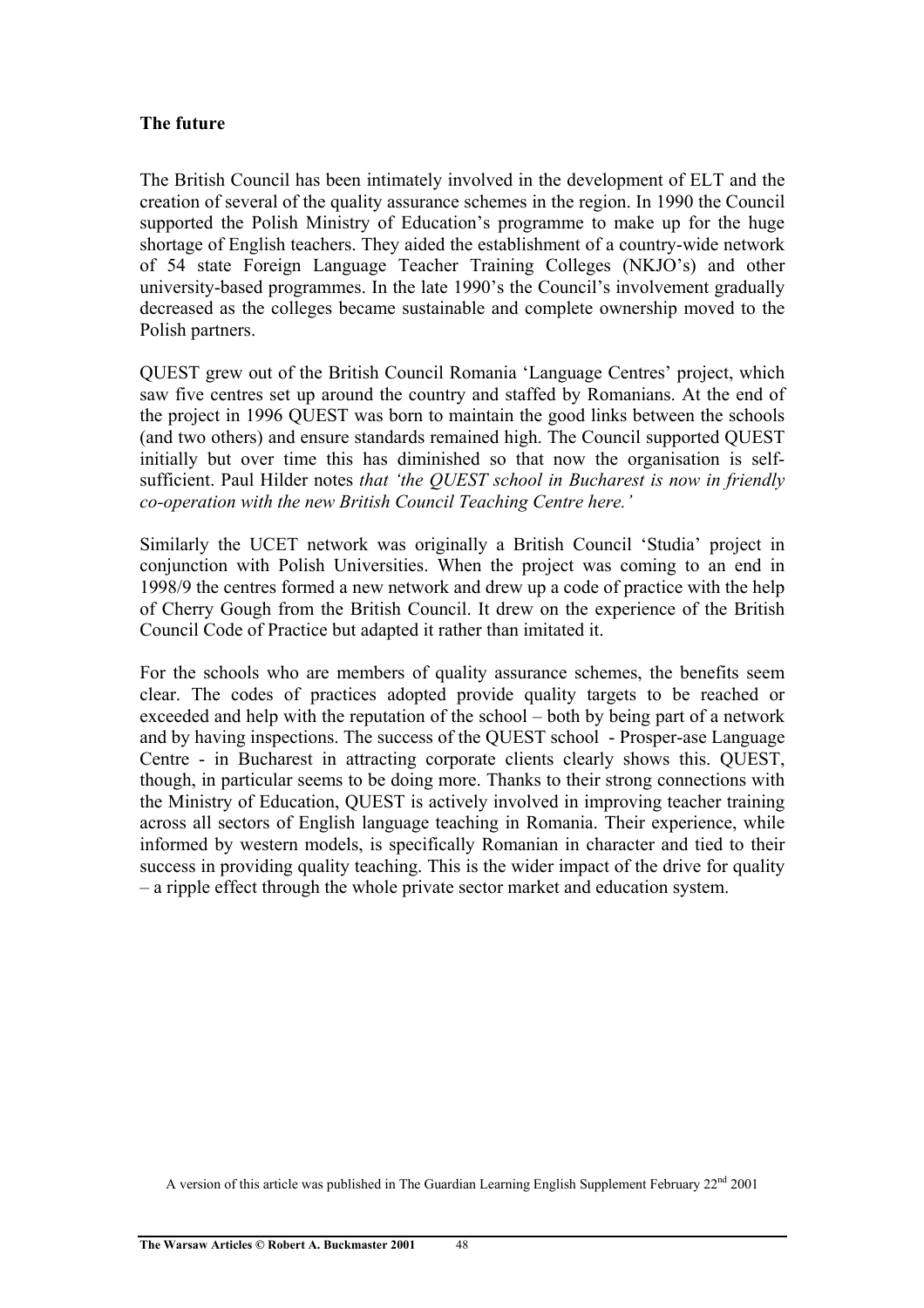# Fourteen

# The New Coursebook

#### What is it? Where is it? And will it ever arrive?

The coursebook. It all comes back and down to the coursebook. How good is it? How bad? Do the learners like it? Is it in colour? Does it look nice?

The coursebook is central to modern English language teaching today and will remain so. For most teachers on a heavy teaching schedule with a syllabus to deliver and exams for their learners to pass, coursebooks are the ugly reality of teaching today. For many they **are** the syllabus and have to be 'covered'.

Coursebooks have, in some ways, developed enormously over the last 30 years but they have become trapped in a formula.

#### **Death by a thousand cuts**

When I open the book and see the third lesson in a row with reported speech, I know I'm in trouble. When I see a unit ostensibly on '0' conditionals but with examples of 1<sup>st</sup> conditionals mixed in, I know I am for it. When I again open the book and see a large picture and more instructions than language for the learners to learn on the page, I know I'm dead. I don't have the time or the energy to supplement, adapt or replace **every** lesson.

#### **Coursebooks are all the same**

Some are slightly better, some are significantly worse. None are anywhere near perfect. They cover the same language points – again and again. They deal with the same topics – again and again. They concentrate on verbs – again and again. They have the same example sentences, the same contrasts, the same little diagrams – again and again.

#### **Where has all the language gone?**

Modern coursebooks have very little language in them. They have pictures in them, instructions, white space, skills work and they look attractive. But where is the language? Root around in a library and dig out a copy of Streamline English and compare the amount of language input for the learners with any modern coursebook. Learners have to learn language through exposure to language but if it is not there in the book then where is it?

#### **It's easier to add skills than to add language**

For most teachers (non-native speakers of English) it would be easier for them to devise approaches to the language of coursebooks than add the language itself. Many teachers are not sure enough of their command of English (for whatever reason) to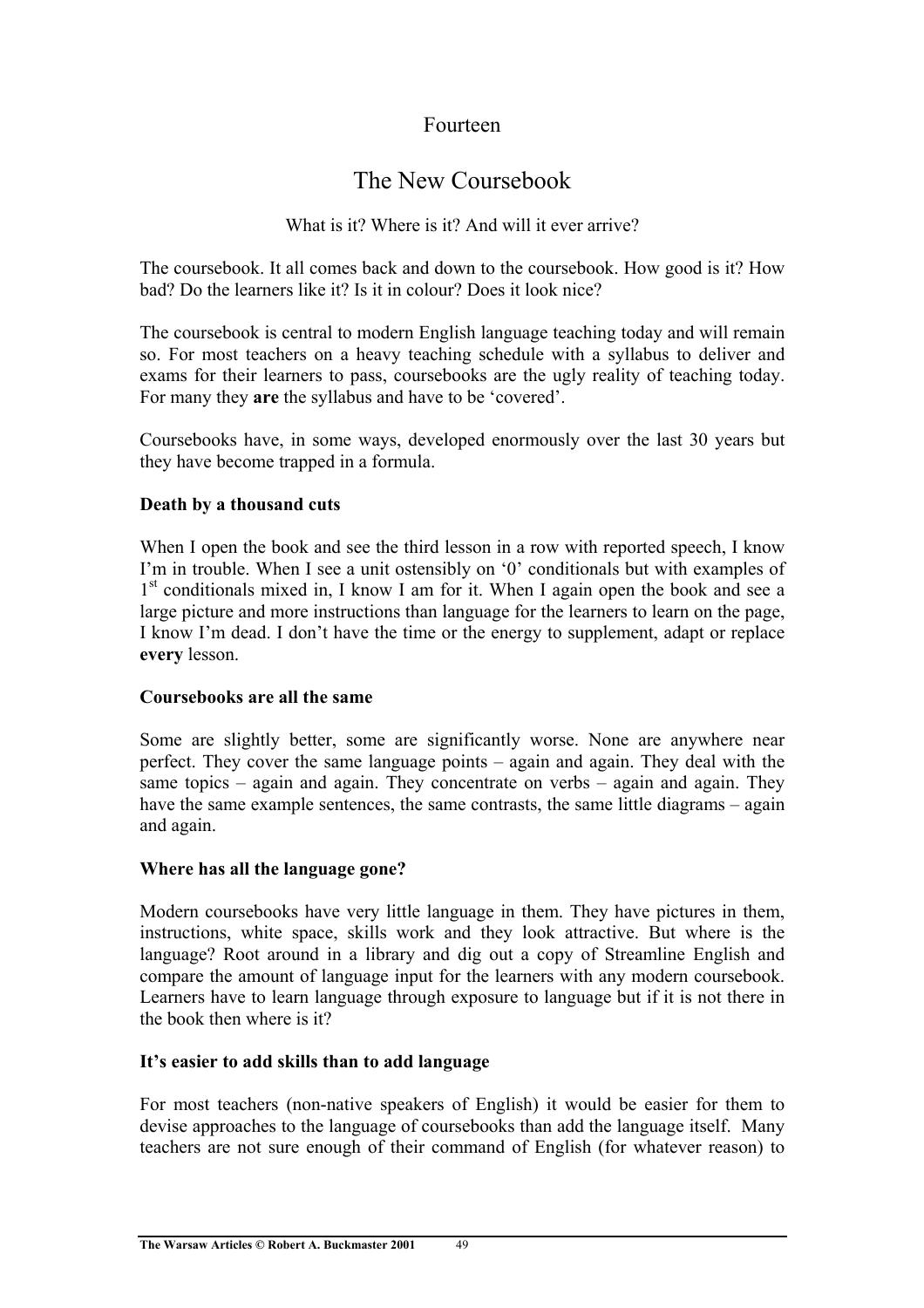add language to the coursebook let alone have the physical resources (eg other books) where such language may be obtained.

#### **The language in coursebooks is the language of coursebooks**

The language being pedalled by coursebooks is properly called Standard Coursebook English – it's a variety on its own and despite the advances in corpora research has stayed remarkably the same for many years. It's not British English but rather one of the British Englishes – one created especially for learners of English. As such it is a valid concept but is it the best we can offer in this day and age?

#### **The paradox of adapting**

Which other profession adapts the basic texts they work with? Do doctors? Do lawyers? Of course not. However, some adaptation is inevitable with global coursebooks because I suspect that everyone, including the writers and publishers, expect the coursebooks to be adapted. Yet a **minority** of teachers will feel confident enough to adapt the coursebooks while the majority, I suspect, will lack the confidence, training or resources to do so effectively. If the 'best' teachers feel the need to adapt coursebooks how are the learners being served when their teachers do **not** adapt the coursebooks? Either coursebooks are good enough to be used without being adapted by **every** teacher, or they should not be used by **any** teacher.

A colleague of mine declares: 'a good teacher doesn't rely on the coursebook.' This is completely the wrong attitude. Any teacher **should** be able to rely on the coursebook.

#### **The element of chance: do you feel lucky?**

I have a file of articles I have culled from many newspapers and magazines which I use in my teaching. Lots of teachers do. But what if I hadn't read the newspaper that day or bought that magazine? How lucky are you?

#### **The success and failure of the global coursebook**

The global coursebook has been a massive success. But also a massive failure. One product cannot suit all and the very existence of different supplementary resource books shows the inadequacies of the product. If coursebooks were good enough we wouldn't have to supplement them. The global coursebook has been a triumph of design (white space) over content (language) and marketing (a glossy western product) over needs (relevant materials).

#### **The faults of coursebook design**

Long thematic units are dull and certain topics are taboo of course – but they would have to be with a global product, wouldn't they? And too few units are boring. The grammar descriptions haven't changed in 40 years despite huge advances in our knowledge of language. The same grammar is repeated again and again on a yearly basis but only once or twice in big blocks during the year. Language should be recycled on a lesson by lesson basis. And where are all the collocations and fixed phrases?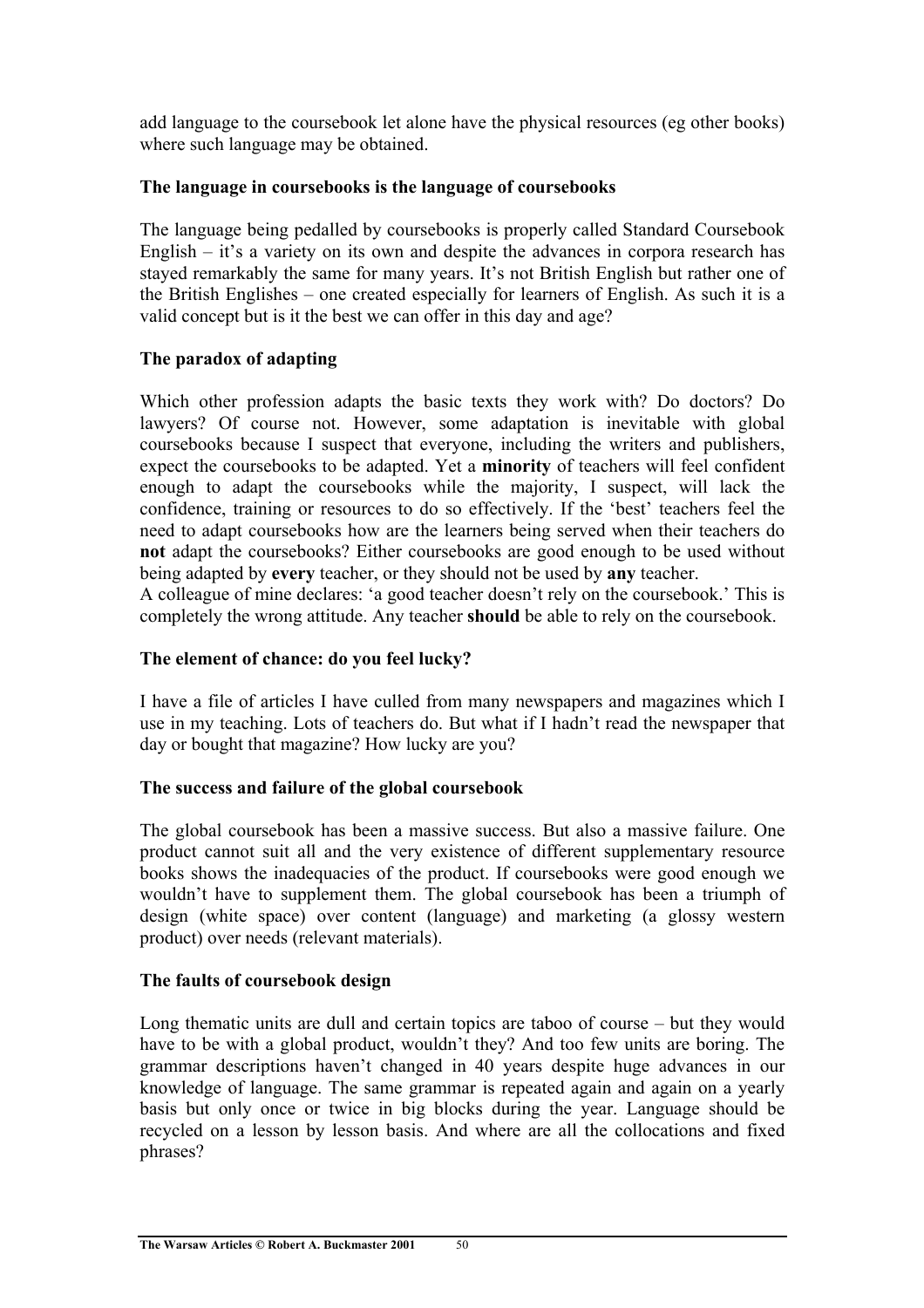#### **Skills: the exam course nightmare.**

Take a critical look at an FCE coursebook. What do you see? I see practice tests in drag. A book of exam practice with exam training. Now there might be nothing wrong with this except…..the exam is supposed to be a **language** test at an upper intermediate level. Yet FCE is a test of how well you can take FCE – why would a whole year of exam practice be needed otherwise? There are specific skills which need to be taught so that the learner can do the tasks. And when the learner moves on to CAE the whole process is repeated with the **same** skills.

#### **The times they are a changing**

The death knell of the global coursebook has sounded. English is *changing*. *Teaching* is changing. The demographics are against both native speaker teachers, and core country publishers and methodologists. The periphery countries are loosening the bounds that have tied them to Britain and Australia and the USA and the good times are over. How is a publisher to survive in such a changing market and will it be as exciting as it has been?

#### **The New Coursebook. What is it?**

The New Coursebook is a package that would be offered by publishers as an 'open source', for regional or local textbook writers, to create materials based on local socio-political and educational realities. It is a joint venture between the publisher, supplying the 'toolkit', and local experts. The publishers would supply a package from their huge resources – a legacy or dowry of their previous titles - and their corpora. They would recruit a team of teachers of writers from the region or country and provide them with these materials, assign them an editorial team and manage the whole project.

The publishers would be able to recycle massive amounts of previously published materials, which their coursebook writers would release for a nominal fee. This material would be moulded into new products, produced locally at lower costs and suited specifically for that market. One global package (the open source tool kit) would result in several regional products which would, of course, feed and inform the others. Editors would have great fun managing these projects, mainly using the internet but also visiting the project teams.

The excesses of global coursebooks would be avoided. Local writers would decide on the topics. Pictures of women won't have to be torn out because the women are not wearing veils. The methodology would not necessarily be that of British methodologists but a fusion of the most appropriate methods of different educational traditions. Learners used to teacher-led learning wouldn't have to work in pairs. Publishers should look at it like the case of Java, which was given free to the world of computing. Give the resources of major publishing houses as an open source took kit to experts in other regions and countries and see coursebooks blossom.

A key part of this idea is the regional diversity that would result but there are some things I'd like to see specifically in the New Coursebook which reflect my critique in the first part of the article.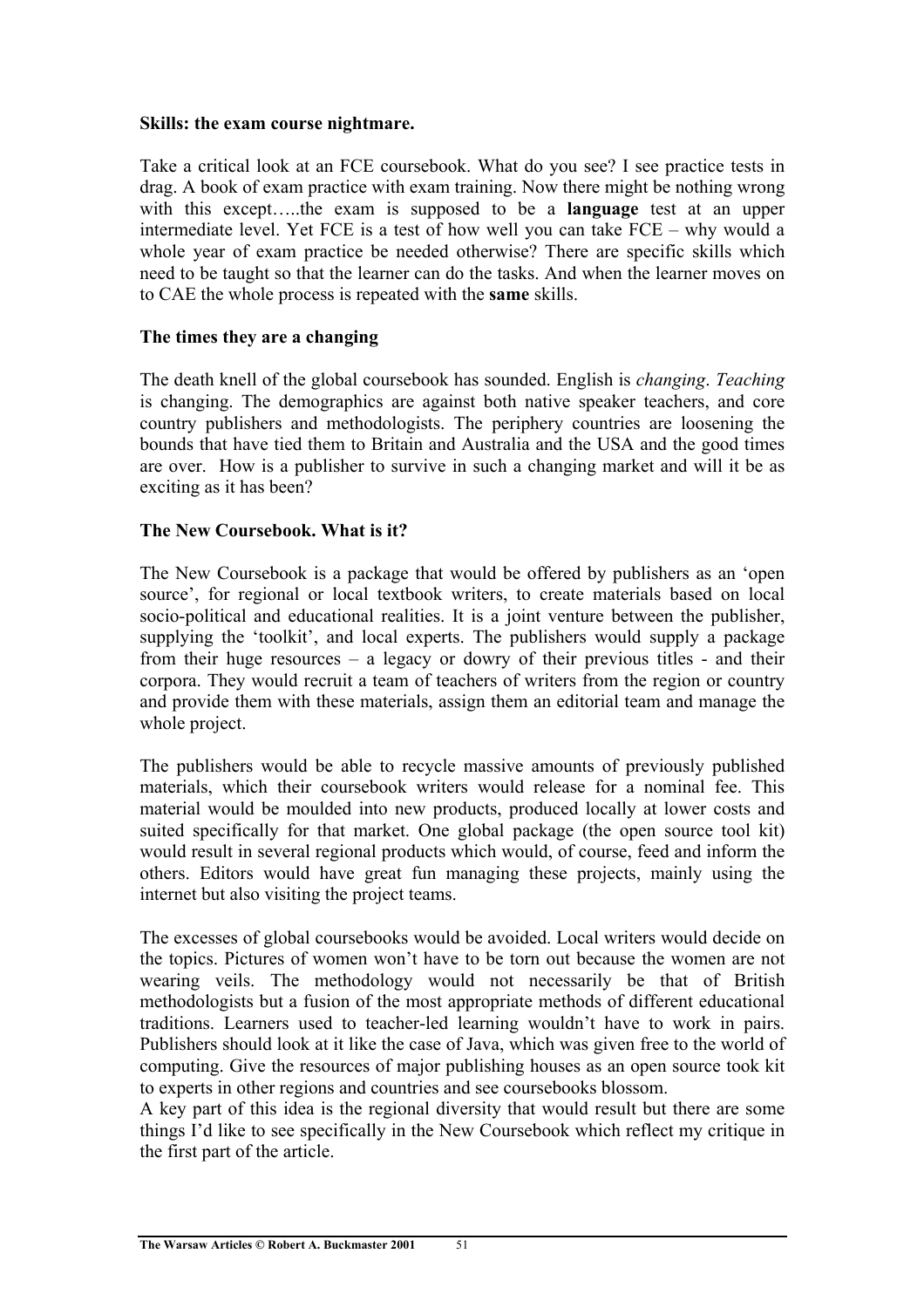There should be shorter units – topics can be revisited later in the book – not done to death in one big block. There should be lots of language, real language use. Lots of exercises. Lots of texts, lots of listenings. One reading and listening per unit is not enough. There should be a wide variety of text types – not just teaching learners to read newspaper articles. Language should be explicitly recycled – more than once. Alternative grammar explanations should be given – dare to be different – even offer the learners a **choice** of explanation. Writing tasks should be realistic – how many learners are going to need to write a newspaper article in 250 words?

Give the teachers language – let **them** worry about how to approach it.

#### **The new coursebook. Will it ever arrive?**

It will be a brave publisher who risks the New Coursebook, brave schools who adopt it and brave teachers who teach it but the global coursebook is a dinosaur that has almost had its day. Publishers need to start planning now for when this 'cash cow' of a beast drops dead.

Forthcoming: In 'The Information' BIELT magazine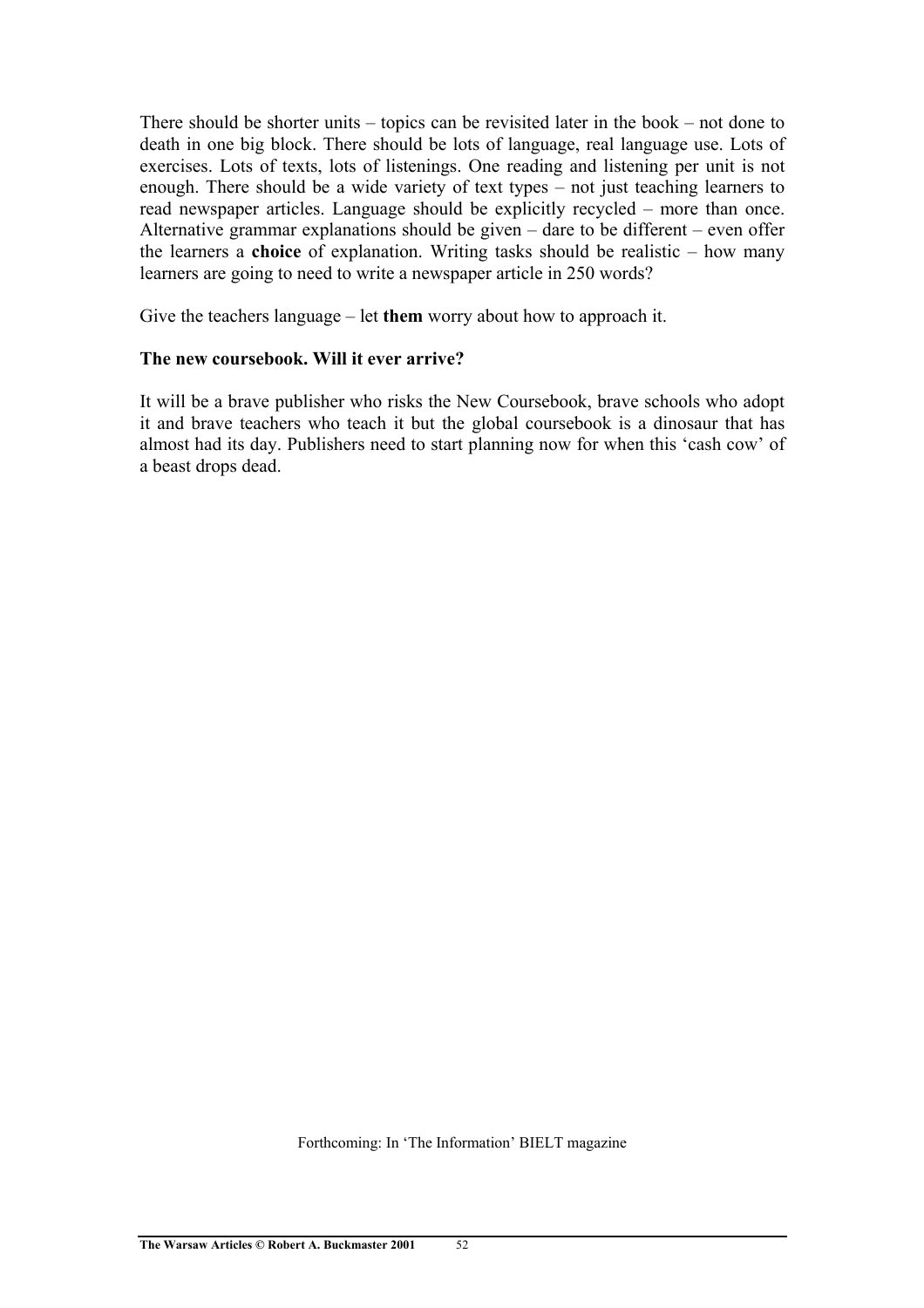# **Fifteen**

# **The Dual Syllabus**

#### **Introduction**

English language teaching is perhaps (again) at a crossroads. Some of the old post- 'communicative revolution' certainties are gone. The influence of the core countries (the UK, USA etc) is weakening in the face of large English-language demographic changes. Language teaching methods and strictures from the core countries are being challenged as irrelevant in certain language learning contexts. The 'supremacy' of the native speaker is being attacked. The idea of a standard English – as **the** one to learn – is being exposed as the myth it always was. Multiple standards are being proposed: international English, regional Englishes, my English not yours. More people may soon speak English as a 'learned' language rather than as a native one.

Who will have the power in this changed world? Who will teach and what will they teach?

#### **Challenges**

In the face of these changes,  $ELT$  as it is today, in the first years of the  $21<sup>st</sup>$  century, will have to develop to incorporate some of these new realities. Global coursebooks look an obvious casualty. Publishers will have to persuade Governments, ministries, institutions, teachers and learners that the English represented in their products is a valid English. Native speakers will have to offer something more than an English of a minority speech community. The English in materials will have to meet the needs of diverse learners who want English for a variety of reasons and teaching methods will have to suit the different learning styles of learners in different educational contexts. Teaching may have to fit in with new technology as new ways to reach learners are developed. One size fits all might well soon be seen as a post-Berlin Wall aberration.

There are many books and articles on how to teach, fewer on what we should teach: this article is a small attempt to redress the balance.

#### **The Dual Syllabus**

The dual syllabus is an attempt to meet some of these challenges and prompt some of the necessary changes in both teaching and testing.

It consists of a Receptive Syllabus and a Productive Syllabus. Both syllabuses consist of two main Englishes: written and spoken. Within these are a number of registers which are explicitly dealt with as being separate rather than lumped together as General English. In a way the dual syllabus ESPs General English.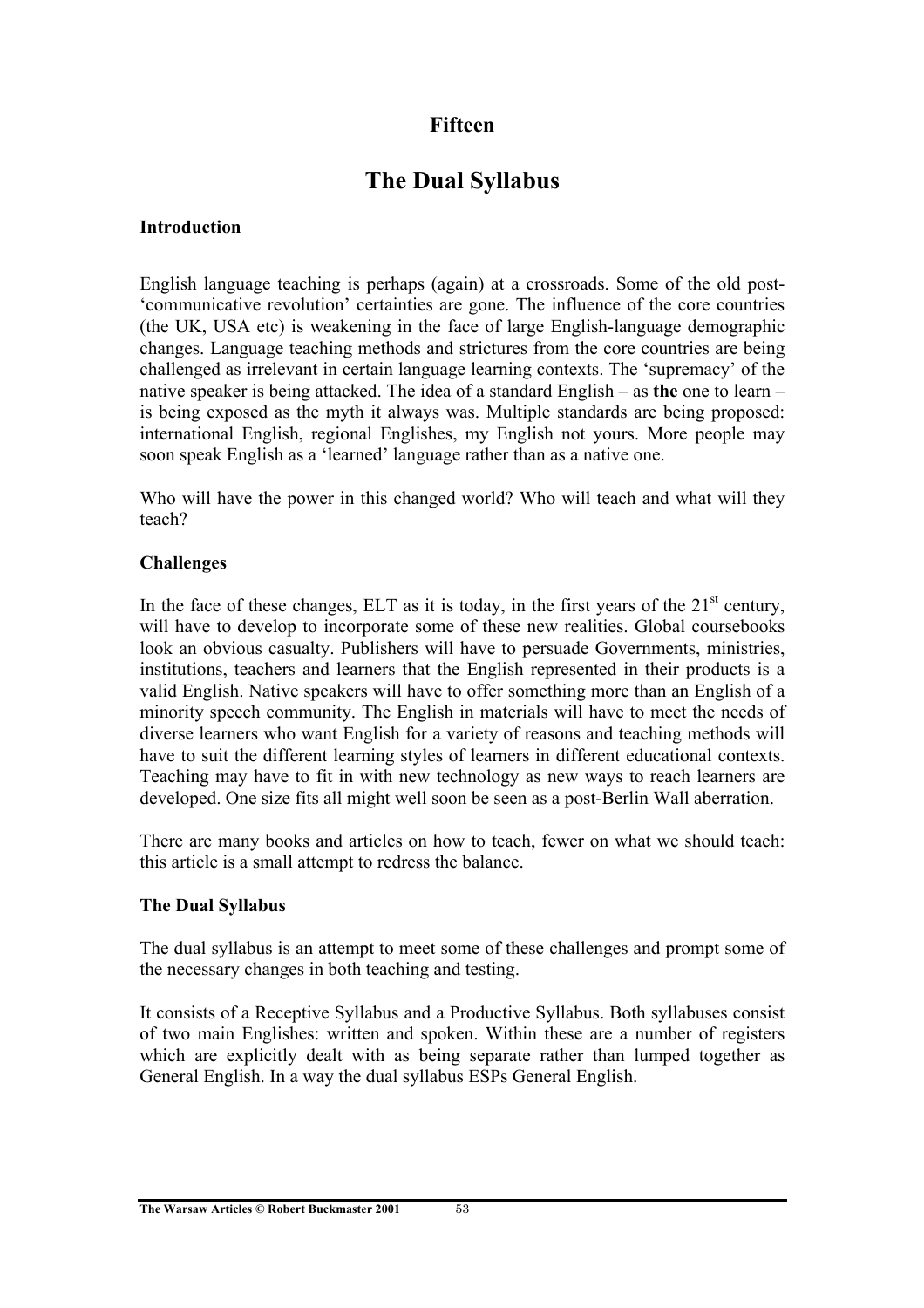#### **One Variety: the entrée**

The dual syllabus approach recognises that a standard cannot and should not be imposed on a learner and that the learner has the main responsibility for their English. The dual syllabus allows the learner to exercise this responsibility.

Yet it is still proposed under the dual syllabus approach that a variety of English is chosen as the basis for the registers presented in the Receptive Syllabus. It is argued that proficiency in a register in one variety allows someone to operate in a similar register in another variety. For example proficiency in a UK academic register will mean the ability to comprehend a US academic register more than an ability in General English would. The learner would have to adapt their productive register to fit in with a US academic register of course but the two registers are probably closer to each other than general English is to either of the registers.

It is this entrée approach and subsequent adaptation on the part of the learner, which is at the heart of the dual syllabus proposal.

Recent coursebooks claim to be multi-syllabus: grammatical, lexical, functional and skills for example but the explicit distinctions between registers is generally lacking.

A way of measuring language proficiency would be to determine how many registers a person is proficient in. The more registers you can operate in, theoretically the better. Yet for some learners, the ability to operate well in only one register might be sufficient. The dual syllabus can provide the English needed for both of these extreme cases.

On a learning timescale the relative 'weight' of the syllabuses is illustrated in **Figure 1**.



As can be seen, the Receptive Syllabus becomes progressively less important while the Productive Syllabus becomes more important. The next two sections will examine in more detail the content and implications of the two syllabuses.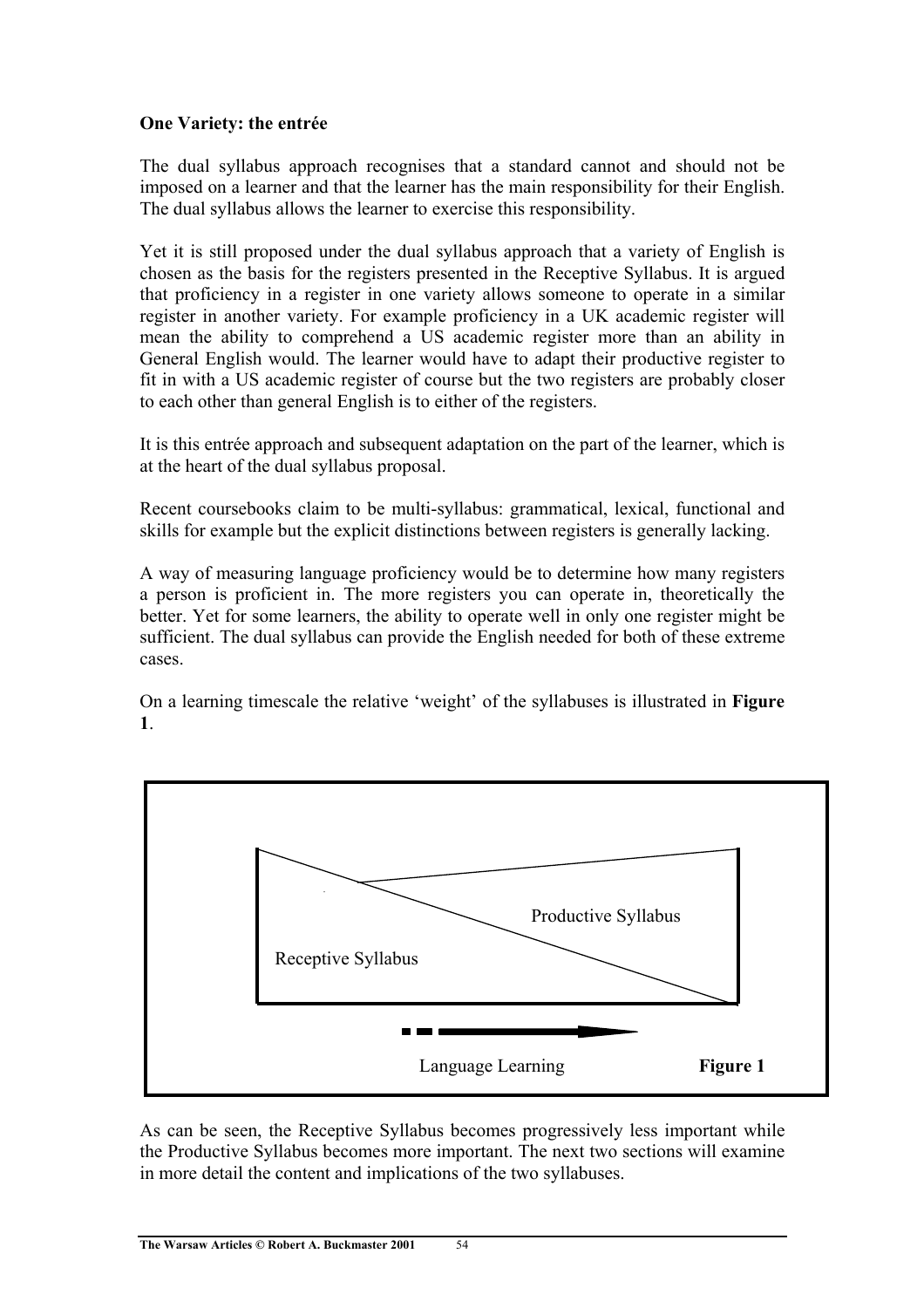#### **The Receptive Syllabus**

The receptive syllabus is a top-down syllabus based on, for example, British English. It is offered as a core syllabus to **one** variety of English but is broader based than current General English syllabuses. It would include a variety of registers that a learner might conceivably meet in their immediate context without trying to predict their future linguistic needs to any exact degree. It would exclude, for adults, conversational registers peculiar say to teenagers in the UK. For teenagers a similar register might be included in order to understand TV programmes, which might use such language. As far as possible the Receptive Syllabus would reflect the predictable needs of the individual learner and groups of learners rather than a global imagined user of the product.

The basis of the Receptive Syllabus is that if you want to 'operate' in **these** registers in you **chosen** variety then this is the language you need to **understand**. The Receptive Syllabus would cover and re-cover the 600 most common words in spoken English and the 3000 most common words in written English but through specific registers. Similarly grammar would be revised in different registers. The Receptive Syllabus might look like this: see **Figure 2**.



It is important to consider the Receptive Syllabus as distinct from the Productive one. Imagine an Uzbek sports fan reading the US sports news in the International Herald Tribune in Tashkent and talking about the news with their friends in their native language. Register transfer is an important element of language use but we cannot assume that it will be into English. Coursebooks attempt register transfer by asking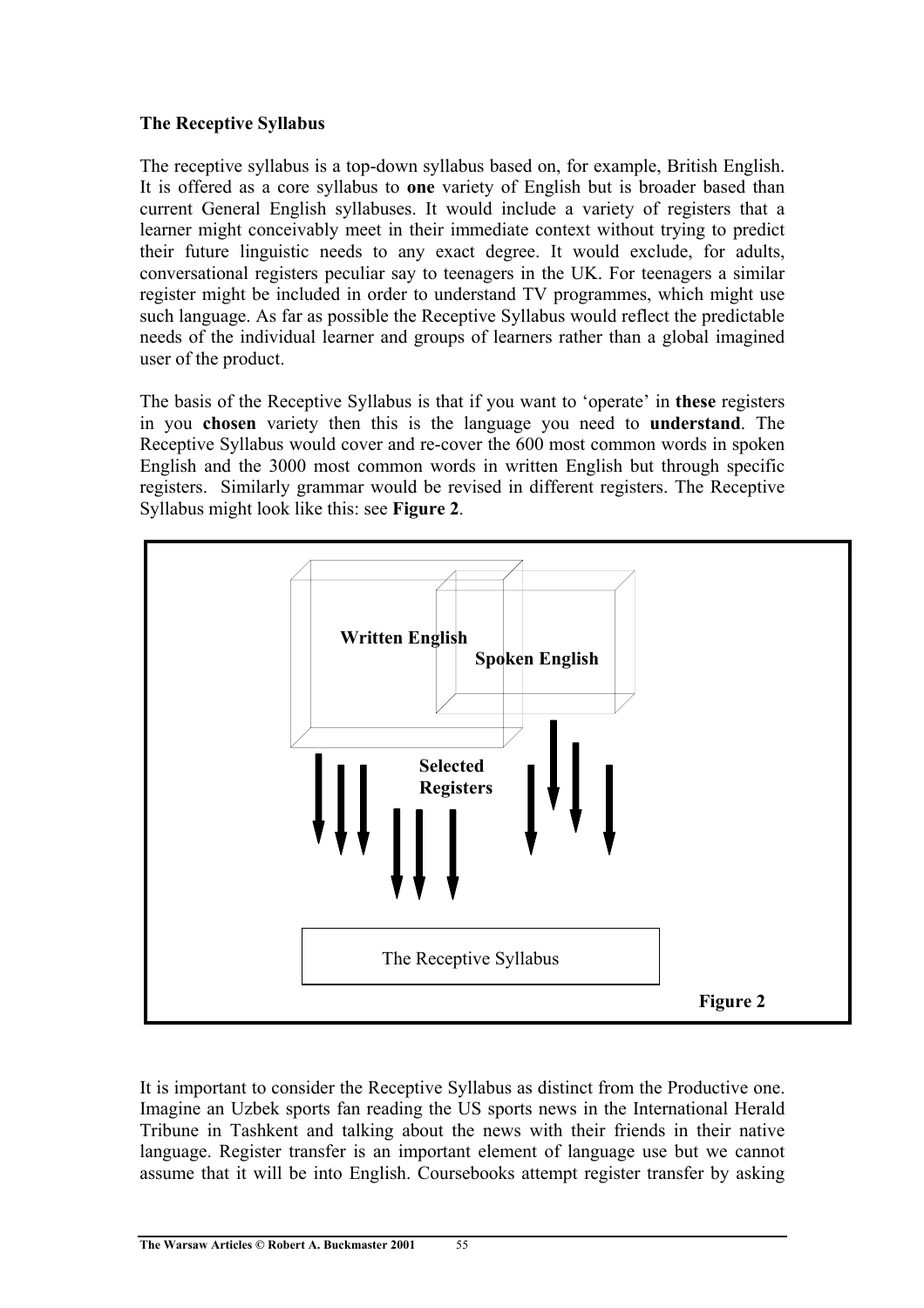learners to talk about newspaper articles but in English. Also the articles are usually on 'worthy' topics – the environment etc - rather than something with passion like the sports news. Coursebooks also consider the learners' production to be a mirror of their reading (or to a lesser extent their listening), but the Productive Syllabus does **not** necessarily mirror the Receptive one and this which will be discussed in the section on the Receptive Syllabus.

Another way of looking at the Receptive Syllabus is in terms of skills: see **Figure 3.** 



# **Learner Choice**

It is perfectly conceivable that a learner may choose only spoken registers and have no wish to read or write in English. In such a course the material would consist of listenings, the core vocabulary of 600 words and perhaps a picture dictionary.

# **The Content**

The Receptive Syllabus would contain all that is needed to understand the chosen registers of the chosen variety. If it were to be compared with a traditional syllabus, there would be a great deal in common – if compared with a modern syllabus that takes into account the latest researches on language: lexical chunks and word/phrase frequency etc.

# **The Productive Syllabus**

In contrast to the top-down imposed Receptive Syllabus where the teacher/course designer is saying this is what you need to understand these registers, the Productive Syllabus is a negotiated syllabus. This recognises that learner/user English – English as an international language of communication - is not a native speaker standard, but a temporary construct between two or more speakers and follows negotiated norms or is mediated between the user and the text (and this last is dealt with by the Receptive Syllabus). These users may be a native-English user with an English-user or more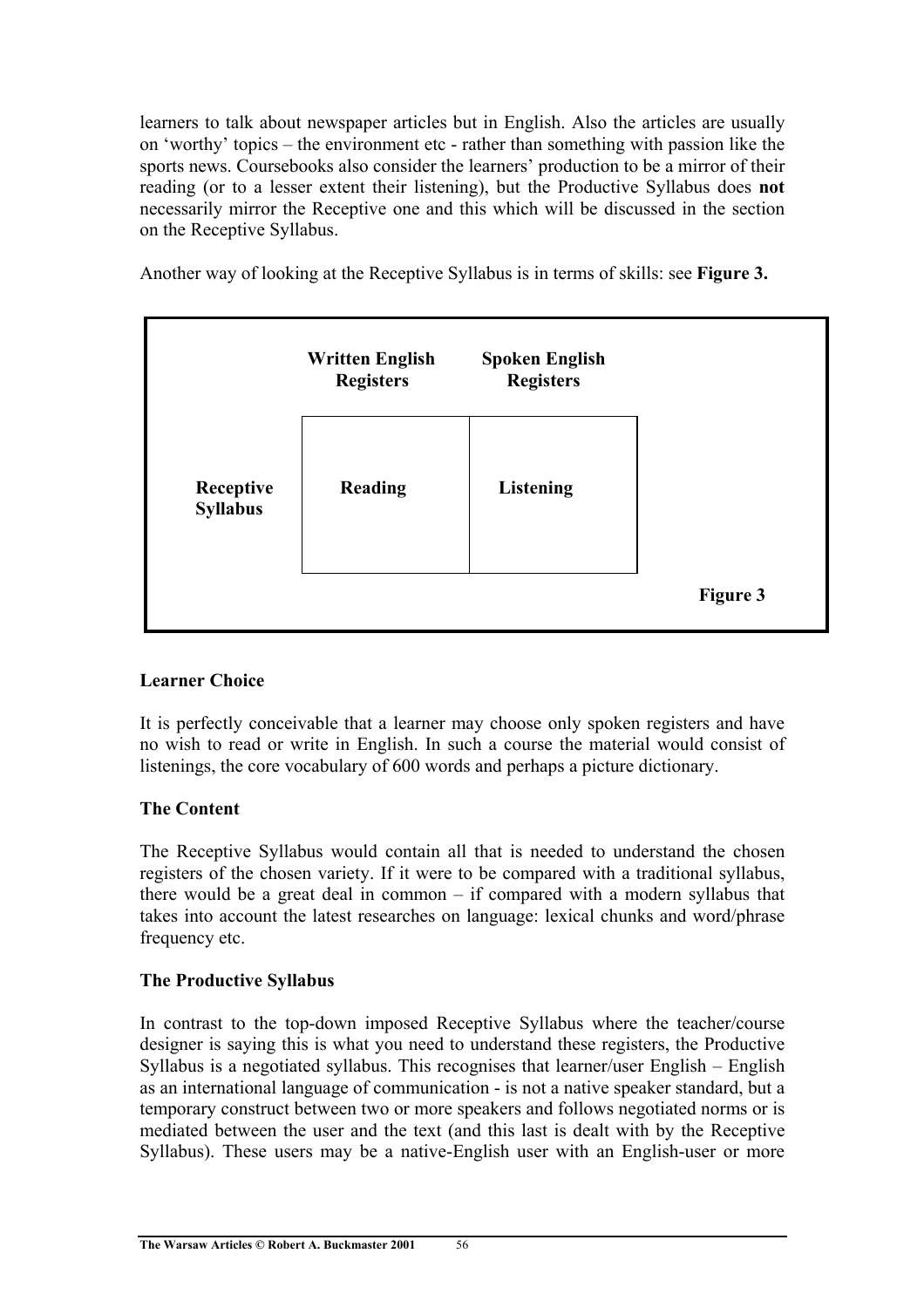likely between English-users of different native language backgrounds. Here the norms of, say, American English, are irrelevant.

The Productive Syllabus can be represented as in **Figure 4.** 



The Productive Syllabus will differ in respects from the content of the Receptive Syllabus. Whole registers might be missing from the Receptive Syllabus. For most people – even native speakers - a lot of 'read' registers are not 'written' registers. More people read newspapers than write them. Similarly more people watch the TV news than present it. This may seem obvious when stated but a lot of coursebooks and examinations seem to ignore this. Learners and candidates are asked to write film reviews, 100 word reports, newspaper articles, brochures etc in an attempt for General English learners to produce something (anything?).

Certainly in my teaching situation in Poland my general English learners need a spoken register and perhaps to write a letter of application and a report. They will never, I will hazard, have to write a film review.

The Productive Syllabus should be proposed by the learner to account for what they wish to produce. The onus should be on them to articulate what they want. There would no longer be endless formal letter writing if the learner did not envisage the need for them.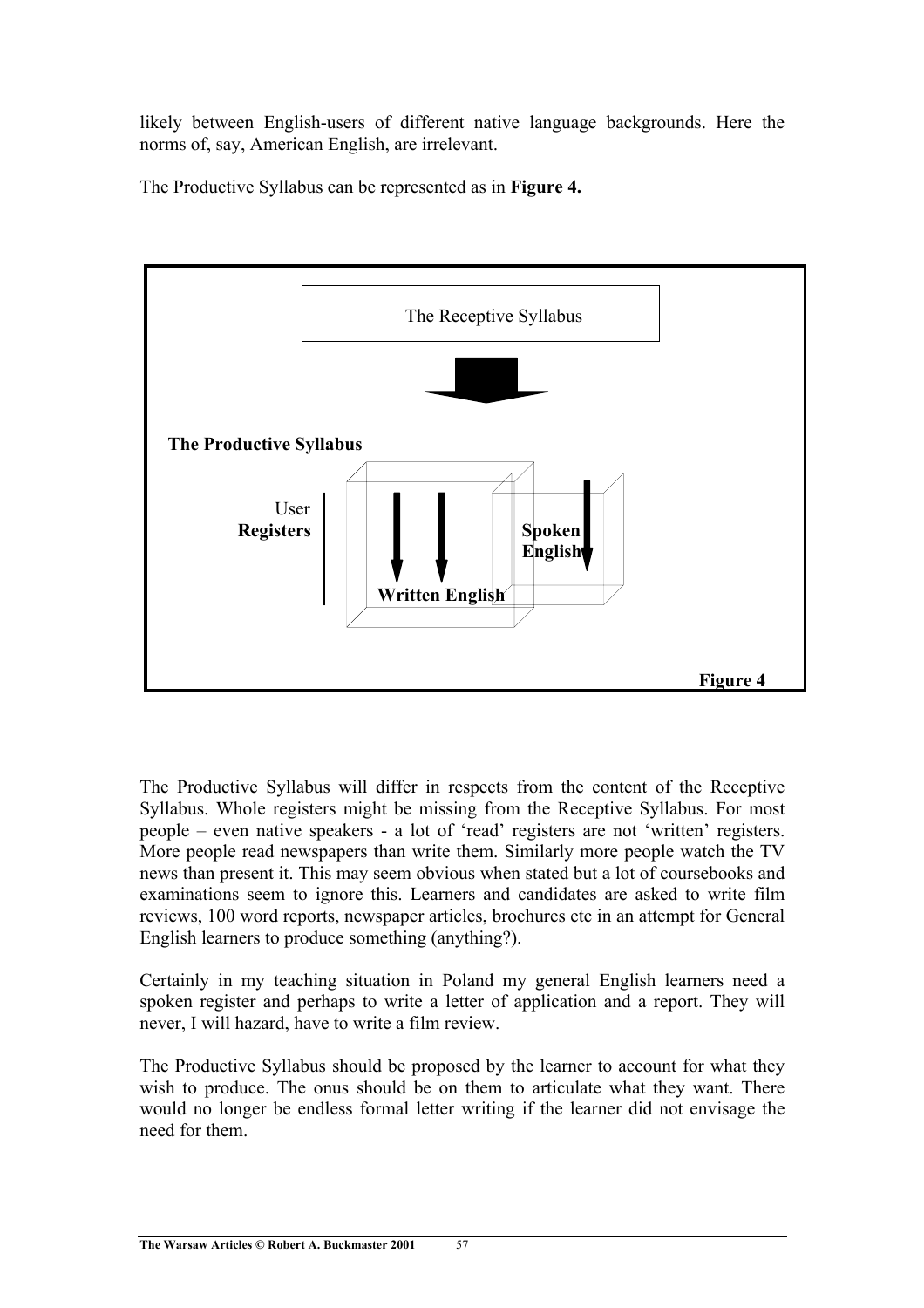The learner should be encouraged to be autonomous and to negotiate with the teacher – with power on their side – to ask for what they need. At a certain level a General English course becomes an aberration. Once learners can understand most general texts and speech then it is time for ESP. Each learner is an individual and has different actual and foreseeable needs.

#### **Content**

The content of the syllabus is negotiated between the learner and the teacher. Whole registers may be missing and also some features of language, which appeared in the Receptive Syllabus, may be deemed unnecessary. For example the learner and teacher might consider that question tags, which are a feature of spoken English in Britain, are not essential for production. It is perfectly possible to communicate in English without question tags. Similarly the Present Perfect Continuous appears so little in speech that time spent on trying to produce it might be consider wasted, though a receptive understanding would be useful. Indeed, heretically, could a learner survive without any Perfect tenses?

The idea of the Productive Syllabus is not that these language forms would automatically be excluded, just because they are, say, difficult, but that the learner makes a choice in what their English should be like. Learners do this at present by what they chose to learn and use. The Dual Syllabus recognises this and explicitly addresses this fact.

The Dual Syllabus does not assume that the user wants to do what native speakers do with English or even if they do, does not assume they want to do it in a way native speakers would.

#### **Conventions and correctness**

One of my learners recently wrote the phrase '**never-ending youth'** to which I suggested the (native speaker) alternative '**eternal youth'**. Her phrase was entirely comprehensible – it just was not how a native speaker like myself might express it. It was not 'wrong' but 'different' and entirely acceptable. Under the Dual Syllabus, her productive register could include such a phrasing. As her teacher I might suggest an alternative 'native speaker phrase' but the final decision should be hers as to whether she adopts the phrase 'eternal youth' or continues with her original phrasing.

This is the power of the Dual Syllabus approach. If we had been using the Dual Syllabus, in the Receptive Syllabus she might not have been exposed to 'eternal youth' or had not noticed it. While working on her Productive Syllabus the opportunity would have arisen to suggest it as an alternative. The decision, though, would remain hers on how close she wanted to model her English to the standard (or my) norms.

In writing such an article as this I have to conform to certain conventions and norms in order for the article to be published and thus become involved in the academic discourse that this journal is part of. I have not studied the style of academic discourse and this journal in detail but I hope that my academic style is sufficiently close to the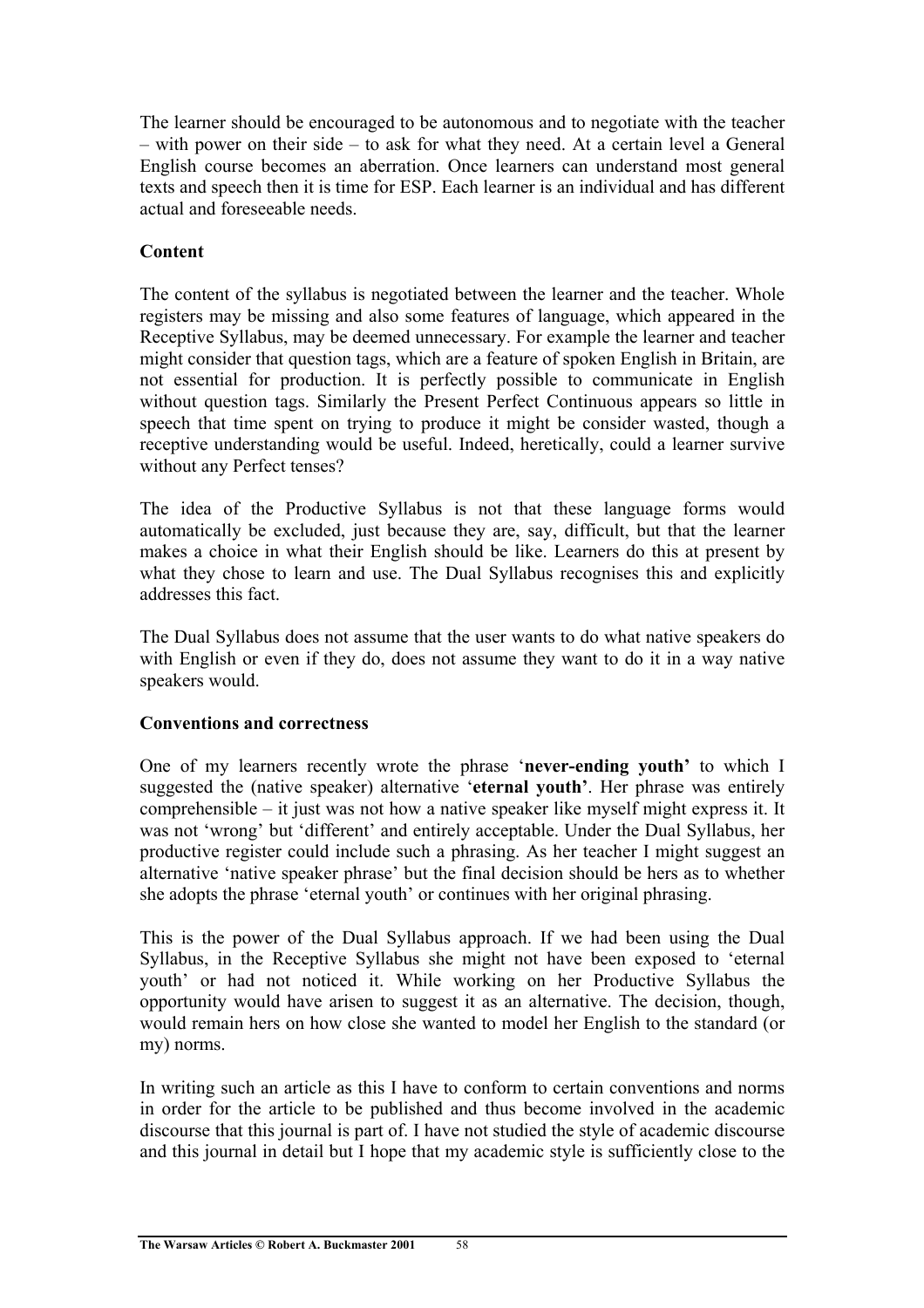journal's norms for it to be accepted. I will adjust the style, if necessary, so it is close enough.

My learners similarly have to make such decisions: if they want to become part of a native speaker discourse they have to model their language sufficiently close for it to be acceptable. But that is only part of the story – in user-to-user discourse (that is **not** native-to-native speakers of the same English) the language is a construct with temporary norms which are negotiated between the participants. Then native speaker norms are not important. When I am in discourse with such users I similarly have to accept the adjustment of my norms and to enter into a negotiation of meaning and acceptability.

These ideas have major implications for teaching and testing.

#### **Implications for Teaching**

At 'lower levels' the Receptive Syllabus is essentially a teacher-led construct which learners have to learn in order to be able to understand communication in English. This is what we suggest as a minimum for any worthwhile standard of competency. At an early stage though the learner should be able to express their Productive needs based on their knowledge from the Receptive Syllabus (see **Figure 1** again).

Together the teacher and learner construct the Productive Syllabus. The teacher has two main roles in this.

- As provider of input in the learner's chosen registers: from whatever variety they chose. Eg a learner might be learning from a British Standard Receptive Syllabus but might express an interest in US baseball news. The teacher should provide further Receptive input from whatever variety or register requested, and provide opportunities to talk about such news. Input could come from the Internet, as photocopies of authentic materials or from specially written materials.
- To provide the learner with feedback on their production not on the basis of 'this is wrong and this is right' but in terms of 'this is understandable – communicative – and this is not.' Alternatives can be offered so that the output is more understandable. Here the teacher and learner are working on emergent language (an approach advocated by the Dogme Group) to make it more comprehensible but without a forced focus on the norms and conventions of one variety of English. Thus an American teacher would have to accept forms that might be British or whatever, even 'International' while a British teacher should accept Americanisms etc. Unless, of course, it is the avowed aim and choice of the learner to speak as an American (etc).

This implies a greater awareness on the part of the teacher of different Englishes. There should also be a change in attitudes towards 'correctness'. It should not be 'what I say and how I say it is correct' but 'you could say that but it would be more understandable to say this and I myself (as a native speaker/proficient user of English [delete as appropriate]) would say it in this third way.'. It would be the learner's choice whether to continue with their possibly unintelligible phrasing, to improve it or to adopt a native speaker phrasing.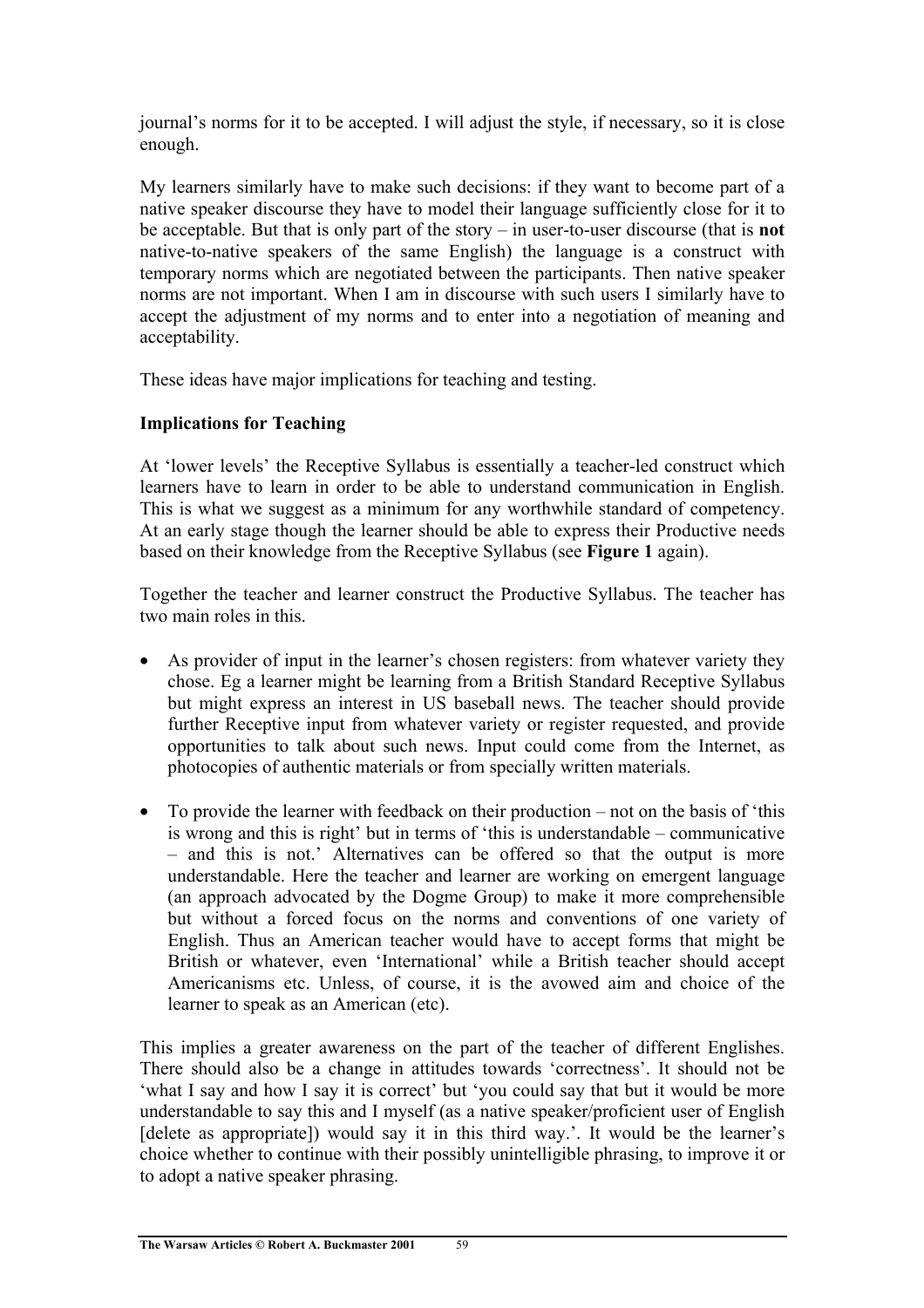#### **Is an 'Advanced' class possible?**

As at an 'advanced' level learners will be working on their own chosen registers this brings into question whether an effective advanced class can be run, one that is which pays attention to the individual concerns and needs of the learner. Also what materials would such a class use?

Under the dual Syllabus approach perhaps other models of tuition would have to be followed. One-to-one teaching, tutorials and the setting of assignments might be more effective even with a reduction in the face-to-face contact with the teacher. After all, in other educational situations, the model of primary school class instruction is not maintained into University.

Language learning should not be the same from elementary to advanced. At the moment, coursebook series recycle a limited number of topics (and associated vocabulary) and a closed set of verb grammar. This language is recycled throughout the series: again and again. Advanced coursebooks should not really still be focussing on the Present Perfect surely.

In any group of learners there are some who are not interested in a topic, say, the environment, or even willing to pretend to be. The Productive Syllabus avoids this by asking the learners to specify what they want to learn.

#### **Implications for Testing**

The implications for testing are mainly that there would be different tests for Receptive and Productive Syllabuses or carefully designed tests to test both. It would not be assumed that learners might want to produce what they can understand.

The Receptive syllabus could be tested in traditional ways. The Productive Syllabus is slightly different. If we assume that learners might not have the need or desire to produce certain registers, eg the film review, then it follows that we should test them in the registers of **their** choice and to grade their proficiency against a communicative rubric rather than a native speaker one. That is, unless, of course, you want to test a learner in their ability to produce American English etc.

Instead of having a General English exam which purports to test reading, writing, speaking and listening, exams based on the Dual Syllabus would be register based and provide specific information on the learner's ability in particular registers on a scale similar to the IELTS  $0 - 9$  global scale. A learner could request a test on their ability to write reports in English to a particular audience. It would be graded on its understandability, lack of ambiguity etc. The Certificate(s) would provide precise information on their ability to do this.

An example of a business exam to test both the Receptive and Productive Syllabuses would be: 'Using a computer and the given raw data on CDROM, write a 1000 word report on the data for a specified audience, in three hours. Then prepare (1 hour) and give a 15 minute presentation on the report.'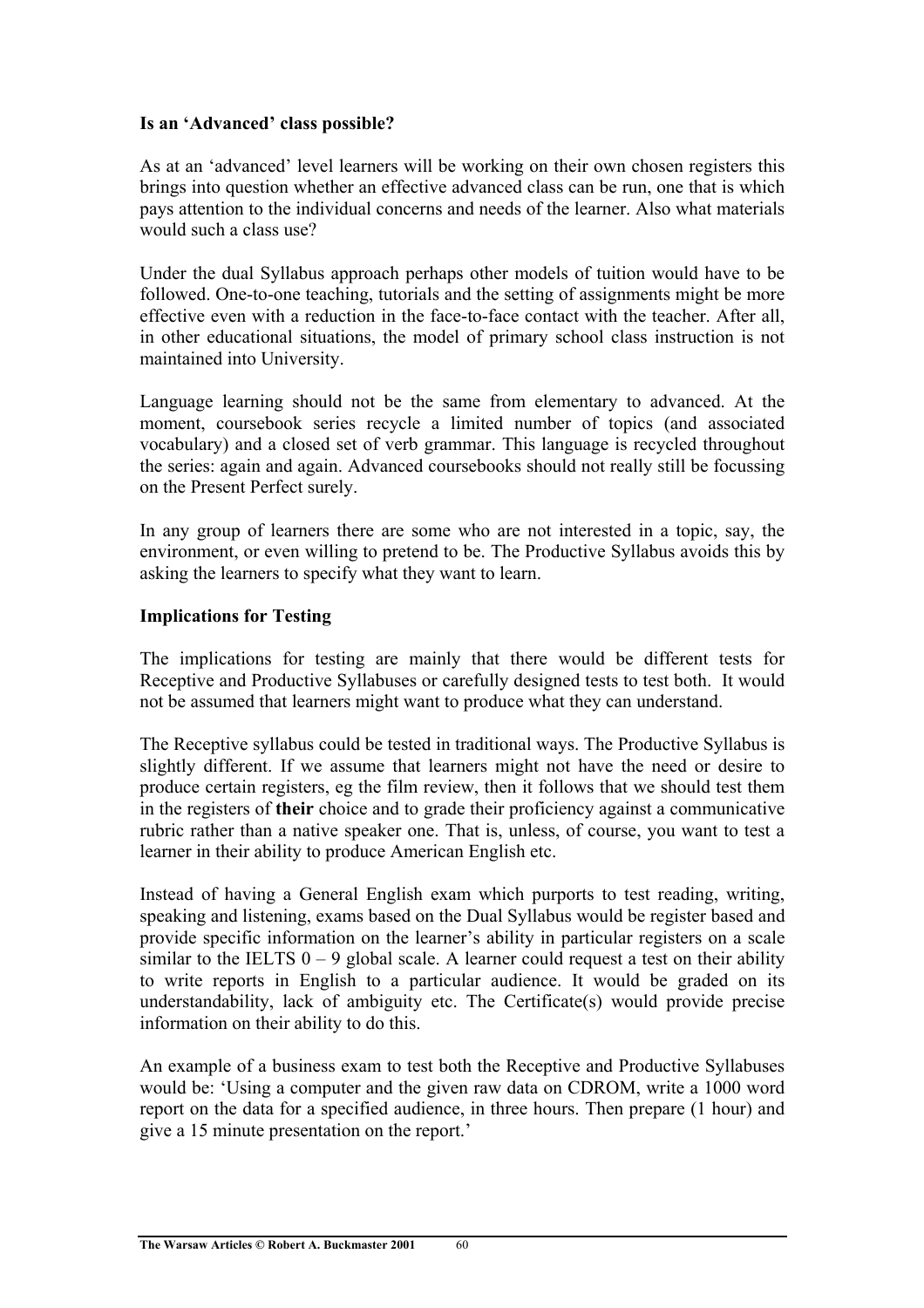One examination, that I know of, does attempt register transfer: the Cambridge Advanced Examination. In this task though the test is focussed on transfer of specific lexical items rather than the ability to achieve a register transfer itself. Also in the writing, one task asks the candidates to use different texts, in order to produce a third.

#### **Conclusions**

The Dual Syllabus answers some of the challenges that English teaching faces in this new century. It also throws out some challenges to the profession: to teachers, to material writers and to examination boards.

In a way the most important aspect of the Dual Syllabus is the state of mind it demands of both learners and teachers. Learners have to articulate their needs and takes responsibility for their English while teachers have to change their attitude towards the concept of correct and acceptable English. Together they have to work on the learners emergent registers to fine tune them **as afar as the learner wants**. The learner's English will never be a native English so the norms of native varieties are not paramount. What is need is a comprehensible English register which is appropriate enough for the context of the user.

It is the fact that the Dual Syllabus approach must be made explicit to the learners and involve them in choices to determine their own level of English in their chosen registers which is the key. The learners would have take control of their own learning and work **with** the teacher to achieve this rather than be a passive vessel waiting for an agglomerated English to be poured in. With true learner autonomy comes responsibility. Only in this way will the English they learn become theirs in any meaningful way.

To summarise I would like to complete **Figure 3** as **Figure 5,** which shows the Receptive and Productive Syllabuses together.